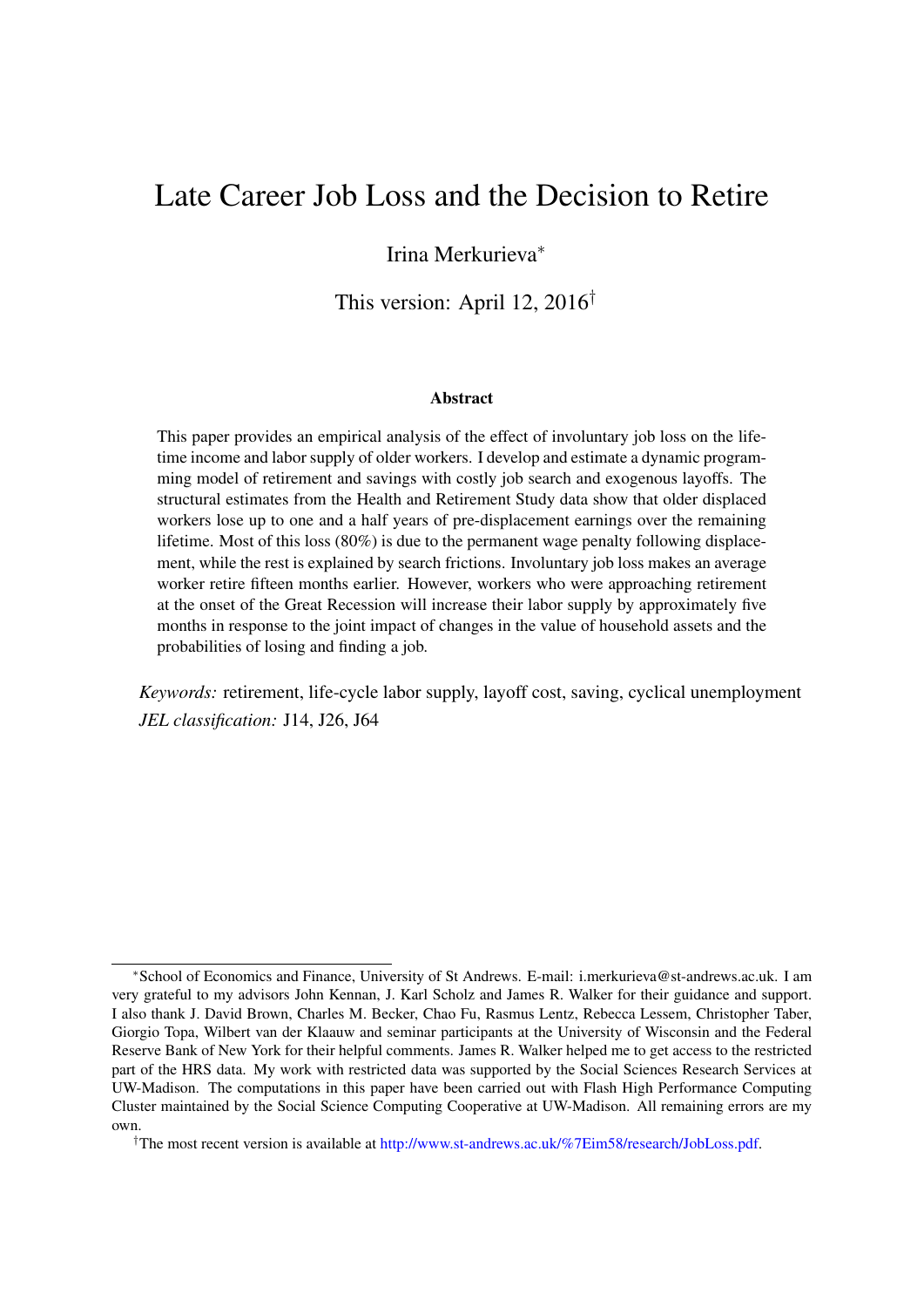## 1 Introduction

Every year over the last decade, well over a million US workers age 55 and older lost their jobs to layoffs. More than one fifth of the 2010 population between ages 60 and 65 have been displaced at least once since turning fifty. In the meantime, the labor force participation of workers older than 55 went up to 40%, a ten percentage points increase relative to 1990. As the fraction of people who remain employed well into their sixties keeps on growing, those workers increasingly rely on old age earnings. The exposure and vulnerability of an aging workforce to the consequences of job loss have manifested themselves most recently during the Great Recession, when unemployment rates among older persons have reached a historical maximum.<sup>[1](#page-1-0)</sup>

In this paper I examine how job loss experienced by senior workers at different stages of the business cycle affects their labor force attachment, the take up of Social Security, and the lifetime income. I show that involuntary separation at older age results in substantial economic loss for affected individuals. On average job loss costs a sixty year old male worker thirty four thousand dollars, which is the amount required to keep him indifferent between the states of employment and unemployment due to displacement. This is approximately equivalent to an annual wage earned at this age, a large amount taking into account that the remaining work life for the majority of affected workers is relatively short. The main source of this cost is the reduction of post-displacement wages, which accounts for 80% of the total. The remaining 20% are due to search frictions, including the cost of job search and the loss of earnings over the spells of unemployment that follow a job loss.

The effect of involuntary separations on the timing of retirement is not straightforward. Laid off individuals face the cost of searching for a new job that is likely to yield lower earnings. Displacement may encourage some of these workers to leave the labor force sooner than they had planned and to take up Social Security at an earlier age. Others may prefer to work longer to replenish their retirement savings that have been depleted in the course of a post-displacement unemployment spell. These decisions will obviously depend on labor market conditions and vary over the business cycle. The problem is further exacerbated by fluctuations in the value of retirement assets that, in recent years, have coincided with cyclical movements in the labor market.

This paper is the first to evaluate how retirement decisions are affected simultaneously by both labor market and asset shocks. The majority of displaced workers retires earlier than they would had they not lost a job, by fifteen months on average. In the meantime, negative shocks

<span id="page-1-0"></span><sup>&</sup>lt;sup>1</sup>Data sources: The number of workers displaced between 2001 and 2011 is computed from the Current Population Survey (CPS) Displaced Workers Supplement. The fraction of older workers affected by layoffs comes from the Health and Retirement Study (HRS) dataset. The labor force participation and unemployment rates are obtained from the CPS.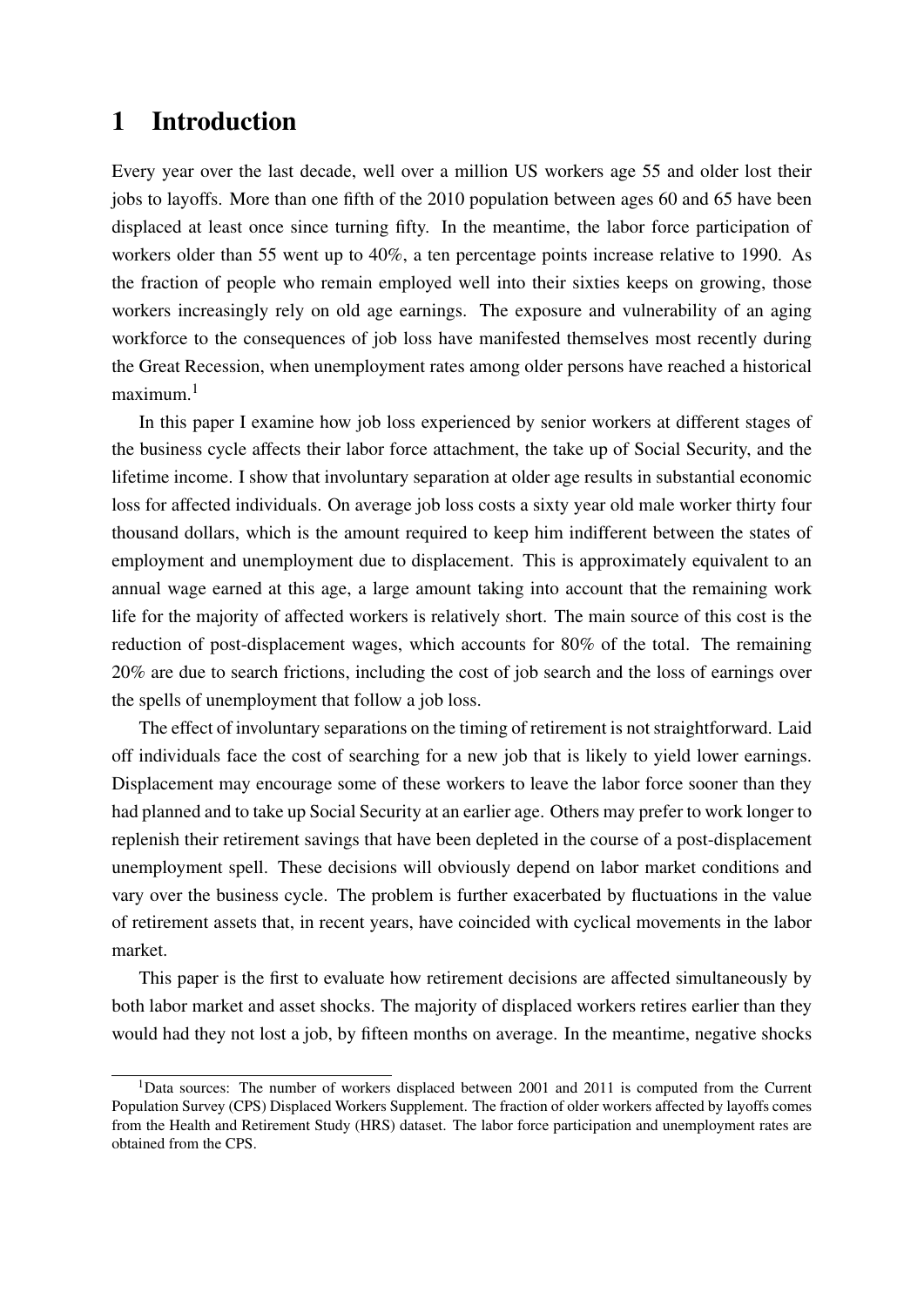to assets delay retirement from the labor force. I estimate that the cohort of workers who were approaching retirement at the onset of the Great Recession would stay in the labor force approximately five months longer in response to the joint impact of changes in the value of household assets and the probabilities of losing and finding a job. If the same cohort had been affected by labor market shocks alone, their retirement would have happened approximately one and a half months sooner than in a benchmark scenario with the job loss, job finding and asset returns fixed at their long term averages.

The paper also makes an important methodological contribution. Introducing labor market frictions into a life cycle model of labor supply, I show that involuntary job loss is a major retirement channel. Without search frictions, the model overestimates the rates of employment among sixty five year old workers by ten percentage points, an understatement of retirement prevalence at this age of more than 20%. In a frictionless environment, most of this difference is absorbed by the fixed cost of work. The fixed cost of work generates sharp retirement in many models, including [French and Jones](#page-33-0) [\(2011\)](#page-33-0). [Rogerson and Wallenius](#page-34-0) [\(2013\)](#page-34-0) argue that its typical estimated values are unrealistically high and lack solid economic interpretation. With search frictions, I increase the share of retirements that can be explained without relying on fixed cost by approximately 11 percentage points.

My results are based on a dynamic programming model of optimal consumption and labor supply decisions with costly job search. The model includes uncertainty about survival, health status, medical expenses, asset returns, wages and availability of jobs. It accounts for Social Security rules, Medicare, employer provided health insurance, government transfers, unemployment insurance, taxes, and intentional bequests. The structural framework allows me to isolate the effect of layoffs, job finding and asset dynamics on the labor supply decisions of older workers. It also helps to define a relevant reference group for studying displaced workers. Varying the probabilities of job loss, job finding and asset returns, I account for the cyclical movements in the labor market along with the dynamics of the housing and stock prices. I estimate the model with the method of simulated moments using data from the Health and Retirement Study.

This paper is related to several strands in the literature. Most important, it builds upon earlier work on retirement from the labor force within the life cycle framework, including [Blau and Gilleskie](#page-32-0) [\(2006,](#page-32-0) [2008\)](#page-32-1); [French and Jones](#page-33-0) [\(2011\)](#page-33-0); [Gustman and Steinmeier](#page-33-1) [\(1986\)](#page-33-1); [Haan and Prowse](#page-33-2) [\(2010,](#page-33-2) [2014\)](#page-33-3); [Rust and Phelan](#page-34-1) [\(1997\)](#page-34-1); [Scholz et al.](#page-34-2) [\(2006\)](#page-34-2); [van der Klaauw](#page-35-0) [and Wolpin](#page-35-0) [\(2008\)](#page-35-0). I extend the results in this literature by incorporating exogenous layoffs, search frictions and time-varying asset returns. None of these previous papers accounts for the possibility of involuntary job loss followed by endogenous costly search. Adding these features, I address an entirely new set of questions about retirement behavior.

Next, I contribute to the literature focused on the economic cost of job loss [\(Farber, 1993;](#page-33-4)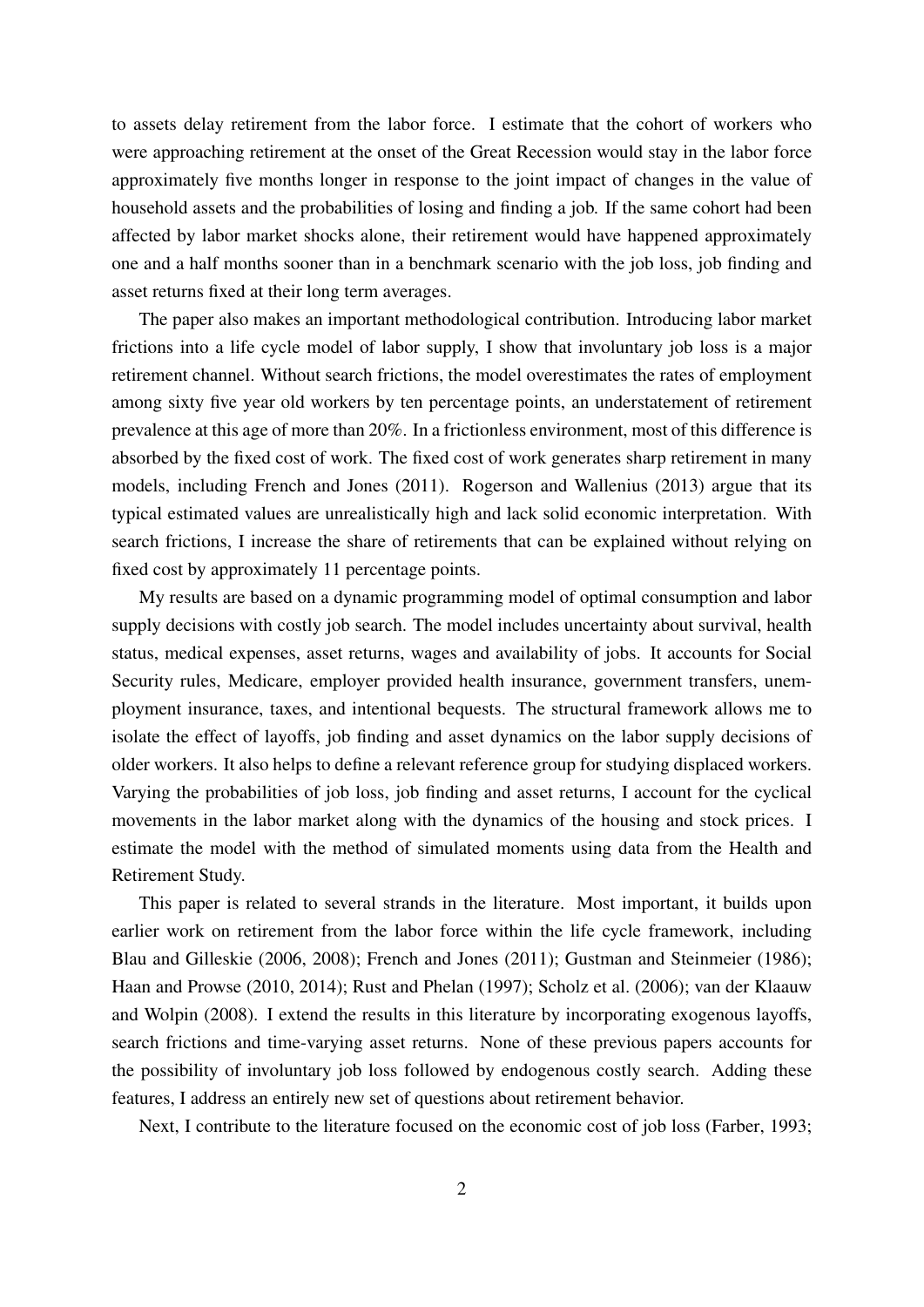[Stevens, 1997;](#page-35-1) [Jacobson et al., 1993;](#page-34-3) [Couch and Placzek, 2010;](#page-32-2) [Davis and von Wachter, 2011\)](#page-32-3). This literature does not accommodate endogenous retirement, and produces mixed conclusions on the relationship between age and the cost of displacement. I fill in this gap by providing a detailed account of the cost of involuntary job loss for older workforce. A small number of papers evaluate the impact of layoffs on the employment of older workers [\(Chan and Stevens,](#page-32-4) [2001,](#page-32-4) [2004;](#page-32-5) [Elder, 2004\)](#page-33-5). My estimated probabilities of post-displacement employment rates are consistent with [Chan and Stevens](#page-32-4) [\(2001\)](#page-32-4), however I evaluate a broader range of displacement consequences, most important the economic cost of job loss over the business cycle and its sources. I also model a number of features that were not addressed in these other papers, yet are essential to the retirement behavior, such as health and unemployment insurance, medical expenses, Social Security take up, and the dynamics of the labor and financial markets. While [Chan and Stevens](#page-32-5) [\(2004\)](#page-32-5) found that the pension-related incentives can only explain a small part of the observed changes in the timing of retirement associated with job loss, I show that post-displacement wage drop and search frictions can account for a large part of the response.

Finally, there is literature that analyzes the dynamics of retirement over the business cycle. [Coile and Levine](#page-32-6) [\(2011a,](#page-32-6)[b\)](#page-32-7); [Goda et al.](#page-33-6) [\(2011\)](#page-33-6); [McFall](#page-34-4) [\(2011\)](#page-34-4) implemented a reduced form approach to study retirement during recessions. [Gustman et al.](#page-33-7) [\(2010\)](#page-33-7) estimated the impact of the stock market decline on retirement using a life cycle model; however, they abstracted from the role of the labor market shocks. In contrast to the existing work, my model quantifies indpendent and combined long term effects of wealth changes, layoffs and job finding on the labor market behavior of older workers.

The rest of the paper is divided into seven sections. Section two provides the essential data facts on job loss and retirement. In section three I develop the life cycle model with labor market frictions. Section four describes the dataset used in the structural estimation, explains the choice of the estimation sample and initial conditions. Section five contains the details of the method of simulated moments and its implementation, as well as the estimation methods used to specify exogenous probability transitions and policy environment. Section six discusses the estimates of the structural parameters. Section seven summarizes the results based on the counterfactuals and policy experiments. Section eight concludes.

## <span id="page-3-0"></span>2 Facts about job loss and retirement

I motivate the paper by highlighting the key facts on displacement and labor force attachment using the data from the Health and Retirement Study (HRS, [http://hrsonline.isr.umich.edu/\)](http://hrsonline.isr.umich.edu/), a nationally representative panel of individuals over age fifty. I measure the prevalence of layoffs among older workers and explore associations between job loss and transitions from work to retirement. The data analysis is based on monthly employment histories of older males that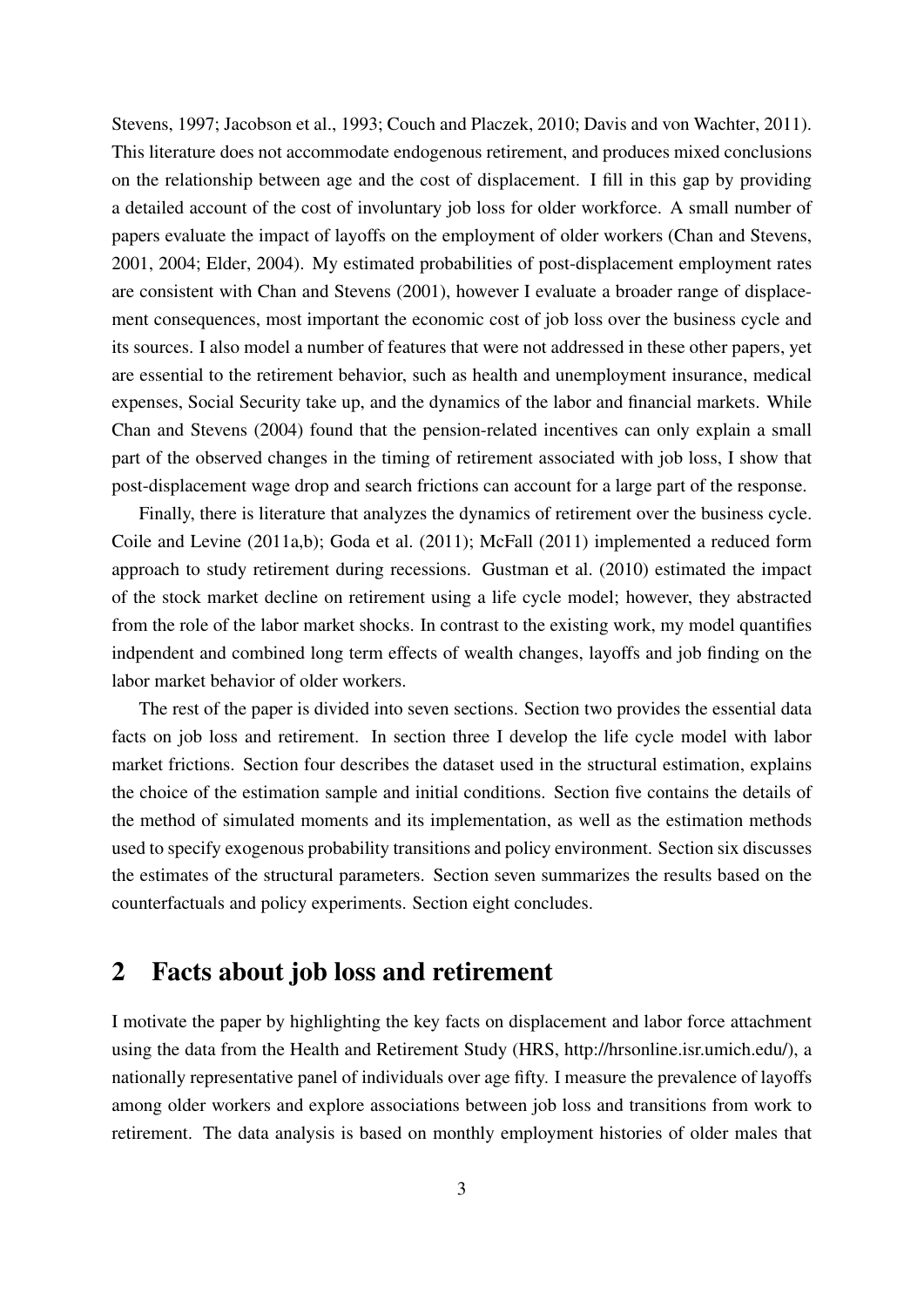I construct using biennial labor force flows and employment changes reported between the survey waves.

The definition of retirement used in this paper corresponds to non-participation. I define a person as retired if he neither worked for pay nor looked for work in the last twelve months. Because the HRS does not contain information on job search between the survey waves, I base this definition on both the previous and current labor force status. By taking lagged job search reports, I can identify some of the long term searches that could otherwise be mistakenly taken as labor force exits. Overall I observe 4,798 exits from the labor force made by 4,166 workers after age fifty.

I compute the number of individuals displaced at older age from the data on labor force status and reported reasons of employment termination.<sup>[2](#page-4-0)</sup> Involuntary job loss is represented by two of the separation reasons included in the HRS questionnaires, laid off/let go and business closed. All other separation reasons, including quit, health, family, new job, retirement or financial incentives, are classified as quits. The dataset contains information on 2,091 layoffs that represent 23% of recorded separations. Following these definitions, it is clear that involuntary job losses among older workers are not at all uncommon, with one in six retirees having been laid off at least once since age fifty.

This estimate, however, is a conservative lower bound because of a previously documented misreporting of the separation reasons. For example, [Poterba and Summers](#page-34-5) [\(1984\)](#page-34-5) find that 25% of the Current Population Study (CPS) quits have been reported as layoffs in the following survey month. Consistently with this pattern, I observe that the HRS quits are often preceded by adverse changes in employment situation. Roughly 12% of quits have been encouraged by co-workers or happened in anticipation of layoff, reduction in wages or hours, or similar circumstances. Once retired, as many as one third of the respondents claimed that they had been at least to some extent forced into their decision. Taking such instances into account, I conclude that a stunning 30% of the first time retirements from the labor force could be preceded by involuntary separations from employment.

The relationship between job loss and retirement can be characterized by post-displacement labor force transitions. Three quarters of the observed older laid off workers with completed unemployment spells do get reemployed, although it takes them almost twice longer than the national average to find a new job. The remaining one quarter retire, either immediately or give up on unsuccessful search. Under the definition of retirement adopted in this paper, the vast majority of layoff induced retirements (80%) happen right after displacement. These workers leave the labor force within the first year following a job loss. The other 20% stay and keep on searching, eventually retiring after an average unemployment spell of 27 months. Noticeably,

<span id="page-4-0"></span> $2$ The terms layoff, job loss and displacement are used interchangeably throughout the paper. The intended meaning is best described as involuntary separation that is initiated by the firm rather than the worker, as opposed to quit.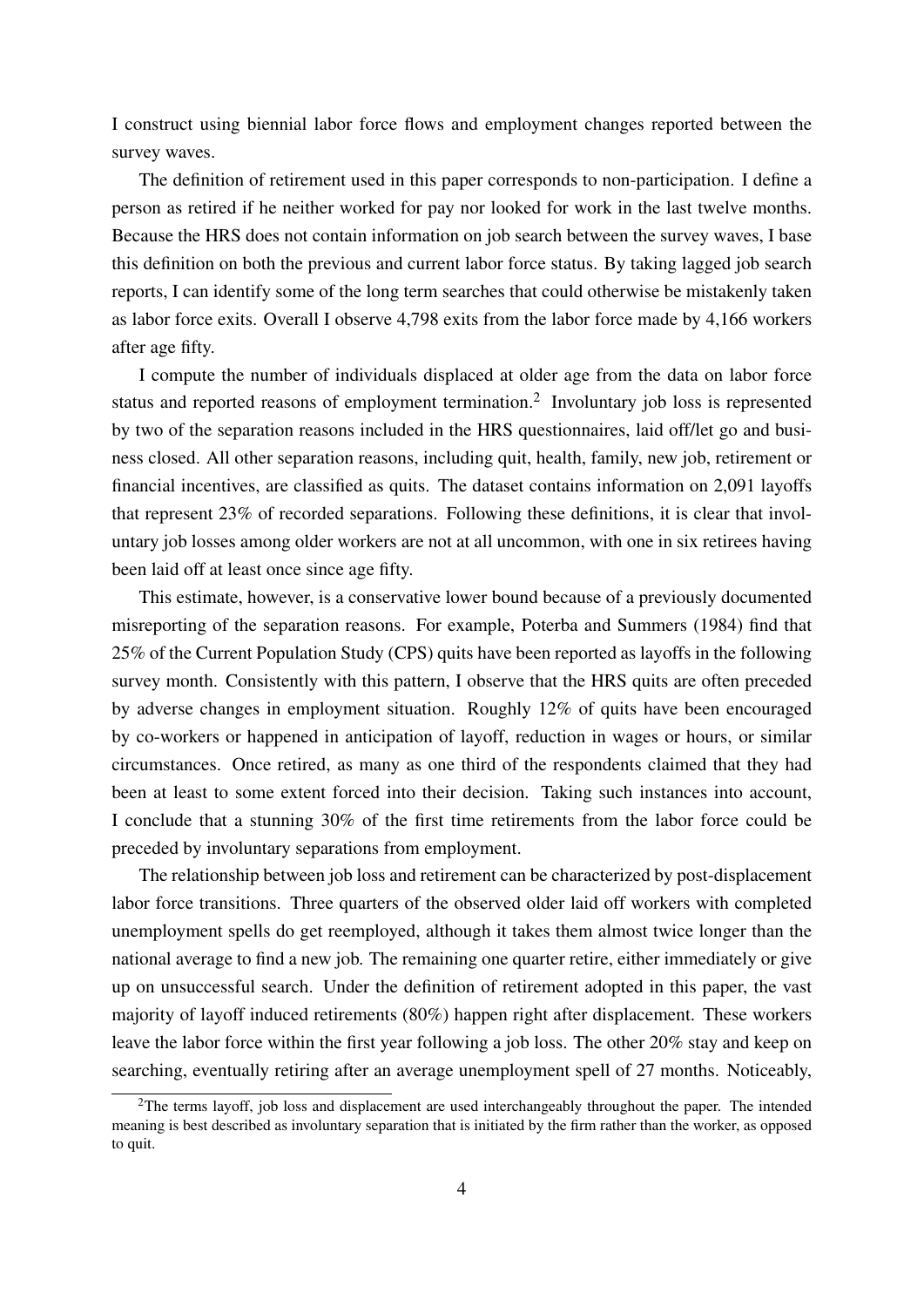the fraction of immediate retirements rises rapidly with the age of job loss, starting at only 3% of completed post-displacement spells at age 50 and exceeding 50% by age 70.

Figure [1](#page-36-0) helps understand post-displacement employment patterns. It follows the labor force status of the HRS male workers laid off at age sixty over a period of ten years after displacement. For comparison it also shows the percent of retired individuals by age conditional on being employed at sixty and having no recorded layoff experience. Twelve months after a layoff, around half of the workers displaced at sixty are reemployed at another job, 20% are unemployed and looking for work, and close to 30% are out of the labor force. Notice that at the same time merely 1% of non-displaced sixty year olds transitioned from work to retirement, and it would take them another three years to achieve at least a 20% retirement rate. As displaced workers keep on leaving the labor force, the gap in the retirement rates of the two groups carries on even after ten years. Eventually non-displaced workers spend one and a half years more in employment over the remaining lifetime.

An obvious concern is whether it is appropriate to use never displaced workers as a control group to estimate the cost of job loss. If people at higher risk of displacement have different tastes for work, the gap in the timing of retirement may be affected by selection. To explore this possibility, I check whether the two groups share the same retirement expectations. I infer expected time of retirement from a set of the HRS questions that ask about the year in which the respondent plans to retire or stop working, using the earliest value available for each individual. Comparing these expectations to the subsequently recorded actual age of retirement, I find that all workers regardless of displacement status tend to overstate their projected attachment to the labor force. Retirement on average happens five quarters earlier than expected. Remarkably, workers who would be laid off at sixty initially expect to retire more than a year later than the non-displaced. Eventually we confront a group of people who start with intended retirement age above the average, and yet end up among the first to leave the labor force after involuntary separation. This result indicates that the scope of early retirement among displaced workers may be substantially larger than the estimates based on the comparison to never displaced workers may suggest.

There are further issues that complicate the choice of the reference point. Because the labor market behavior of older workers varies substantially with age, comparison of individuals displaced at different ages may not be relevant. The choice between work and retirement after a layoff depends on labor market conditions. More people tend to stay in the labor force when search is fast and cheap, and human capital depreciation is low. Hence, comparison of workers who have been laid off at different stages of the business cycle may also be inappropriate. In some cases the data samples available for empirical analysis can be restrictive and fairly small. This is especially true for the demographic groups that so far have experienced fewer layoffs. Yet, because of the changes in occupational and industrial structure, knowing the impact of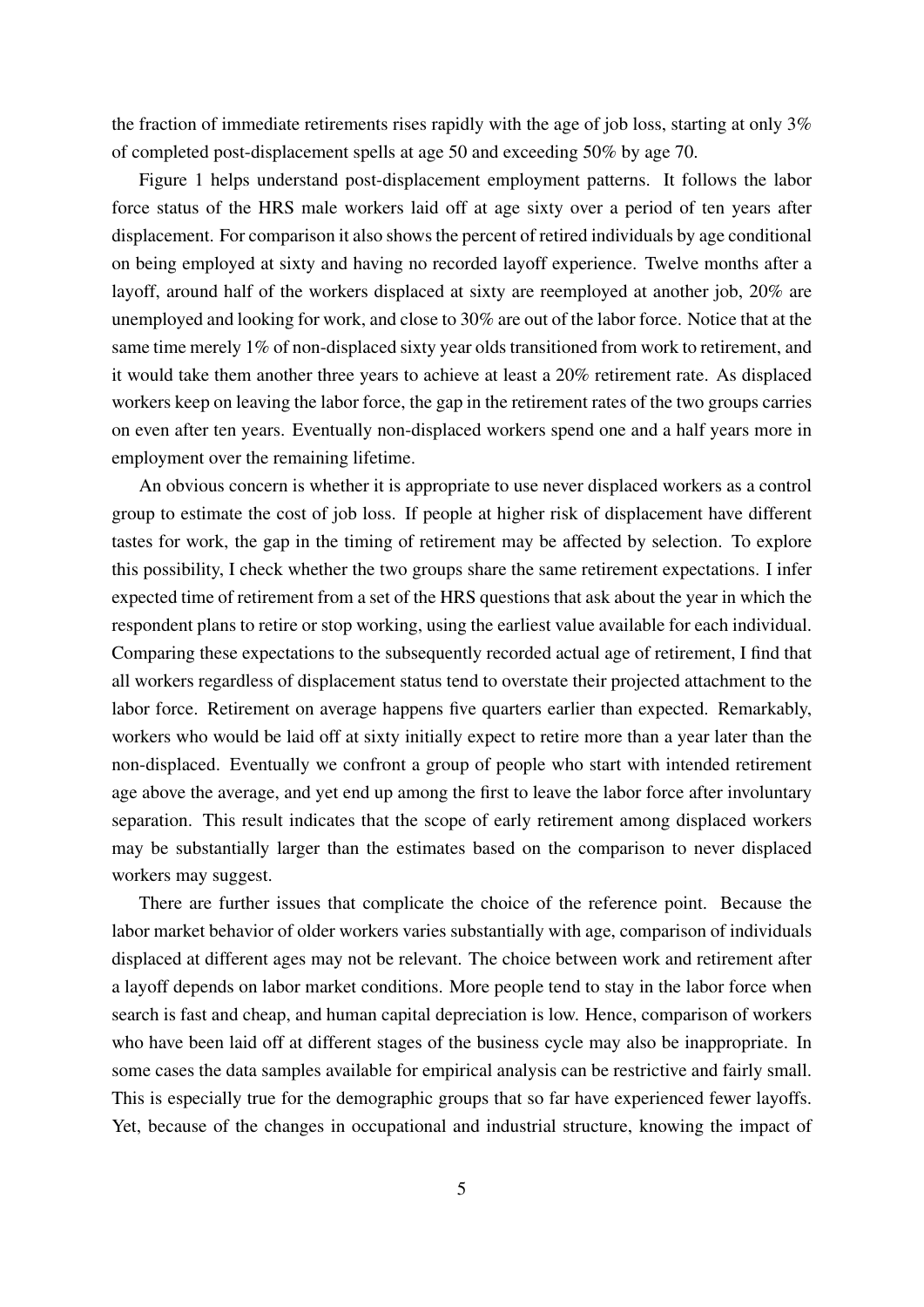possible job loss for these groups is as important as it is for those who historically have been among the most affected.

These considerations motivate me to estimate the costs and consequences of late career job loss using a structural model of work and retirement with search frictions. I address selection by introducing two types of workers who are different in their exposure to the risk of layoff. In addition, I differentiate workers in the model by year of birth and use time varying probabilities of losing and finding a job to control for the labor market environment at different ages and stages of the business cycle. The structural setting enables me to resolve the problems of control group choice and limited sample sizes by using counterfactuals to simulate the impact of job loss on the labor market outcomes of the elderly.

# 3 Model of labor supply, search and retirement

I now develop a dynamic life cycle model of labor supply and retirement with search frictions and stochastic returns on assets. The model describes the decision problem of an older worker who faces uncertainty about available employment opportunities, wages, asset returns, health, medial expenses, and survival. In each period of life, individuals make decisions on labor supply, consumption and savings, job search, and the take up of Social Security. The model incorporates essential Social Security rules, taxes, unemployment insurance, government transfers, Medicare and intentional bequests. It accounts for individual heterogeneity in terms of the lifetime earnings, year of birth, the risk of layoff, and access to health insurance. The model provides a salient framework to analyze the impact of job loss and volatility of asset returns on the labor market behavior of older workers. I proceed with discussion of the key elements.

## 3.1 Preferences

In each period of life an individual aged  $t = t_0, t_1, \ldots, t_T$  derives utility from consumption  $C_t$ and leisure  $L_t$ . Individuals belong to different types  $\tau^i$  determined by the year of birth, lifetime earnings, the risk of being laid off, and access to employer provided health insurance. The within-period utility function is nonseparable in consumption and leisure as in [French and](#page-33-0) [Jones](#page-33-0) [\(2011\)](#page-33-0),

$$
U(C_t, L_t) = \frac{1}{1 - \theta_2} \cdot \left( C_t^{\theta_1} L_t^{1 - \theta_1} \right)^{1 - \theta_2}.
$$
 (1)

Parameter  $\theta_1 \in [0,1]$  is the weight placed on consumption, and  $\theta_2 \ge 0$  determines the degree of risk aversion.

Individuals face exogenous mortality risk. An agent at age  $t$  survives to age  $t + 1$  with probability  $\pi_t(H_t, \tau^i)$  that depends on age, health  $H_t$  and individual type  $\tau^i$ . Everyone dies with probability one upon reaching the terminal age  $t_T$ . Individuals who die leave all remaining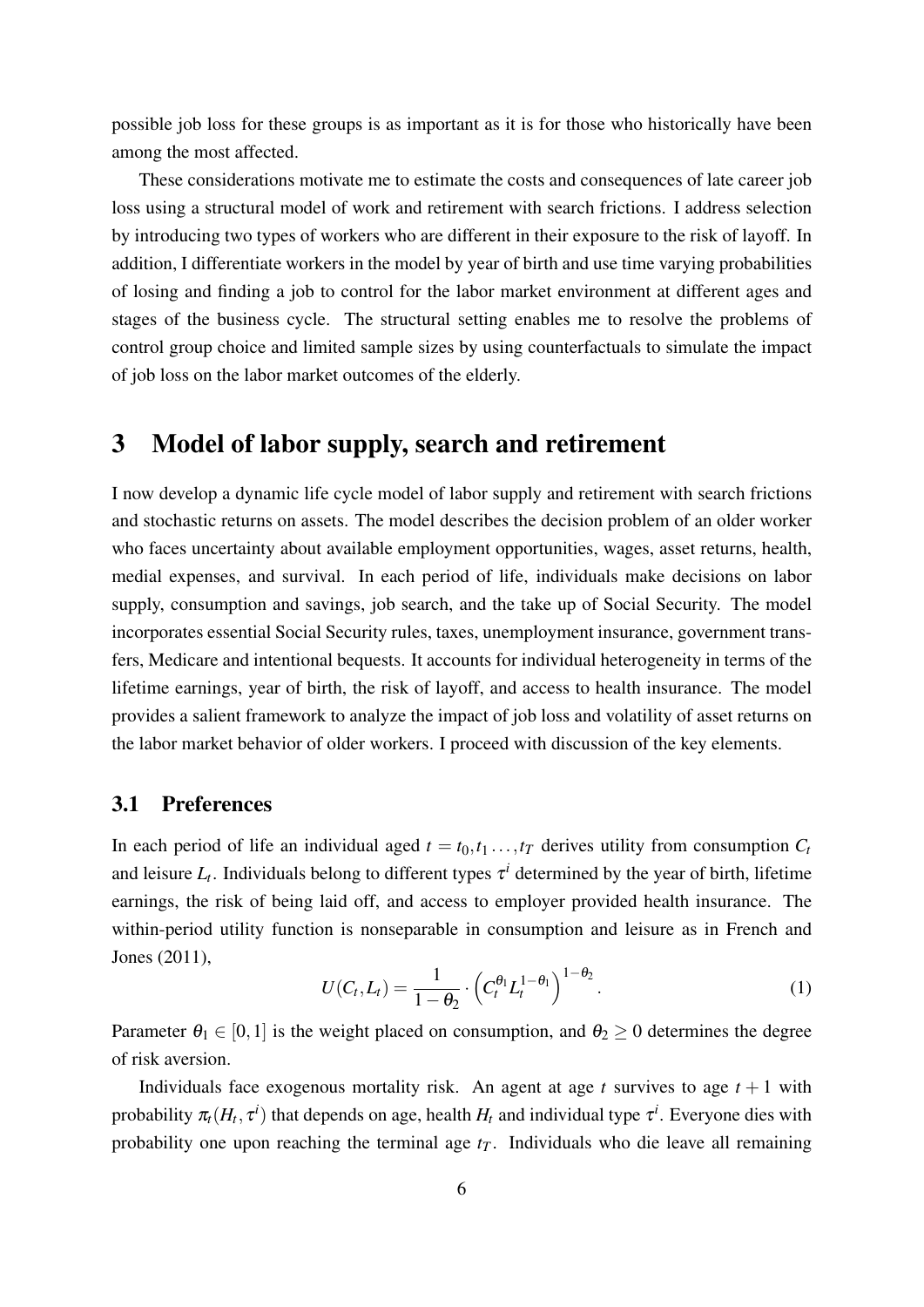assets as bequest to their heirs. The value of bequest in the amount  $A_t$  is determined by a bequest function

$$
b(A_t) = \frac{b_1}{1 - \theta_2} \cdot \left(b_2 + A_t\right)^{\theta_1(1 - \theta_2)}.
$$
 (2)

This formulation has been derived as a reduced form of an altruistic bequest motive in overlapping generations model by [Abel and Warshawsky](#page-32-8) [\(1988\)](#page-32-8), and later used to study saving decisions of the elderly (e.g. [De Nardi, 2004;](#page-33-8) [De Nardi et al., 2010\)](#page-33-9). The coefficient  $b_1 \ge 0$ captures the strength of the bequest motive, while  $b_2 \geq 0$  characterizes the curvature of the bequest function and determines the extent to which bequests are a luxury good.

#### 3.2 Time constraints

The quantity of consumed leisure depends on the amount of labor hours  $N_t$  supplied out of a fixed endowment  $L > 0$ , the fixed cost of work, health, and the cost of job search:

<span id="page-7-0"></span>
$$
L_t = L - N_t - (\phi_0 + \phi_1 t + \psi \cdot \mathbb{1} \{ H_t = 0 \}) \cdot \mathbb{1} \{ N_t > 0 \} - c \cdot s_t.
$$
 (3)

The two indicator functions denote respectively bad health status  $(H_t = 0)$  and labor force participation ( $N_t > 0$ ). The job search decision,  $s_t = \{0, 1\}$ , assigns the value one to actively searching individuals and zero to everyone else. The time constraints [\(3\)](#page-7-0) say that the maximum amount of leisure equals to the entire time endowment which is further reduced depending on labor supply, search and health status.

First, the leisure of employed individuals is decreased by the number of hours worked and the fixed cost of work. The fixed cost of work is a linear function of age,  $\phi(t) = \phi_0 + \phi_1 t$ , with non-negative intercept and slope,  $\phi_0, \phi_1 \ge 0$ . Next, work requires more effort of individuals with serious health problems  $(H_t = 0)$ , and hence those who stay employed in spite of illness lose additional  $\psi$  hours of leisure a month. Finally, unemployed individuals looking for work  $(s_t = 1)$  have to sacrifice *c* hours a month to search related activities.

The fixed cost of work implies that as people grow older, they have to give up increasing amounts of their leisure in order to stay employed. Using the fixed cost of work is one way to generate sharp retirement from the labor force. In its absence workers would retire by gradually decreasing the hours of labor supply, a pattern inconsistent with the prevalence of direct transitions from full time work to retirement in the data [\(Cogan, 1981;](#page-32-9) [Rogerson and Wallenius,](#page-34-0) [2013\)](#page-34-0). Notice however that this model can also generate sharp retirement through the labor market frictions, which distinguishes it from the rest of the literature.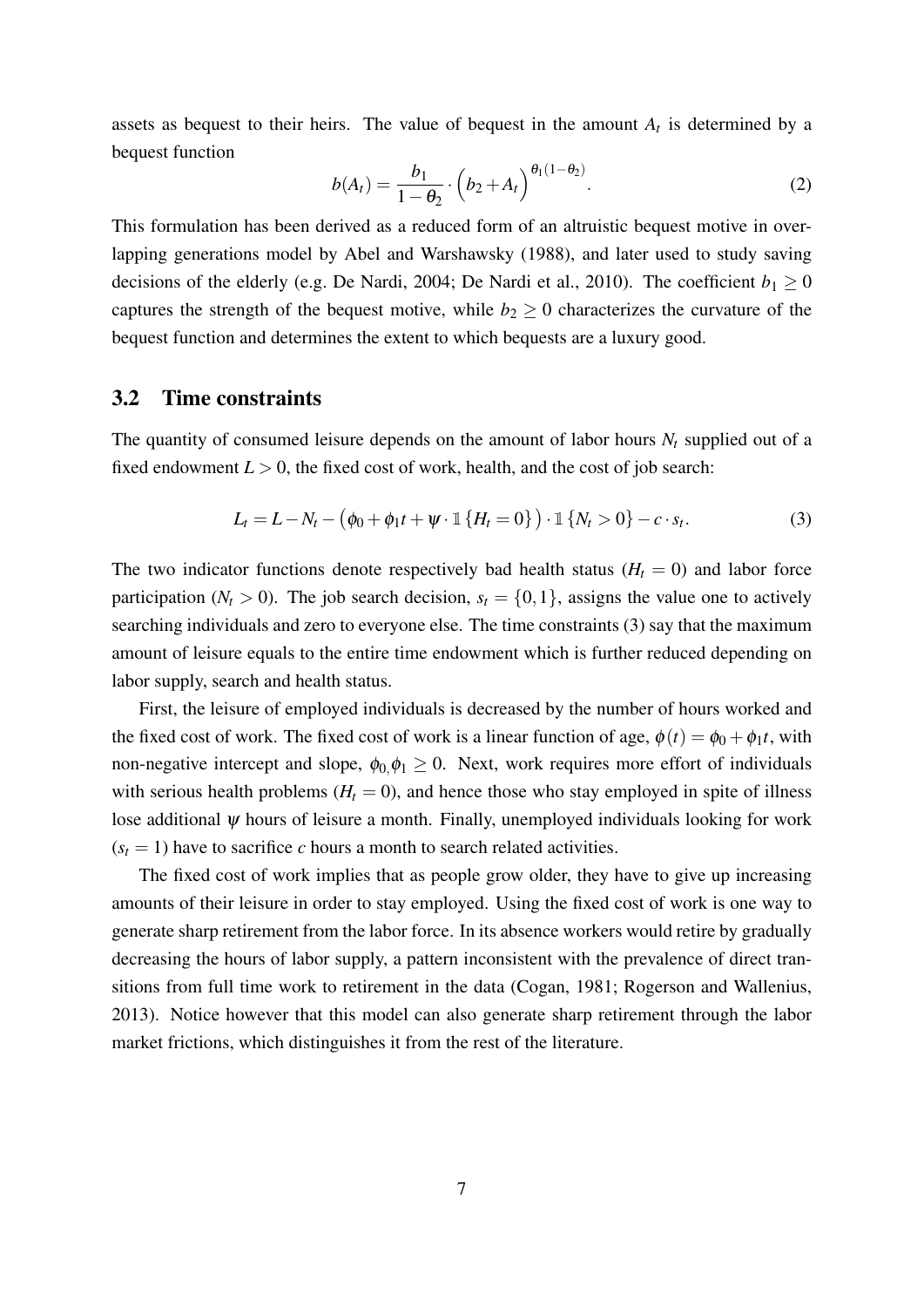## 3.3 Budget constraints

Individuals collect taxable income *Y<sup>t</sup>* from wage earnings, receive Social Security, and gain returns on assets:

$$
Y_t = N_t \cdot W_t \cdot (1 - d_1 \cdot \ell_t) \cdot (1 - d_2 \cdot \mathbb{1} \{ N_t < 120 \}) + SSB_t \left( T_t^a, \tau^i, \tau^{ss} \right) + r_{t, \tau^i} \cdot A_t. \tag{4}
$$

Wage earnings are determined by the wage rate  $W_t$  and the hours of labor supply  $N_t$ . The binary indicator of layoff status  $\ell_t = \{0, 1\}$  takes a value one if a worker has ever been laid off from a job and zero otherwise. The wages of displaced workers are permanently reduced by a factor  $d_1 \in [0,1]$ . This reduction is interpreted as a loss of human capital or obsoleteness of skills that caused a layoff. If a worker chooses part-time employment, his hourly wage rate is decreased by a factor  $d_2 \in [0,1]$ . This parameter accounts for an empirical pattern of part-time workers earning substantially less than comparable full-time workers after adjusting for the number of hours worked.

The size of Social Security benefits,  $SSB_t(\cdot)$ , is calculated based on the age at the time of take up  $T_t^a$ , individual type  $\tau^i$  and parameters of the Social Security system  $\tau^{SS}$ . Individuals who have applied draw a constant stream of benefits until death. Further particulars of the US Social Security incorporated into the model are discussed in detail in Section [5.3.](#page-18-0)

The assets  $A_t$  of an individual belonging to type  $\tau^i$  are invested at the rate of return  $r_{t,\tau^i}$ that varies over time. The rate of return depends on the type of worker and accounts for the structure of portfolios held by investors in different income brackets. For example, individuals with higher lifetime wealth invest more of their capital in stocks, while those with lower wealth invest primarily in housing. Because of such variations in the portfolio structure, any shocks to the housing or stock markets would impact individuals with various levels of wealth differently. No borrowing is allowed,  $A_t \geq 0$ . The budget constraint is

<span id="page-8-0"></span>
$$
A_{t+1} = A_t + y(Y_t, \tau) + G_t + B_t - M_t(H_t, I_t, \tau^i) - C_t,
$$
\n(5)

where function  $y(Y_t, \tau)$  gives after tax income for a tax code  $\tau$ . Non-taxable sources of income are the government transfers  $G_t \geq 0$  and unemployment benefit  $B_t \geq 0$ .  $M_t(\cdot)$  is out-of-pocket medical expenses that depend on health, access to health insurance  $I_t$ , and individual type. The budget constraints [\(5\)](#page-8-0) state that the value of assets in the period  $t + 1$  is determined from the previously accumulated assets *A<sup>t</sup>* augmented by the total value of the current period's after-tax and non-taxable income net of expenditures on consumption and healthcare.

In the data, assets are measured with an error  $\varepsilon_t^a$  that reconciles the model predictions with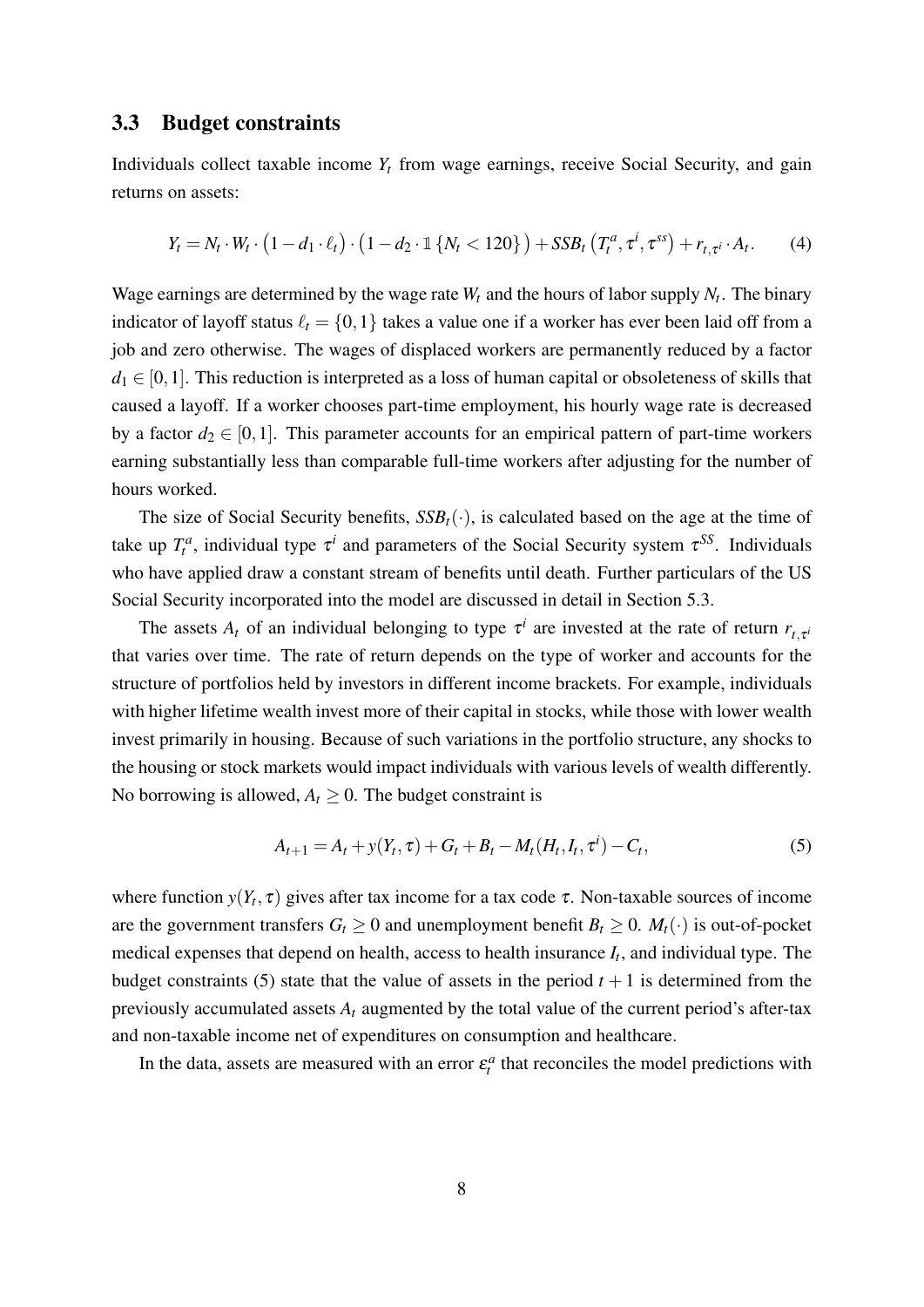observed individual decisions:

$$
\widehat{A}_t = A_t \cdot \exp(\varepsilon_t^a) \n\varepsilon_t^a \sim N(0, \sigma_{\varepsilon^a}^2).
$$
\n(6)

The government provides a minimum consumption level  $C > 0$  through transfers  $G_t$  according to the rule

<span id="page-9-0"></span>
$$
G_t = \max\{0, \ \underline{C} - [A_t + y(Y_t, \tau) + B_t - M_t(H_t, I_t, \tau^i)]\},\tag{7}
$$

as in [Hubbard et al.](#page-33-10) [\(1995\)](#page-33-10). After tax income in this formulation reduces the amount of government transfers dollar for dollar. Individuals must totally deplete personal assets before gaining access to the consumption floor provided by the government, and the entire amount of received transfers must be consumed in the current period. Government transfers in the model serve as an aggregate approximation for all public transfer programs other than unemployment insurance and Medicare. Unlike the general government transfers that can be awarded to anyone with income below the threshold, unemployment benefits  $B_t$  are limited to actively searching unemployed. In the model, unemployment benefits are assigned conditional on search with probability  $\lambda_B \in [0,1]$  to avoid keeping track of the unemployment duration that would be computationally unfeasible.

## 3.4 Recursive formulation

The vector of state variables  $S_t$  for an individual of type  $\tau^i$  alive at age *t* includes the wage rate, medical expenses, health state, and assets. The state is also described by the employment and search decisions made in the previous period, the age of Social Security take up, job offer indicator  $\omega_t = \{0, 1\}$ , layoff experience and the draw of unemployment benefits:

$$
S_t(\tau^i) = (W_t, M_t, H_t, A_t, N_{t-1}, s_{t-1}, T_{t-1}^a, \omega_t, \ell_t, B_t).
$$
\n(8)

Given the current labor force status, an individual makes decisions  $D_t$  about the levels of consumption and savings, labor supply, job search and take up of Social Security. The vector of decision variables is  $D_t(S_t) = (C_t, N_t, s_t, T_t^a)$ . The number of labor supply hours  $N_t = 0$  for nonworkers, and  $N_t \cdot s_t = 0$ , which rules out on the job search.

Timing in the model is as follows. In the beginning of each period an individual can be working, unemployed and looking for work, or out of the labor force. All individuals regardless of their labor force status start the period with receiving two exogenous shocks that determine their health state and medical expenses. Because of the large spread of treatment costs for various conditions with similar overall impact on health, two persons in the same state of health may face very different medical expenses. Even in case of the same diagnosis, the cost of care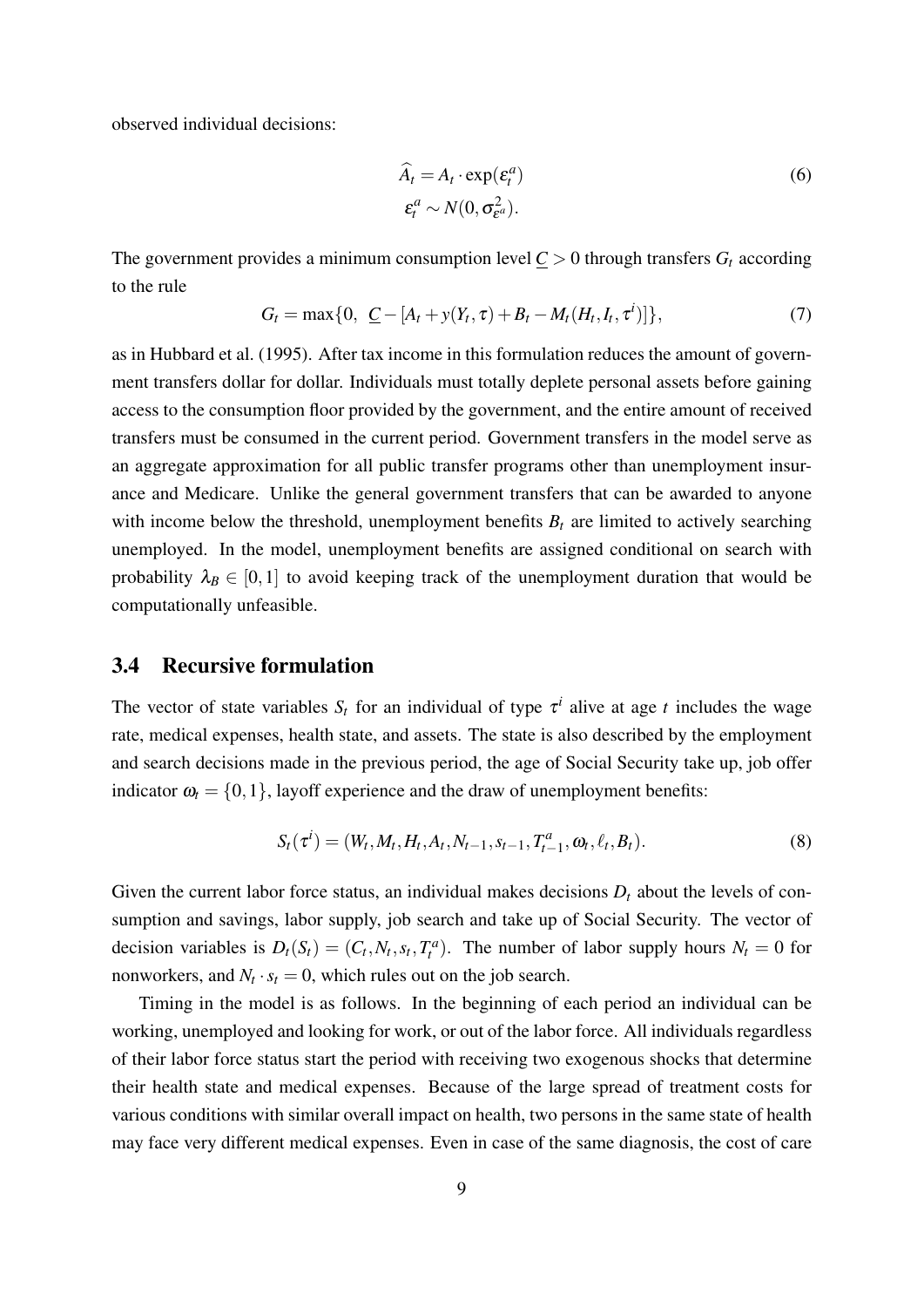may be different depending on the provider, for example primary physician compared to an emergency room. Hence the health shock determines the mean of medical expenses through the state of health, while a separate medical expenses shock generates variance that is high enough to match the data.

Employed individuals receive another type-specific shock that destroys their jobs with probability  $\delta_{t,\tau^i} \in (0,1)$ . Workers who did not lose jobs then obtain updated information on their wages. In the meantime, non-employed individuals get wage offers with probability

$$
\lambda_{t,\tau^{i}}(s_{t}) = \begin{cases} \lambda_{t,\tau^{i}}^{n} \in (0,1) & \text{if } s_{t} = 0\\ \lambda_{t,\tau^{i}}^{u} \in (0,1) & \text{if } s_{t} = 1 \end{cases}
$$
\n(9)

where  $\lambda_i^{\mu}$  $\lambda_t^u, \tau^i > \lambda_t^n$  $\boldsymbol{h}_{t,\tau^{i}}^{n}$  are respectively job finding probabilities for unemployed and non-participating. While the model in principle allows for getting an offer without search, the chances are much smaller than when an effort is put into searching for employment opportunities. In addition, only the unemployed who have been searching for jobs in the previous period may receive unemployment benefits with probability  $\lambda_B$ . Once the wages are revealed, workers who retained their jobs or received new offers make labor supply decisions.

Workers who just lost their jobs or quit, unemployed who did not receive acceptable offers, and workers who have been out of the labor force decide whether they want to invest time into looking for work. If they decide to search, they start the next period as active unemployed, have a higher chance to receive a job offer and may retain their unemployment benefits. Otherwise they enter the next period out of the labor force.

Next, all individuals make decisions on Social Security application, collect income, pay medical expenses and taxes, enjoy leisure, consume and save. Finally, they receive survival shock and either move to the next period or die and leave bequests.

In each period and state  $S_t$ , an individual chooses a decision rule  $D_t$  to maximize expected discounted lifetime utility subject to the exogenous processes for mortality, employment, health, medical expenses and wage determination, a set of time and budget constraints [\(3\)](#page-7-0) and [\(5\)](#page-8-0), government transfer rule [\(7\)](#page-9-0), and policies for taxes, unemployment benefits and Social Security. The discount rate for future payoffs is  $\beta$ . The values of states with and without a wage offer,  $V_t^w$  and  $V_t^n$ , are defined recursively. The value of a state with a wage offer contains four additive terms: the current utility from consumption and leisure and the expected present values of unemployment in case of layoff, employment if not affected by job loss, and utility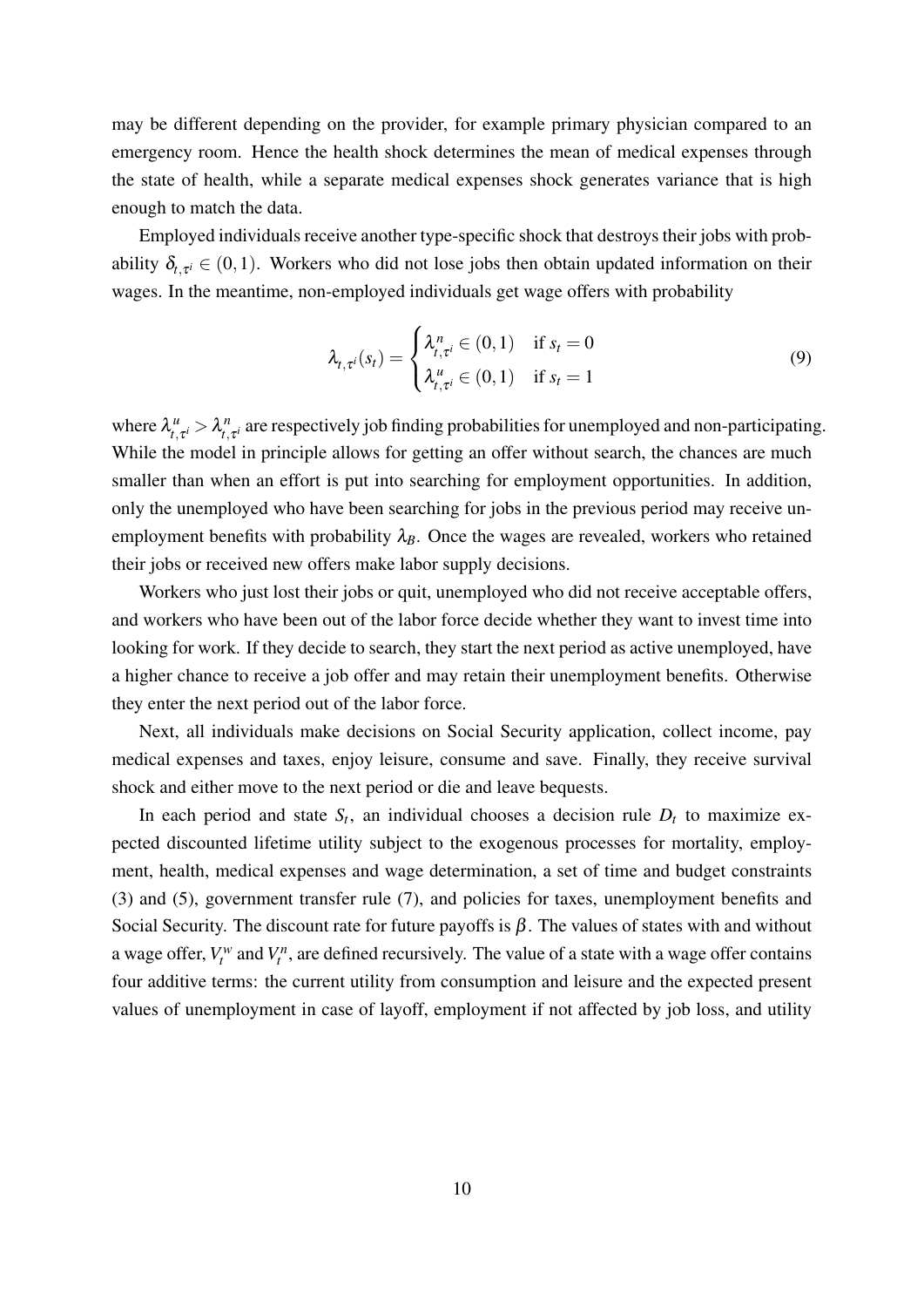of bequest if the worker does not survive to the next period:

<span id="page-11-1"></span>
$$
V_t^w(S_t, D_{t-1}, \theta) = \max_{D_t} \left\{ U_t(S_t, D_t, \theta) + \beta \cdot \left[ (1 - \pi_t) \cdot \left( \delta_{t, \tau^i} \int V_{t+1}^n (S_{t+1}, D_t, \theta) \cdot p(dS_{t+1} | S_t, D_t, \theta_p) + (1 - \delta_{t, \tau^i}) \int V_{t+1}^w (S_{t+1}, D_t, \theta) \cdot p(dS_{t+1} | S_t, D_t, \theta_p) \right) + \pi_t b(A_{t+1}) \right] \right\},
$$
(10)

where  $\theta = \{\theta_s, \theta_p\}$  is a vector of model parameters that includes parameters of the state transition probability function  $\theta_p$  and structural parameters  $\theta_s$ . Similarly, the value of a state without a wage offer,  $V_t^n$ , is

<span id="page-11-2"></span>
$$
V_t^n(S_t, D_{t-1}, \theta) = \max_{D_t} \left\{ U_t(S_t, D_t, \theta) + \beta \cdot \left[ (1 - \pi_t) \cdot \left( \lambda_{t, \tau^i}(s_t) \int V_{t+1}^w(S_{t+1}, D_t, \theta) \cdot p(dS_{t+1} | S_t, D_t, \theta_p) + (1 - \lambda_{t, \tau^i}(s_t)) \int V_{t+1}^n(S_{t+1}, D_t, \theta) \cdot p(dS_{t+1} | S_t, D_t, \theta_p) \right) + \pi_t b(A_{t+1}) \right] \right\}
$$
(11)

Because the model does not have a closed form solution, the decision rules it generates must be found numerically. I use backward induction to solve the value functions at monthly time intervals. In estimation, the terminal age is set to 100, the maximum working age to 75, the starting ages to the age of each type in 2000, and part-time work is under 120 hours per month.<sup>[3](#page-11-0)</sup> I estimate the structural parameters of the model using the method of simulated moments. The details of the estimation procedure are discussed in Section [5.](#page-14-0)

## 4 Data

I estimate the model using the Health and Retirement Study (HRS), HRS RAND dataset (version M), and the restricted HRS data on earnings records from the Social Security Administration (SSA). I extract the variables from ten waves of the HRS that cover a period from 1992 to 2010 at biennial intervals. In this section I describe the sample and variables and explain how I use the data to draw initial conditions for structural estimation.

<span id="page-11-0"></span><sup>&</sup>lt;sup>3</sup>Setting the maximum working age reduces dimensionality of the problem. Only 10% of the HRS estimation sample is employed after 75, and less than 3% holds full-time jobs.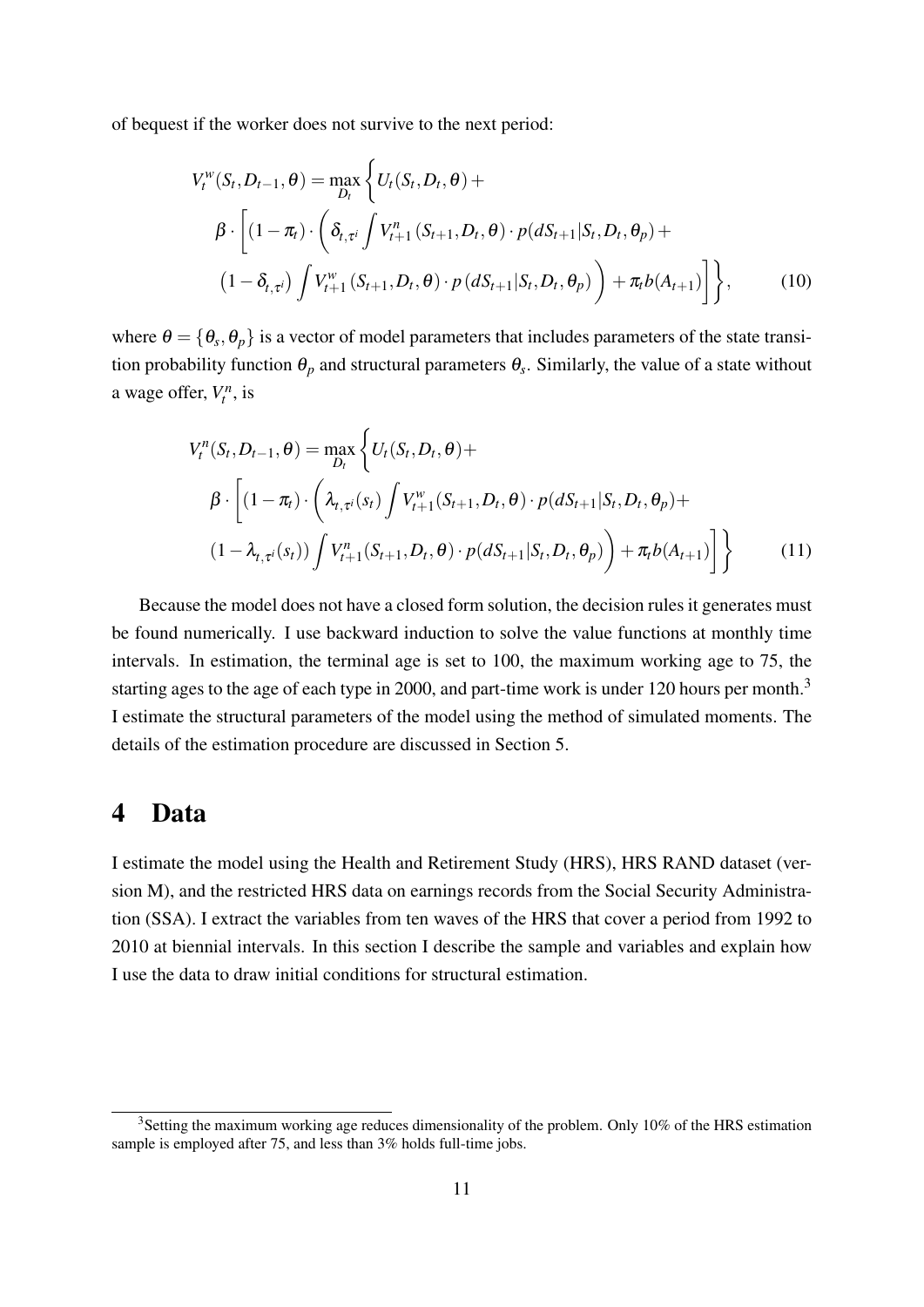## 4.1 Sample construction and variables

The estimation sample consists of white non-Hispanic males age fifty and older. I further restrict the sample to moderate the diversity of paths that respondents may take within the system of Social Security benefits. First, I drop individuals who started receiving Social Security before turning sixty two as well as the beneficiaries of the Supplemental Security Income and Social Security Disability Insurance (SSI/SSDI). These conditions aim to exclude workers with disabilities who may have quite different health transition processes, access to health insurance and non-labor income. Second, I eliminate anyone with total employment record under ten years or over ten years of work in the government. These respondents would either not qualify for Social Security, which requires ten years of contributions, or have access to the government pension schemes that are not modeled in the paper. The sample resulting from these restrictions contains information on 8,531 individuals, or 48,686 person-year observations.

To estimate the processes that govern the state transition probabilities, I use information on labor supply, wages and average lifetime earnings, assets, mortality, health, medical expenses, and health insurance. Except for the average lifetime earnings, all variables are taken from the HRS RAND file. The monetary values are converted into constant 2000 dollars. I use the SSA data to compute the average lifetime earnings. In addition, I construct a proxy of the SSA's average indexed monthly earnings (AIME) by indexing wages to year 2000 and taking an average of the top 35 values, replaced by zeroes if not enough years were reported. Indexing is done with the national wage index. I impute the missing values of medical expenses, average lifetime earnings and wages using a regression based procedure [\(David et al., 1986\)](#page-32-10).<sup>[4](#page-12-0)</sup>

Labor supply is computed as a product of the usual hours of work in a week and the average number of weeks in a month. Hourly wage rates are obtained from the data on earnings, periodicity of payments, and hours of labor supply. Search decisions are constructed from information on the current labor force status and questions about job search activity. Layoff incidents and the calendar months in which they happen are extracted from self-reported employment histories and separation reasons.

Assets are measured as the net value of financial and housing wealth of the household. They account for the value of housing, vehicles, businesses, ownerships in IRA, financial instruments and investment funds, and other savings and debt. An important concern is that this variable does not reflect the value of pensions, possibly underestimating assets for almost 80% of the respondents who receive or are eligible for at least one pension. In addition, omission of pension wealth may understate the impact of stock price volatility on the assets of individuals with defined contributions (DC) plans who comprise about a third of the sample. Although the

<span id="page-12-0"></span><sup>&</sup>lt;sup>4</sup>The fractions of the imputed values of medical expenses and lifetime earnings that are used in the computations is 2.8% and 2.5%, respectively. Missing earnings data arise because only about three quarters of the respondents granted access to their administrative records.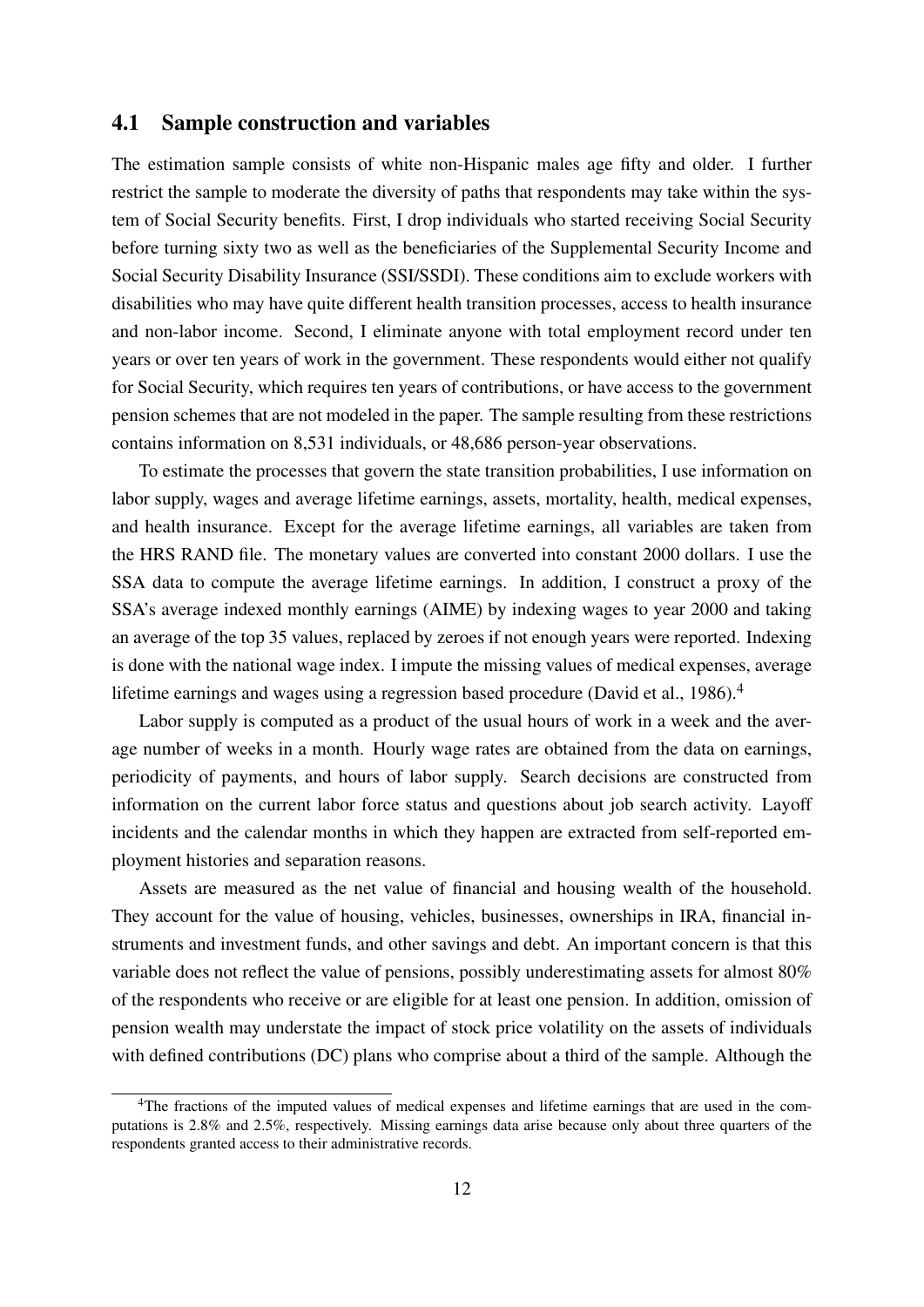number of pension holders is high, I expect that leaving out pensions data will have limited effect overall since the value of DC holdings is insubstantial in comparison with Social Security and housing wealth of the households. For example, [Gustman et al.](#page-33-7) [\(2010\)](#page-33-7) estimate that the average value of DC pensions for the HRS cohort born between 1948 and 1953 makes up only 8% of their household wealth. I expect that this fraction will be even smaller in my sample containing individuals born in earlier years.

Health status is a binary variable based on the question that asks respondents to evaluate their own health on a five-point scale as excellent, very good, good, fair, or poor. I define health status as good for the top three categories, and bad otherwise. Medical expenses are individual out-of-pocket payments for health care. These expenses include the cost of stays in the hospitals and nursing homes, visits to doctors and dentists, outpatient surgeries, prescription drugs, home health care, and special facilities paid by the respondent in a two-year reference period. They do not include expenses covered by health insurance, but do include insurance premiums paid by the respondent.

Access to health insurance is described by a categorical variable that takes three values: health insurance provided by the current or previous employer to respondents under 65, respondents older than 65 covered by Medicare, and respondents younger than 65 not insured by employer. The last category involves individuals without any health insurance (59%) as well as insured by privately purchased plans (41%). Both groups pay higher medical expenses on average, either as insurance premiums or as direct cost of health services. I exclude from the estimation of state transition probabilities for medical expenses individuals whose only insurance comes from their spouse's employer or government plans other than Medicare, such as Medicaid, CHAMPVA and TRICARE. These respondents together account for 7% of the estimation sample, with the largest share (5.9%) made up by insured through employers of the spouses.

## 4.2 Individual heterogeneity and the initial distribution of state variables

To estimate the structural parameters of the model, I only use six waves of the HRS data covering the period from 2000 to 2010. Earlier waves are excluded because of the changes in Retirement Earnings Test that took place in 2000 and substantially changed the policy environment for employment decisions of older workers. I draw initial conditions for the joint distribution of state variables from a sample of individuals born between 1938 and 1943. The model starts in 2000 when these respondents were between 57 and 62 years old. After accounting for missing data, these restrictions leave 422 persons with complete information available in 2000 who are eligible for initial state draws. A larger sample of 1,119 individuals with 5,302 available person-year observations is used to compute the moments matched in the estimation.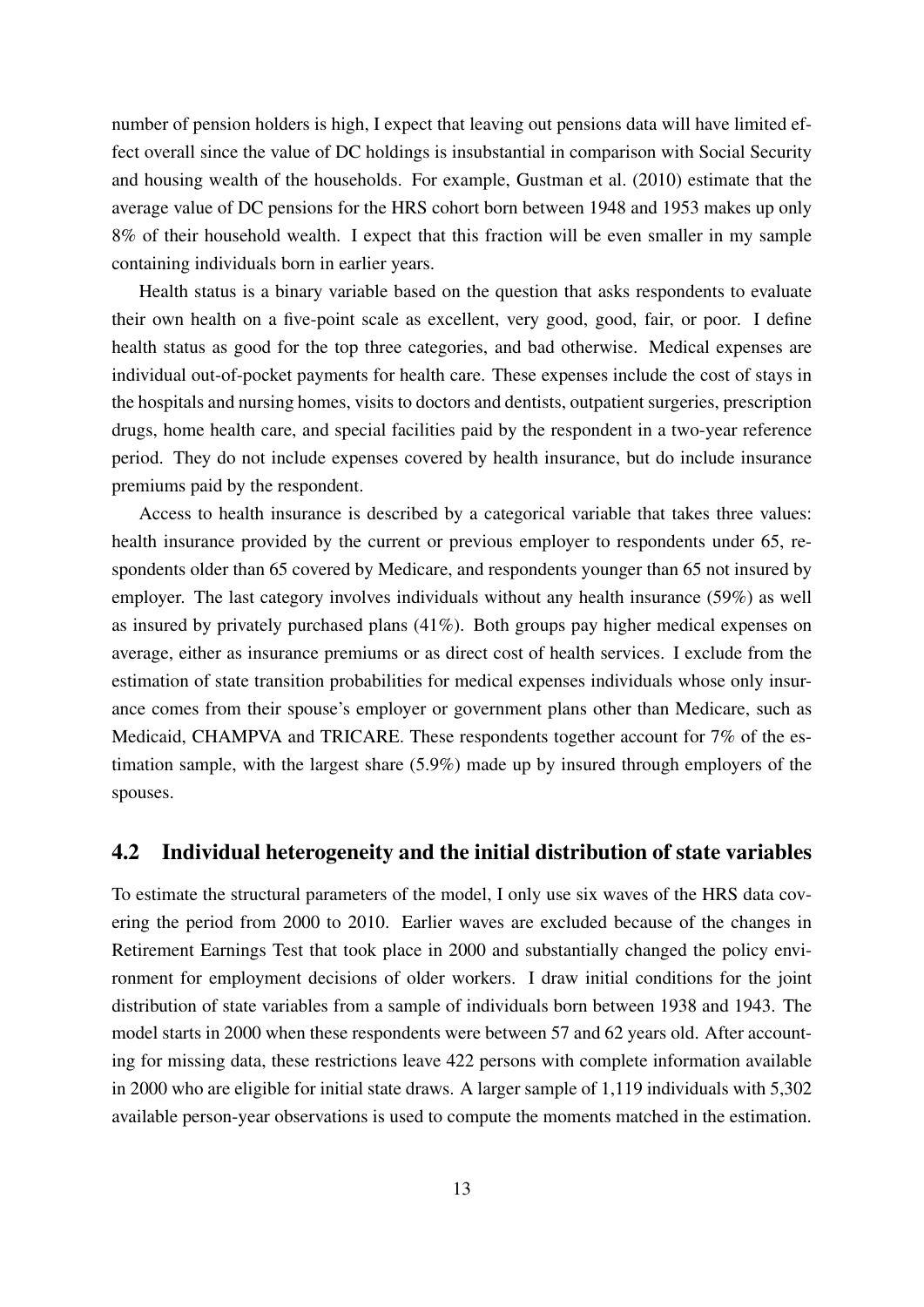The model distinguishes between thirty six individual types. Each type is defined by the year of birth, position in the distribution of earnings, and the risk of being laid off. The six birth year types are essential in establishing the age of laid off workers at different stages of the business cycle. They form the basis of inference on the impact of cyclical fluctuations in the asset values, job loss and job finding probabilities on the labor supply of older workers as they approach retirement. Three earnings types are defined by the AIME tertiles. Two layoff risk types, low and high, are identified based on the HRS question that asks respondents to evaluate the likelihood of losing a job within a year. I predict the likelihood of layoff from a regression of self-reported probabilities on the individual characteristics. An individual is assigned to a high risk type if predicted probability exceeds 0.5, and to a low risk type otherwise. It has been shown in the literature that job loss expectations have a high predictive power for actual job loss [\(Stephens, 2004\)](#page-34-6). Accordingly, my risk indicator appears to be a valid predictor of the actual layoff experiences. The monthly probability of a layoff in the estimation sample is 0.001 for low and 0.003 for the high risk type, a statistically significant difference. The fractions of workers who have experienced job loss in the two groups are 0.132 and 0.293, respectively.

The initial joint distribution of ages, assets, wage rates, AIME, health, medical expenses, health insurance, labor supply and layoff risk for 10,000 simulated workers is drawn from the 2000 HRS dataset using individual sampling weights. I assume that the initial state summarizes all relevant information from earlier ages, and that it does not reflect any anticipation of future changes to the policy environment, such as reforms of Social Security or tax code. Drawing initial conditions from the data accounts for some important empirical relationships between the variables of the model, as reflected in Table 1. The table summarizes descriptive statistics for the initial distribution. For example, the risk of layoff and the rates of unemployment are highest for the low income type, a correlation essential for the conclusions of the paper. Individuals with higher lifetime income understandably hold more assets and earn higher wages. The initial state also reflects a complicated connection between financial wellbeing and health. Workers of the highest income type are healthier and pay rather high out-of-pocket medical expenditures while being more likely to hold jobs with employer provided health insurance. Heterogeneity in layoff exposure accounts for an important fact that low skilled workers are more likely to lose jobs.

## <span id="page-14-0"></span>5 Estimation methods

I estimate the model parameters in two stages similar to [Gourinchas and Parker](#page-33-11) [\(2002\)](#page-33-11); [De](#page-33-9) [Nardi et al.](#page-33-9) [\(2010\)](#page-33-9); [French and Jones](#page-33-0) [\(2011\)](#page-33-0). First, I obtain the values of parameters determining exogenous probabilities of transition between the points of state space that can be identified without using the entire model,  $\theta_p$ . This estimation stage yields the transition processes for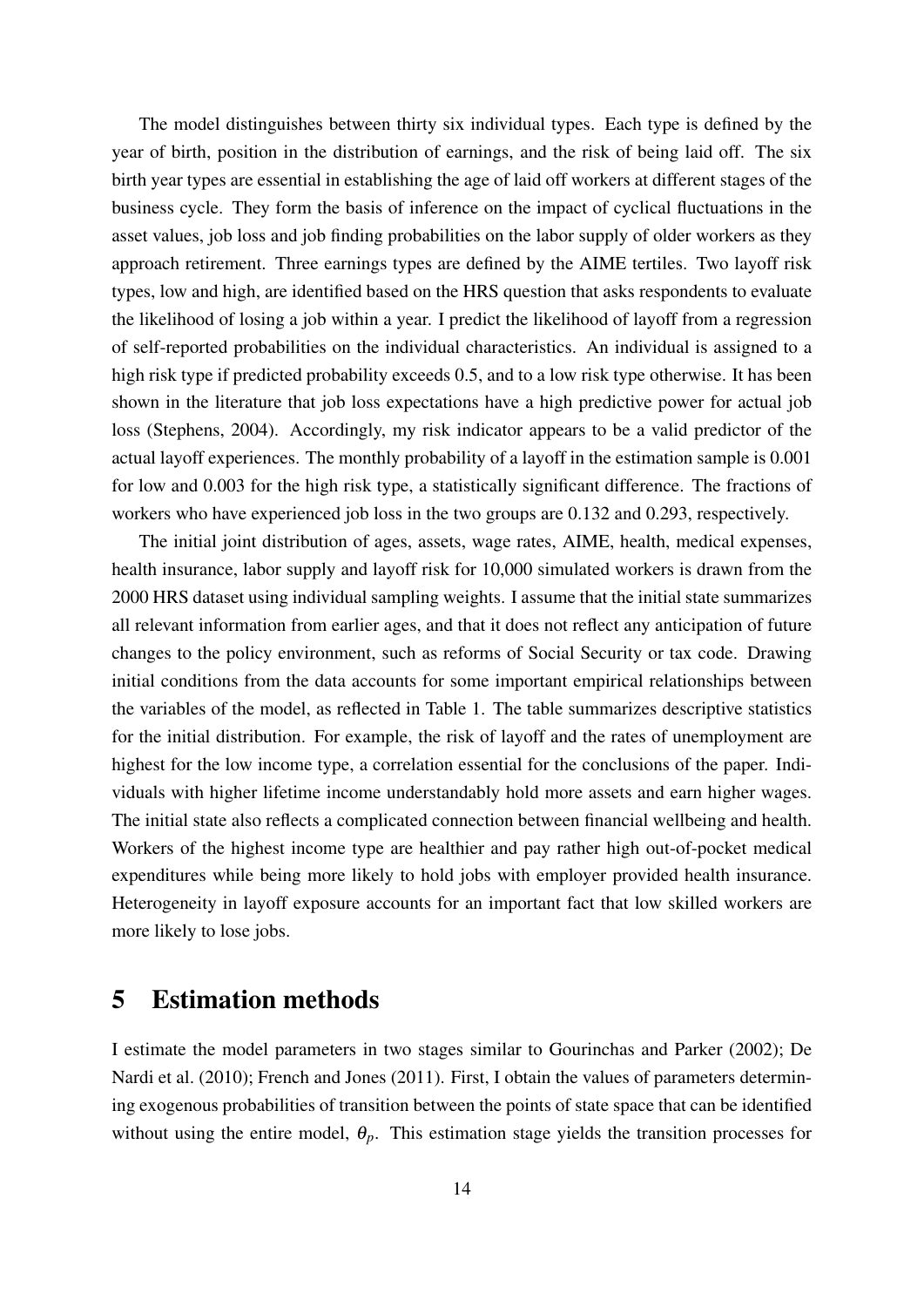health, survival, medical expenses, wages, job loss and job finding, and asset returns. At this stage I also set up the policy rules for taxes, Social Security and unemployment insurance.

Second, I use the method of simulated moments [\(McFadden, 1989;](#page-34-7) [Pakes and Pollard, 1989;](#page-34-8) Gouriéroux and Monfort, 1996) to estimate the structural parameters of the model, while taking the first stage estimates as given. The vector of  $m = 14$  parameters obtained at the second stage,  $\theta_{s} \in \Theta$ , includes the coefficients of utility and bequest functions, the fixed costs of work, health and search cost, wage losses due to human capital depreciation and part time employment, government transfers, leisure endowment, the probability of getting unemployment benefits, and the variance of measurement error in assets:

$$
\theta_s = \{\theta_1, \theta_2, b_1, b_2, L, \phi_0, \phi_1, \psi, c, d_1, d_2, \underline{C}, \lambda_B, \sigma_{\varepsilon^a}^2\}.
$$
\n(12)

The parameter space  $\Theta \subset \mathbb{R}^m$  is restricted to account for the lower and upper feasibility boundaries of the parameter values, as dictated by the model. Details of the methods applied at each stage of estimation are discussed in the rest of this section.

## 5.1 State transition probabilities

Individuals in the model face uncertainty about future survival, health, medical expenses, employment and income. I assume that beliefs about the likelihood of future events are rational, described by the Markov probability function  $Pr(S_{t+1}|S_t, D_t, \theta_p)$ . In addition, I assume conditional independence that enables me to represent the state transition probabilities as products of the marginal conditional probabilities for individual state variables. Based on these assumptions, each individual component of the state transition probability function is estimated as follows.

#### Health and mortality

I estimate biennial survival and health transition probabilities conditional on age, lagged health, and average lifetime income from a set of logit models. Table [2](#page-41-0) contains estimated marginal effects. Based on these estimates, I predict conditional probabilities of health and survival transitions that are further supplied as an input in the simulations.

#### Health insurance and medical expenses

I assume that the health insurance status of employed individuals remains unaffected when they change jobs. A worker insured by employer automatically retains access to health insurance at a new job, while uninsured worker can not improve his status by switching jobs. This assumption holds for a large fraction of respondents in the data: over three-fourths of workers who switched jobs between the HRS survey waves retained their health insurance status in a later wave. Loss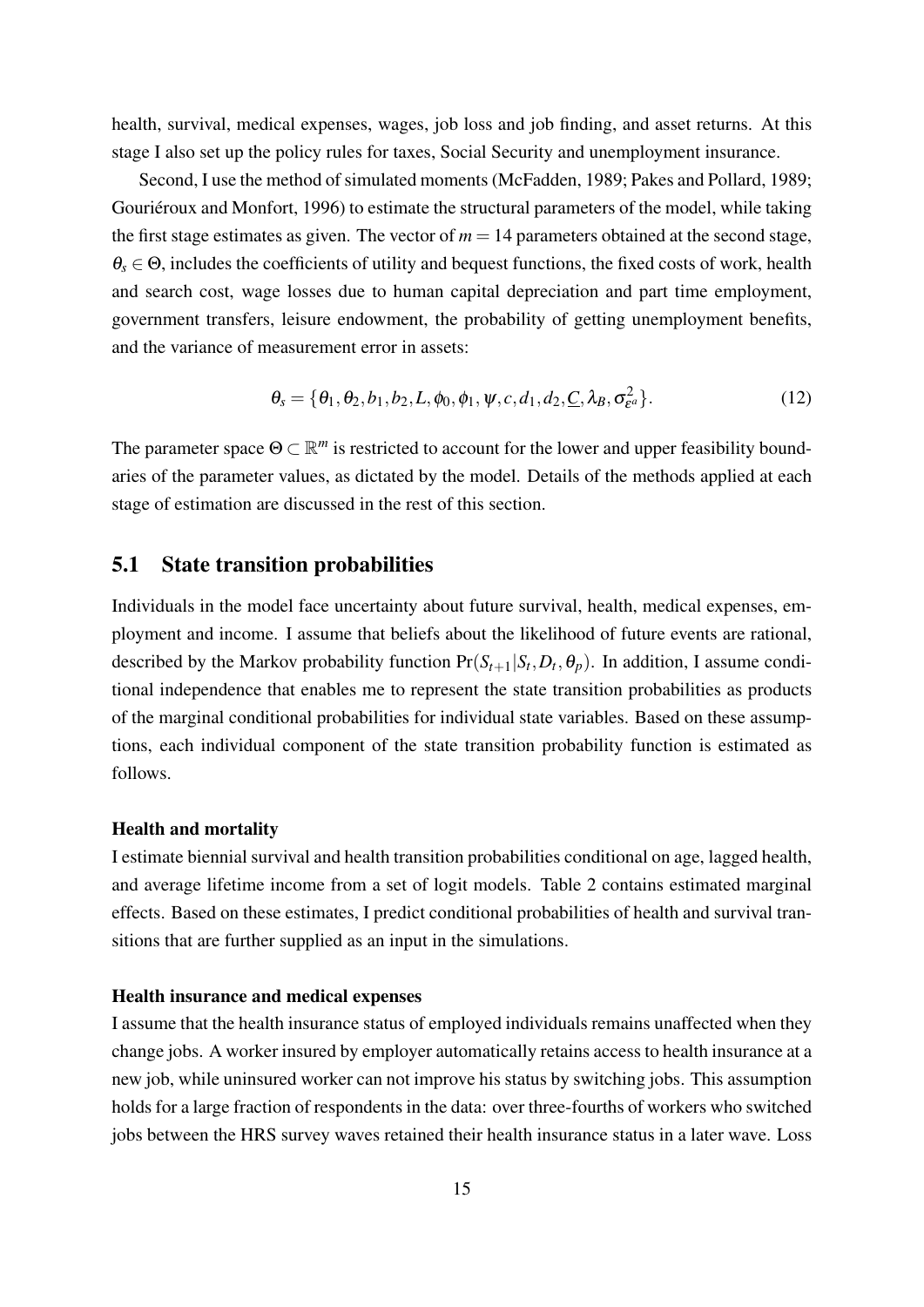of job leads to immediate termination of coverage for insured workers.<sup>[5](#page-16-0)</sup> The consumption floor provided by the government accounts for the role of Medicaid. Employer provided health insurance becomes irrelevant after age sixty five, when all workers in the model become eligible for Medicare.

Out-of-pocket medical expenses *M<sup>t</sup>* follow an error components process with autoregressive error term:

<span id="page-16-1"></span>
$$
\log M_t = M(t) + \zeta_t^m
$$
  
\n
$$
\zeta_t^m = \rho^m \zeta_{t-1}^m + \varepsilon_t^m
$$
  
\n
$$
\varepsilon_t^m \sim N(0, \sigma_{\varepsilon^m}^2),
$$
\n(13)

where  $\zeta_t^m$  is persistent AR(1) component of medical expenses with autocorrelation  $\rho^m$ , and  $\varepsilon_t^m$ is white noise. The mean of log medical expenses  $M(t)$  depends on age and health status. I estimate parameters of Equation [\(13\)](#page-16-1) using conditional maximum likelihood for each category of health insurance: employer provided, Medicare, and not insured by employer. To imple-ment estimation in logs, I drop reports of zero medical expenses.<sup>[6](#page-16-2)</sup> The estimation results are shown in Table [3.](#page-42-0) When simulating the model, I approximate AR(1) process for the medical expense shock ζ *<sup>m</sup>* with a first order three-node discrete Markov chain using Rouwenhorst method [\(Rouwenhorst, 1995;](#page-34-9) [Kopecky and Suen, 2010\)](#page-34-10).

#### Wage transition probabilities

The estimation of the wage process is similar to medical expenses, except that I first impute the unobserved wages of nonworking individuals. I then model the wage transitions as an error components process with AR(1) disturbances:

<span id="page-16-3"></span>
$$
\log W_t = W(t) + \zeta_t^w
$$
  
\n
$$
\zeta_t^w = \rho^w \zeta_{t-1}^w + \varepsilon_t^w,
$$
  
\n
$$
\varepsilon_t^w \sim N(0, \sigma_{\varepsilon^w}^2).
$$
\n(14)

The mean wage  $W(t)$  depends on age quadratic, AIME and health. The estimates are reported in Table [4.](#page-42-1) In simulations the autoregressive component is discretized into five nodes discrete

<span id="page-16-0"></span><sup>5</sup>Post-displacement jobs, on average, are less likely to offer health insurance than previously held career jobs, so the model provides slightly better employment prospects for workers of insured type. I do not model COBRA or employer provided health insurance that can be retained after separation. Because individuals covered by COBRA typically pay higher premiums than insured by employer, the process estimated for the group without employer provided health insurance provides a reasonable representation of their medical expenses.

<span id="page-16-2"></span> $6Z$ ero medical expenses are about 13% of the sample. There are no observable differences between respondents with zero expenses and the rest of the sample. I treat these observations as a result of measurement error, since very few people would literally spend zero on health and medications over a two year period.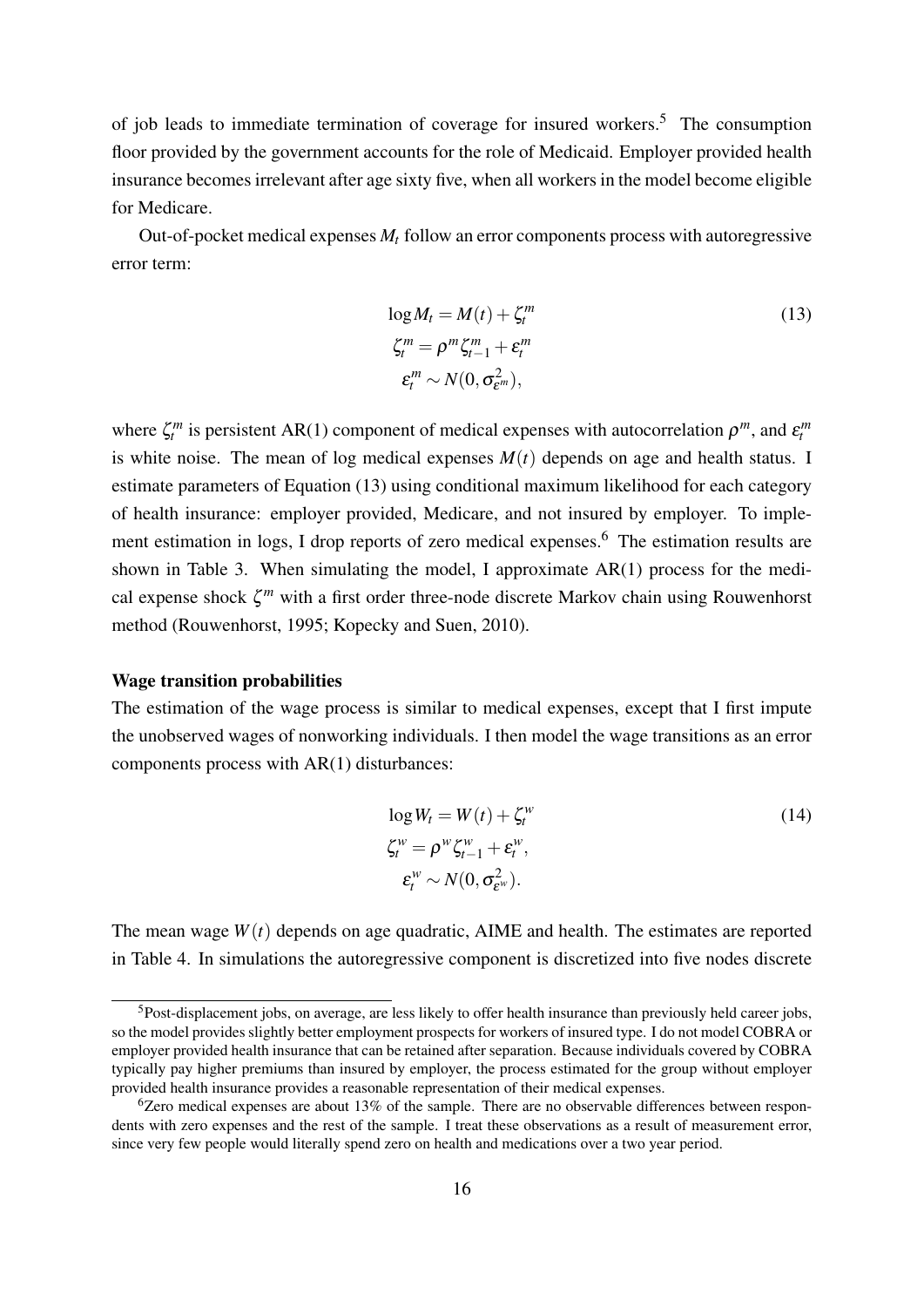Markov chain.

#### Job finding and layoff probabilities

I compute job finding probabilities from the gross flows of workers between three labor force states: employment, unemployment and out of the labor force. I obtain the sampleweighted monthly gross flows from the rotating part of the CPS microdata on males ages 50 and above.<sup>[7](#page-17-0)</sup> The series are seasonally adjusted using the Census Bureau's X-13 procedure. The monthly transition probabilities are computed from the gross flows and corrected for time aggregation bias using Shimer's method (Shimer, 2012). An adjusted probability that a worker unemployed in month *t* will become employed within one month is then used as job finding probability for actively searching individuals. The probabilities of transition from nonparticipation to employment are used as job finding probabilities for those who do not search.

Layoff probabilities are computed from the HRS retrospective job histories. The CPS does not collect data on the separation reasons for workers who have left the labor force, making it unusable for estimation of involuntary separations among older workers who are highly likely to respond to a layoff by leaving the labor force. I adjust the monthly layoff probabilities by a factor of 1.3 for workers at high risk of layoff and by a factor of 0.5 for workers at low risk. Adjustments are based on the differences of job loss probabilities by layoff risk types in the data, so that the weighted average for the two types is consistent with the overall probability of involuntary job loss.

I use twelve month centered moving averages as job finding and layoff probabilities in the model for the months with available data, 2000-2014. Beyond this period, I converge the values to their sample averages over a period of three years. The mean values of the estimated series are  $\lambda = 0.24$  and  $\delta = 0.003$ . Both probabilities for older workers are lower than their counterparts for all ages. This is consistent with the studies documenting that mobility between the labor force states declines with age (e.g. [Menzio et al., 2015\)](#page-34-11). With rational expectations, workers have full information on these probabilities but do not know exactly whether and when layoffs and job finding are going to affect their employment path.

## 5.2 Asset returns and discounting

Workers invest their wealth in housing, stocks and an additional composite asset. The share of wealth invested in each asset depends on worker's income type. Workers of higher income types tend to hold more wealth in stocks, while housing is the main asset for those with low

<span id="page-17-0"></span> $17$  use the CPS instead of the HRS here because the former provides monthly information on labor force status and has larger sample size. Retrospective histories from the HRS seem to underestimate transitions between the labor force states and are very volatile. I use the data from January 2000 to October 2012. April and May 2004 data cannot be merged because of a change in the data structure, so I use an average of the adjacent months to get the numbers for May 2004.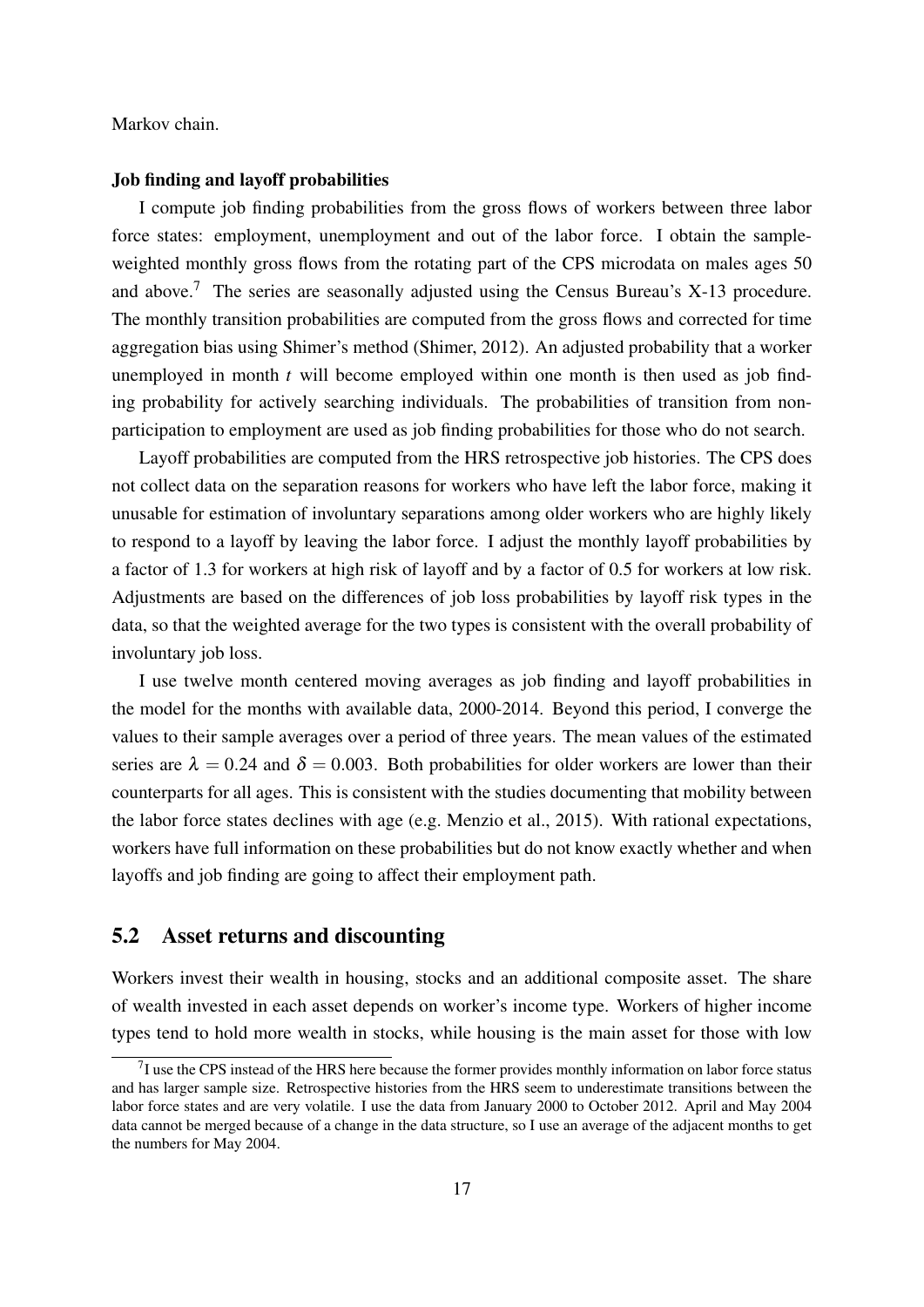lifetime income. I obtain the net values of housing, direct stock holdings, IRA and total assets from the HRS RAND data on the composition of assets. Stock holdings reflect both direct stock ownership and the share of IRA invested in stocks, and I take the share of stocks in the IRA from [Gustman et al.](#page-33-7) [\(2010\)](#page-33-7). Using these data, I compute the share of each asset in a typical portfolio held by workers of different income types.

The return on a portfolio held by a worker of given income type is a weighted average of returns on individual assets. The rate of return on stocks is a twelve months moving average of total real returns on large company stock taken from [Ibbotson Associates](#page-33-13) [\(2013\)](#page-33-13). Housing appreciation is computed from the FHFA all-transaction indexes. I take a twelve-month moving average of these series and adjust for inflation using the CPS "All items less shelter" index. Annualized rate of return on other assets is 4%, and the portfolio returns converge to the 4% rate over three years after the end of the observed series.

Workers expect that the annual rate of return on their assets is the long-term average of 4%, which is consistent with estimates by [McGrattan and Prescott](#page-34-12) [\(2003\)](#page-34-12). Yet the realized return values are computed so as to account for the housing bubble and dynamics of the stock market that are assumed to be entirely unanticipated by the workers. The annual discount rate for future payoffs  $\beta = 0.96$ .

## <span id="page-18-0"></span>5.3 Government

#### Social Security

The model incorporates three major features of the Social Security policy. First, awarded benefit is determined from the primary insurance amount (PIA), a transformation of the AIME over two bend points defined by the SSA. Following the SSA's approach, the PIA is calculated as a sum of 90% of the AIME under the first point, 32% of the AIME between the two points, and 15% of the AIME in excess of the second point. I use the SSA bend points that are set for each year of birth.

Second, the benefits are subject to the lower and upper limit. The minimum benefit is guaranteed to low wage earners who have contributed to the system for eleven years or longer. I set the minimal PIA to the SAA's year specific minimum for a worker with twenty years of contriburions. The maximum benefit received by a family is computed with three threshold values. The formula is 150% of the PIA under the first threshold, plus 272% of the PIA between thresholds one and two, plus 134% of the PIA between thresholds two and three, and plus 75% of the PIA above threshold three. I incorporate this rule into the model with the threshold values assigned to each year of birth.

Third, there is a penalty for Social Security take up before the normal retirement age. The earliest Social Security eligibility age is sixty two, and the normal retirement age of the simu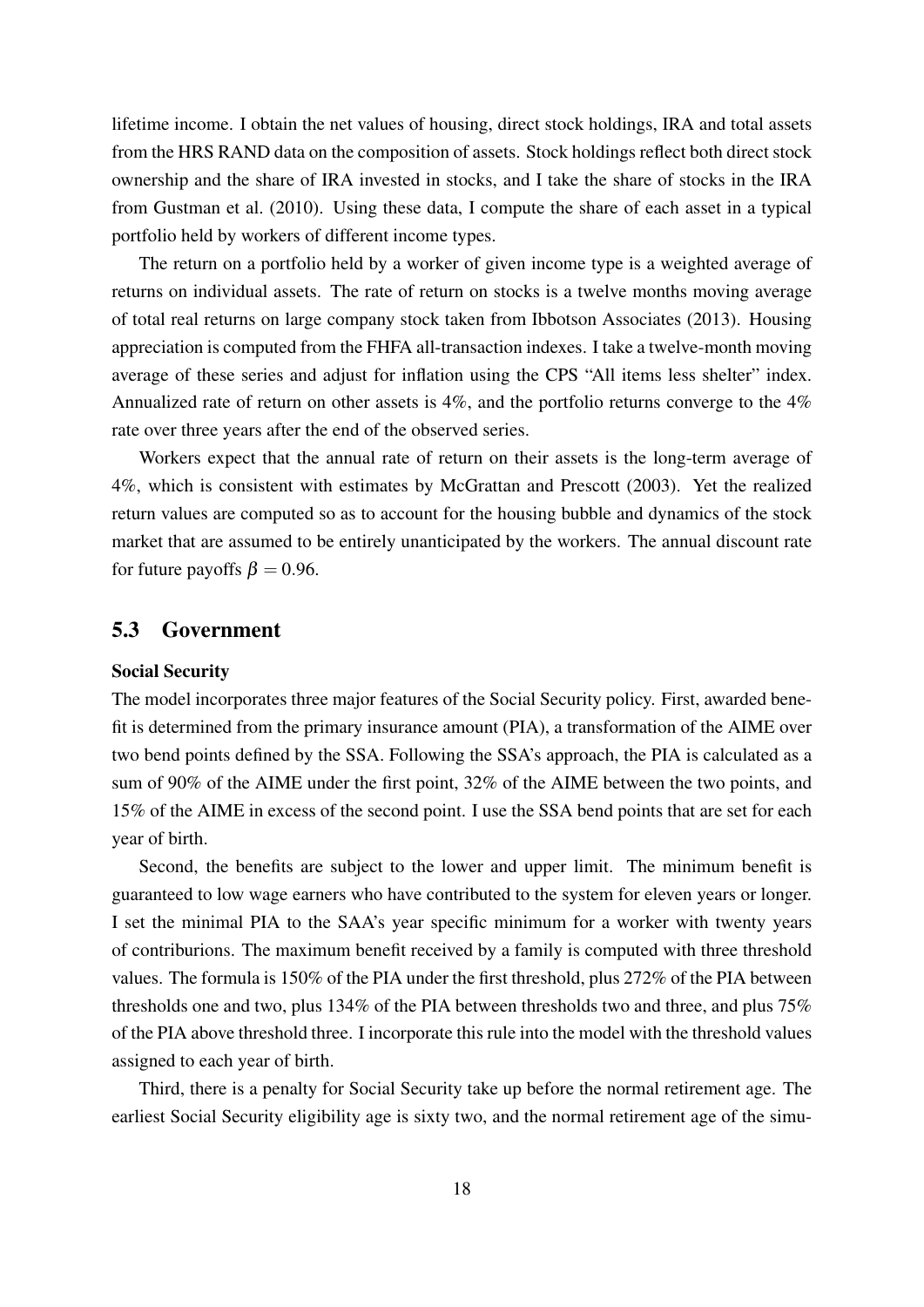lated cohorts varies between sixty five and sixty six. The PIA determines the amount awarded to a worker who takes up the benefits at normal retirement age. This amount is reduced (or increased) proportionately to the time left until (or elapsed since) reaching the normal retirement age. Ignoring credit for delayed retirement, I only reduce the PIA by 8% for each year before the normal retirement age. Since the model does not offer incentives for delayed retirement, I assume that everybody applies for Social Security upon reaching the normal retirement age.

#### Taxes

Individuals pay federal, state and payroll taxes. I take the federal tax rates from the annual tax rate schedules, head of household tables.<sup>[8](#page-19-0)</sup> The state tax rates are taken from 2001 Rhode Island tax rates schedule.[9](#page-19-1) Earnings are subject to Social Security and Medicare payroll tax at rate of 7.65% up to a year specific maximum. Earnings above this maximum are taxed at rate 1.45% that only cover Medicare's Hospital Insurance.[10](#page-19-2)

In addition, the Social Security benefits of early retirees may be taxed in accordance with Social Security Earnings Test (SSET) when wages exceed retirement earnings exempt amounts. I use the lower exempt amount that applies in years before reaching the normal retirement age, and ignore the kink in the last few months before reaching the normal retirement age. Because the sample period only covers the years after 2000, SSET does not apply after the normal retirement age. The benefits are taxed at a rate \$1 for every \$2 of earnings in excess of the lower exempt amount. I also ignore the refund of withheld benefits after the normal retirement age.

#### Unemployment insurance

The amount of unemployment benefits is set to replace 50% of pre-displacement earnings, with a maximum of 1,300 dollars per month. The maximum value roughly corresponds to the state average published by the US Department of Labor in 2001 "Comparison of State Unemployment Laws". According to the same source, the average duration of a person collecting unemployment insurance was 3.8 months in the period from January 2000 to December 2014. The estimated probability of unemployment benefits reward targets this average duration.

<span id="page-19-1"></span><span id="page-19-0"></span><sup>8</sup>Source: http://www.irs.gov/pub/irs-prior/i1040–2005.pdf

<sup>&</sup>lt;sup>9</sup>Ideally, I would like to use state tax rates for the respondent's state of residence. Unfortunately, I do not have access to the HRS state identifiers, so I have to impose a uniform state tax. I chose Rhode Island because it was one of the last states to abandon piggyback taxes in 2001. It gives me a straightforward way to estimate tax liability based on federal taxes. [French and Jones](#page-33-0) [\(2011\)](#page-33-0) claim it to be a fairly representative state in terms of income tax rates.

<span id="page-19-2"></span><sup>10</sup>Source: http://www.ssa.gov/oact/progdata/taxRates.html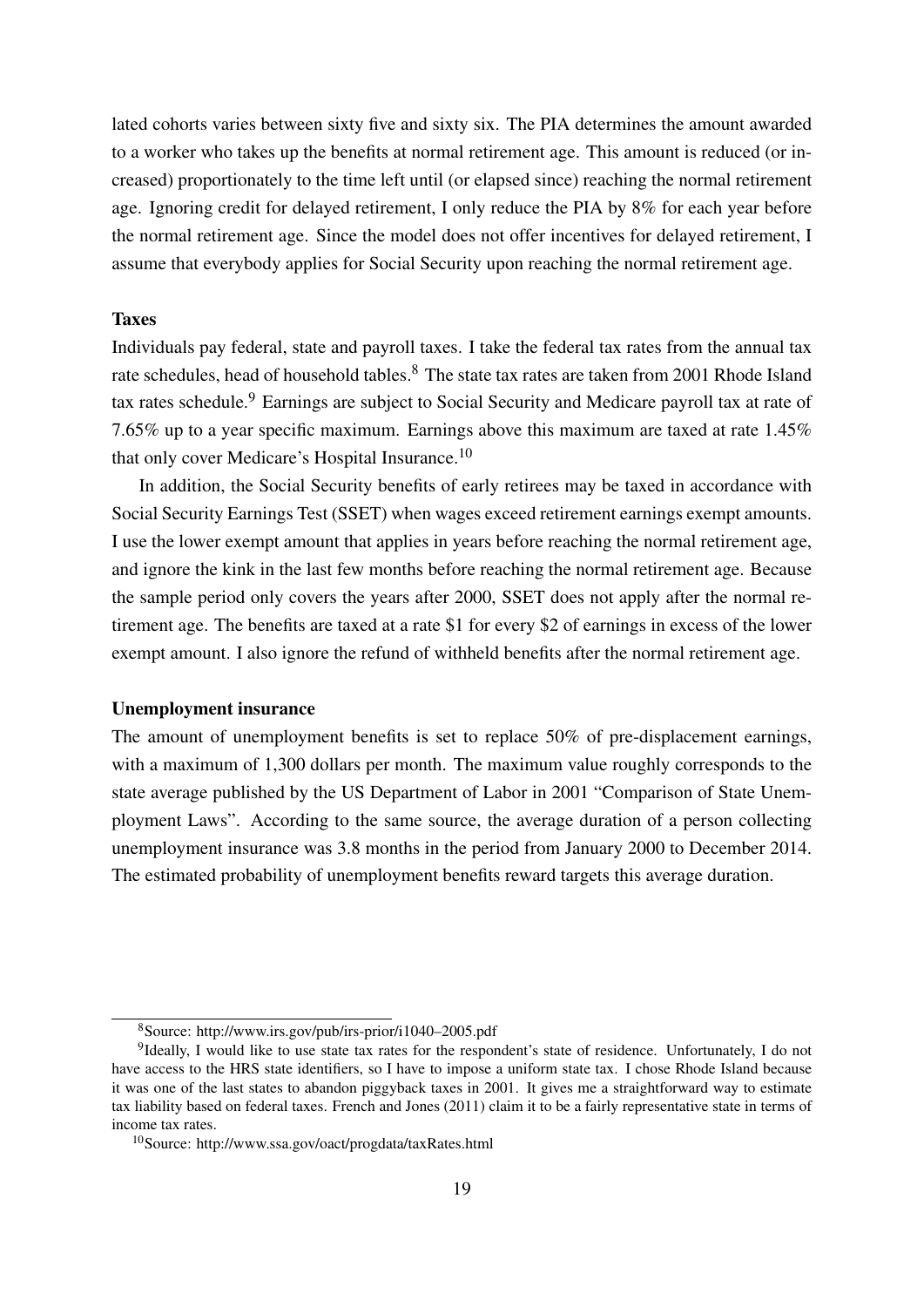## 5.4 Estimation of structural parameters

The structural parameters of the model are estimated with the method of simulated moments (MSM) which minimizes the distance between the sample moments and their equivalents in the simulated dataset. I exploit five groups of moments for each age between 60 and 70. These are the rates of employment conditional on health, the fraction of part time workers among employed, the means of monthly labor supply, the rates of job search among non-participating, and the quartiles of the asset distribution. In addition, I match the variance of assets and the mean length of unemployment spell, in total yielding  $l = 90$  moment conditions.

Most of the data moments,  $\mathbf{\hat{M}}_{l\times 1}$ , are computed from the HRS estimation sample. The two exceptions are the length of unemployment spell and the search rates. The former is determined from the US Department of Labor unemployment statistics, and the latter is obtained from the CPS sample of older workers. The HRS search moments are very volatile and therefore hard to match because of the smaller sample size.

Simulated moments,  $M_{l \times 1}(\theta, \hat{\theta}_p)$ , are computed from a dataset that is generated by the model. Setting up the simulation, I first randomly draw the joint values of variables that form initial conditions from the estimation dataset. Each data point is selected into initial state with a probability inversely proportional to the individual HRS weight of an observation. Second, I generate a matrix of random shocks that determine the realization of exogenous processes. These two inputs remain fixed across the simulations. The value functions [\(10\)](#page-11-1) and [\(11\)](#page-11-2) can then be solved numerically by backward induction, yielding decision rules for any feasible choice of structural model parameters  $\theta_s \in \Theta$ . I discretize the state space and use linear interpolation to evaluate the value functions between the grid points. Decisions that are ruled out by the model constraints are assigned large negative values. Finally, I put together initial conditions, shocks and decision rules to simulate a dataset that contains a life path for each of the  $n = 10,000$  modeled individuals.

For the vector of sample moment conditions  $\bar{\mathbf{m}}_n(\hat{\mathbf{M}}, \theta_s, \hat{\theta}_p) = \hat{\mathbf{M}} - \mathbf{M}(\theta_s, \hat{\theta}_p)$ , the estimate  $\hat{\theta}_s \in \Theta$  minimizes the MSM criterion,

<span id="page-20-0"></span>
$$
\hat{\theta}_s = \underset{\theta_s \in \Theta}{\text{argmin}} \ \ \bar{\mathbf{m}}_n(\hat{\mathbf{M}}, \theta_s, \hat{\theta}_p)' \mathbf{W}_n \bar{\mathbf{m}}_n(\hat{\mathbf{M}}, \theta_s, \hat{\theta}_p), \tag{15}
$$

where  $W_n$  is a symmetric positive definite weight matrix of size *l*. The optimal weight matrix that returns asymptotically efficient estimates is the inverse of the variance-covariance matrix of the population moments. Its method of moments estimator is the inverse of the variancecovariance matrix of the sample moments, which however may generate bias in small samples [\(Pischke, 1995\)](#page-34-13). To avoid this problem, I use a diagonal weight matrix with non-zero elements given by the reciprocals of the sample moment variances, as suggested by [Altonji and Segal](#page-32-11) [\(1996\)](#page-32-11). This choice of weights implies that the moments estimated more precisely receive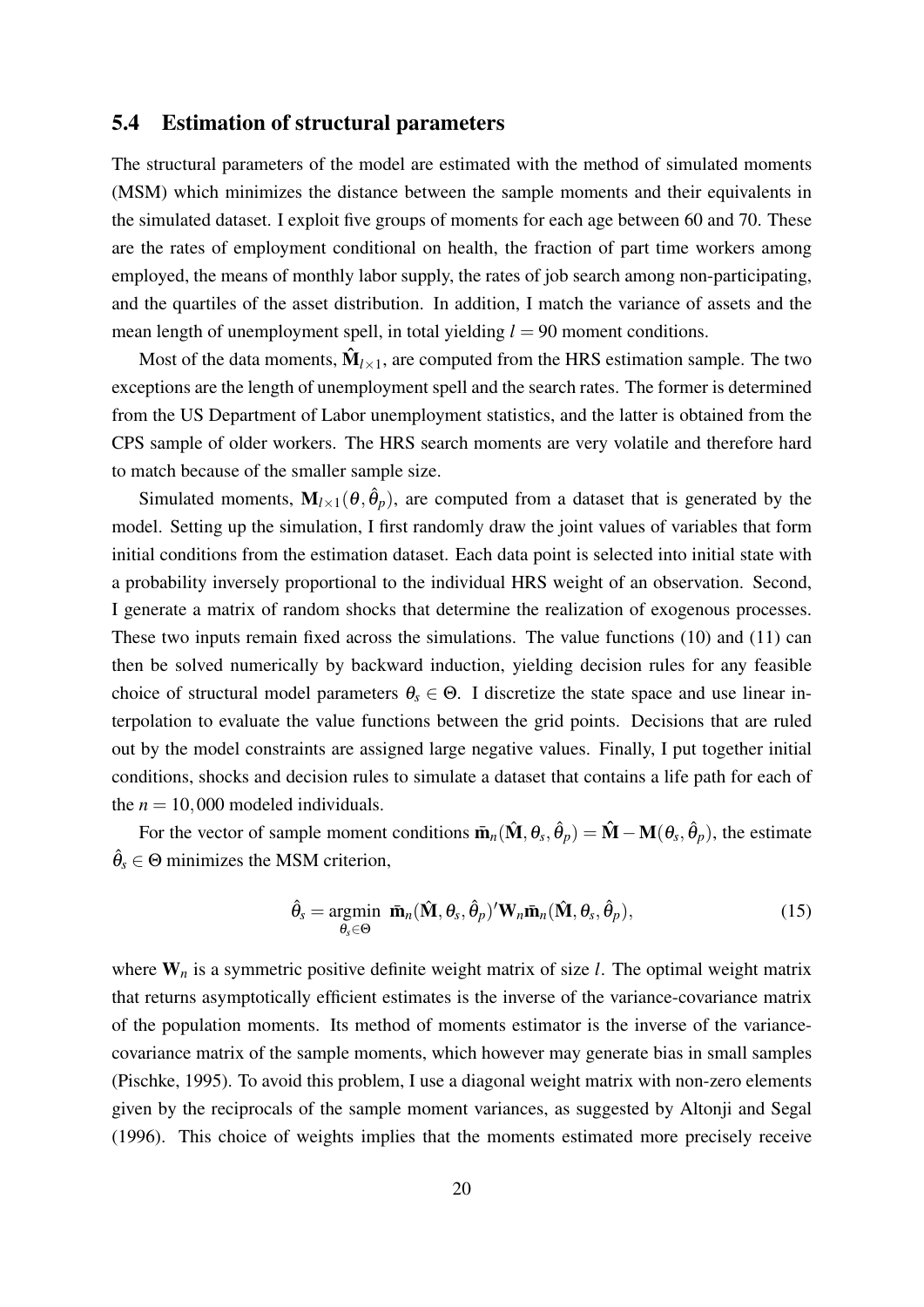higher weight in the MSM criterion, while dependence among the moments is ruled out. In this way, I solve Eq. [\(15\)](#page-20-0) numerically, using a simplex algorithm to search over parameter space on a 64-node cluster.

[Pakes and Pollard](#page-34-8) [\(1989\)](#page-34-8) show that under certain regularity conditions optimization estimator  $\hat{\theta}_s$  is consistent and asymptotically normally distributed with variance-covariance matrix given by

$$
\mathbf{V}_{\theta_{s}} = (\mathbf{J}'\mathbf{J})^{-1}\mathbf{J}'\Omega\mathbf{J}(\mathbf{J}'\mathbf{J})^{-1},\tag{16}
$$

where  $\mathbf{J} = \mathbb{E} \frac{\partial}{\partial \theta_s'} \mathbf{m}_i(\theta_s)$  is Jacobian matrix of the moment conditions and  $\Omega = \mathbb{E}(\mathbf{m}_i \mathbf{m}_i')$  is their variance-covariance matrix. I use method of moments estimators of these matrices to compute the standard errors. The core estimation results are presented in the next section.

## 6 Baseline estimates of the structural parameters

In this section I discuss the estimates and explain how each structural parameter is identified from the data. Furthermore, I show how the model fits the data and highlight the role of search frictions, a new modeling component that is central to the main contribution of this paper.

## 6.1 Estimates and identification

Table [5](#page-43-0) contains the MSM estimates of the model parameters, standard errors and the value of chi-square statistic for over-identification test. I discuss below each estimate relative to the benchmarks available in the literature, and explain the identification strategy.

Individual preferences are characterized by the parameters of the CRRA utility and bequest functions. The consumption weight,  $\hat{\theta}_1 = 0.58$ , reflects the relative tastes for leisure and consumption, with higher values implying stronger preference for work. It is identified primarily from the hours of labor supply. The estimate is within the interval obtained by [French and Jones](#page-33-0) [\(2011\)](#page-33-0) for different values of willingness to work index,  $\theta_1 \in [0.412, 0.967]$ . The coefficient of relative risk aversion for a consumption-leisure bundle,  $\hat{\theta}_2 = 4.8$ , is consistent with the lifecycle retirement literature, e.g. [French and Jones](#page-33-0) [\(2011\)](#page-33-0) and [French](#page-33-14) [\(2005\)](#page-33-14). Under assumption of fixed labor supply, this estimate translates into the coefficient of relative risk aversion for consumption  $R(C) = 1 - \hat{\theta}_1(1 - \hat{\theta}_2) = 3.2$ , a conventional measure that is easy to compare to the broad labor supply literature. The coefficient of relative risk aversion is identified by asset quartiles that reflect the extent of precautionary savings accumulated to insure against adverse income and health shocks.

Parameters of the bequest function are identified from the upper quartiles of the asset distribution. In the data wealthier individuals keep on saving instead of divesting even after they have accumulated sufficient assets to insure against the risks incorporated into the model en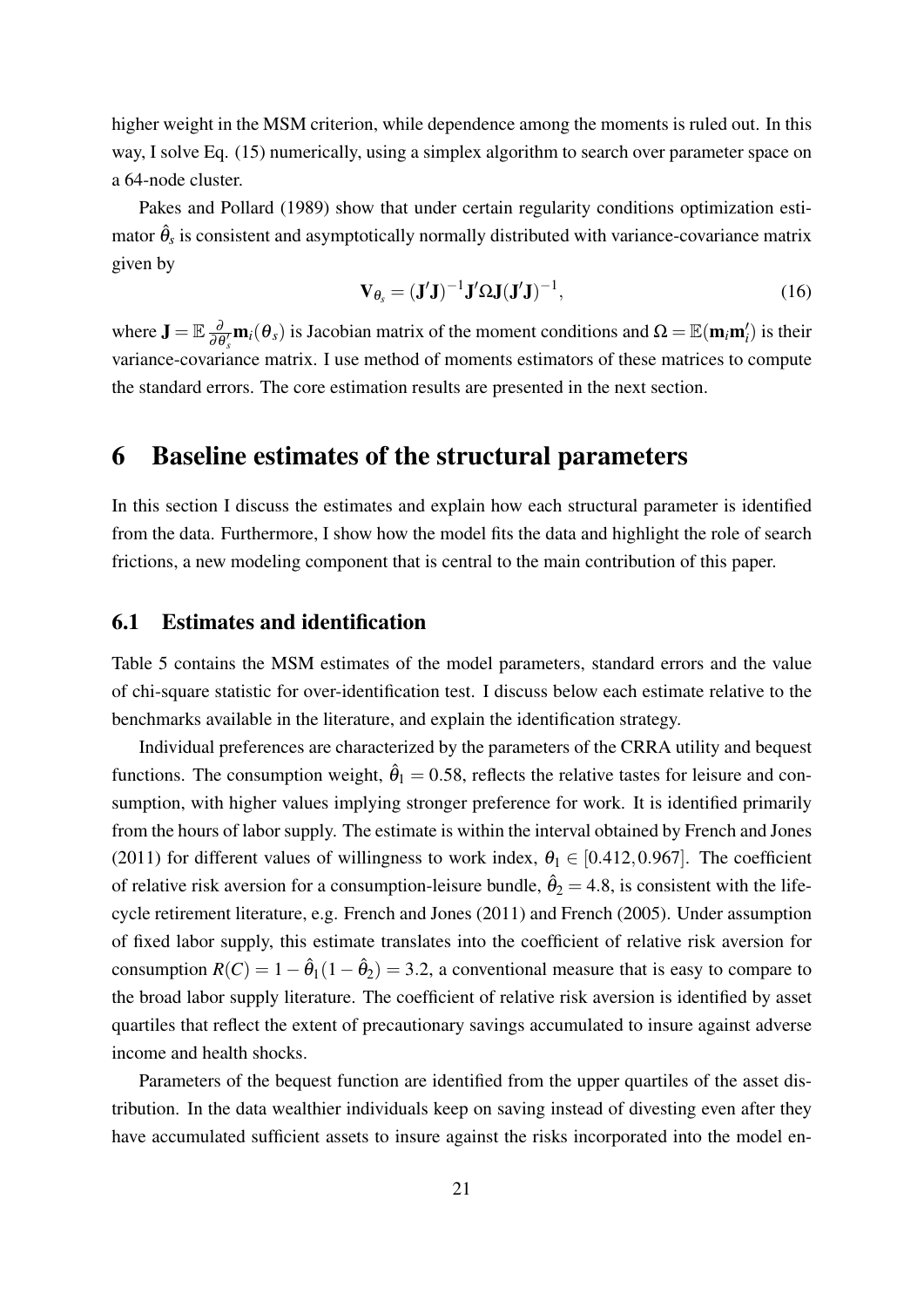vironment. The presence of an altruistic bequest motive generates this behavior in the model. In the terminal period  $t = t_T$  the bequest motive becomes operational once the level of assets reaches the threshold  $A_b = \hat{b}_2 \left( \frac{\hat{b}_1}{\hat{L}^{(1-\hat{\theta}_1)(1-\hat{\theta}_2)}} \right) \frac{\frac{1}{\hat{\theta}_1(1-\hat{\theta}_2)-1}}{2}$ , which after adjusting for the scaling of the coefficients gives a value of twenty three thousand dollars. This is the minimum amount of saving an agent needs in order to leave non-zero bequest to a heir instead of consuming the entire amount himself, low enough to suggest that at the terminal age bequest motive is operational for the majority of workers. The marginal propensity to consume out of the final period wealth is one for individuals whose assets are below this threshold, and  $MPC = \frac{dC}{dA} = 0.02$  for those who hold more. Analogous relationships can be derived for other ages, hence maintained level of saving in the top of wealth distribution and the rate of saving among those whose assets are above the operational bequest threshold jointly identify the intensity of the bequest motive  $\hat{b}_1 = 0.985$  and bequest shifter  $\hat{b}_2 = 1.084$ .

The monthly time endowment, *L*, is 375 hours, identified jointly by the employment and labor supply moments. The fixed cost of work for a sixty year old worker is 69 hours per month. The estimated slope of the linear fixed cost function suggests that over a year the monthly fixed cost of work increases by approximately 3 hours. Notice that while my model yields approximately the same monthly fixed cost as [French and Jones](#page-33-0) [\(2011\)](#page-33-0) for a sixty year old worker, estimated trend is almost 20 times smaller.<sup>[11](#page-22-0)</sup> This is a major difference due to the introduction of labor market frictions in my model, and I discuss it further in Section [6.3.](#page-23-0) The fixed cost parameters are identified by declining trends in the participation rates and labor supply. The additional cost of work caused by ill health is 0.1 hours per month. This parameter is identified by the rates of labor force participation conditional on health status. The estimated cost of search parameter is 85 hours per month, implying that looking for work takes about the same time as half-time employment. Identification of the cost of search is based on the search intensity moments.

Together these estimated parameters of the utility function and the time constraint capture the way in which workers would intertemporally substitute their labor supply. For example, Frisch intertemporal elasticity of substitution for a healthy sixty year old worker employed  $N_{60} = 160$  hours a month would be approximated by

$$
\eta = \frac{\hat{L} - N_{60} - \hat{\phi}(60) - \hat{\psi}}{N_{60}} \cdot \frac{1 - \hat{\theta}_1(1 - \hat{\theta}_2)}{\hat{\theta}_2} = 0.594,
$$

assuming that the borrowing constraint is not binding. This value falls just above the middle of the interval between 0.37 and 0.70 which according to [Chetty et al.](#page-32-12) [\(2011\)](#page-32-12) defines the range of the micro estimates for Frisch intensive margin elasticity.

<span id="page-22-0"></span><sup>&</sup>lt;sup>11</sup>The annual fixed cost of work at age sixty in [French and Jones](#page-33-0) [\(2011\)](#page-33-0) is  $\phi_{P0} = 826$ , and the age trend is  $\phi_{P1} = 54.7$  hours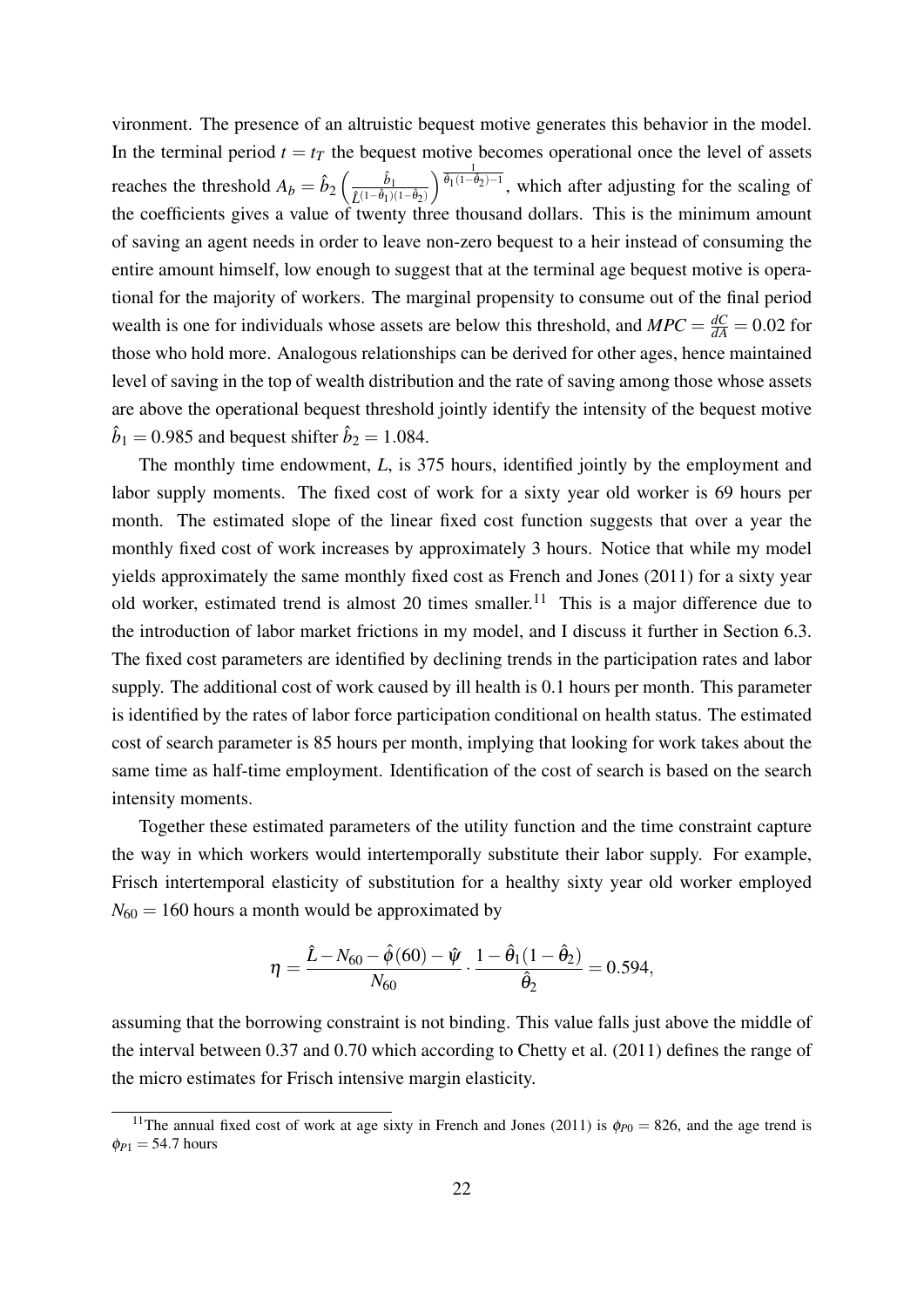Turning to the parameters of the budget constraint, the most important is the wage loss associated with displacement. It is estimated as 16% of the wage received by otherwise similar non-displaced worker. The cost of search and wage loss are identified by the share of non-working individuals who look for work at each age, and by the variation of job finding probabilities across time. The estimate is close to several reference points available in the displacement literature. For example, [Couch and Placzek](#page-32-2) [\(2010\)](#page-32-2) estimate the mid-term wage losses of displaced workers six years after separation in the range from 13 to 15%. Similarly, [Davis and von Wachter](#page-32-3) [\(2011\)](#page-32-3) find that displaced workers in the US lose 10 to 20% of their earnings in the long term depending on whether separation occurred during an expansion or a contraction.

The premium for full time employment,  $d_2$ , is 19% of the wage rate. This parameter is identified by the rate of part time employment, and the value is consistent with 25% part time employment penalty found by [Aaronson and French](#page-32-13) [\(2004\)](#page-32-13). The monthly government transfer  $C = $375$  is identified by lower asset quantiles because guaranteed consumption minimum discourages saving among the poor. In annual equivalent, it is on the same scale with the consumption floor in [Hubbard et al.](#page-33-10) [\(1995\)](#page-33-10).

## 6.2 Model fit

Figure [2](#page-37-0) shows the model fit for matched moments. I further provide some results to check whether the model captures data facts that were not directly used in the estimation. The model predicts well the number of workers affected by layoffs over the lifetime and the difference in the timing of labor force exit for displaced and non-displaced workers. Consistently with the data, the share of workers who retire after a layoff grows steadily until peaking at age 65. The model also reproduces the matrix of transitions between the labor force states, with an exception of exit rates from unemployment that are somewhat lower than in the data.

## <span id="page-23-0"></span>6.3 The role of search frictions

The life-cycle models of retirement from the labor force typically ignore search frictions, allowing no job destruction and costless access to positive draws from a wage distribution. Usually under these assumptions the transition from work to retirement is driven by changes in wage and non-wage income, health, government policies, or fixed cost of work. I show that search frictions represent an additional incentive to exit the labor force, accounting for up to 20% of retirements. Hence, omission of frictions results in nontrivial bias. To show how search affects the model predictions and estimates, I revert to a standard life-cycle retirement model by assuming that jobs are always available ( $\lambda_{t,\tau} = 1$ ), never destroyed ( $\delta_{t,\tau} = 0$ ), search is free  $(c = 0)$ , and there is no unemployment insurance  $(\lambda_B = 0)$ . I compare the original model and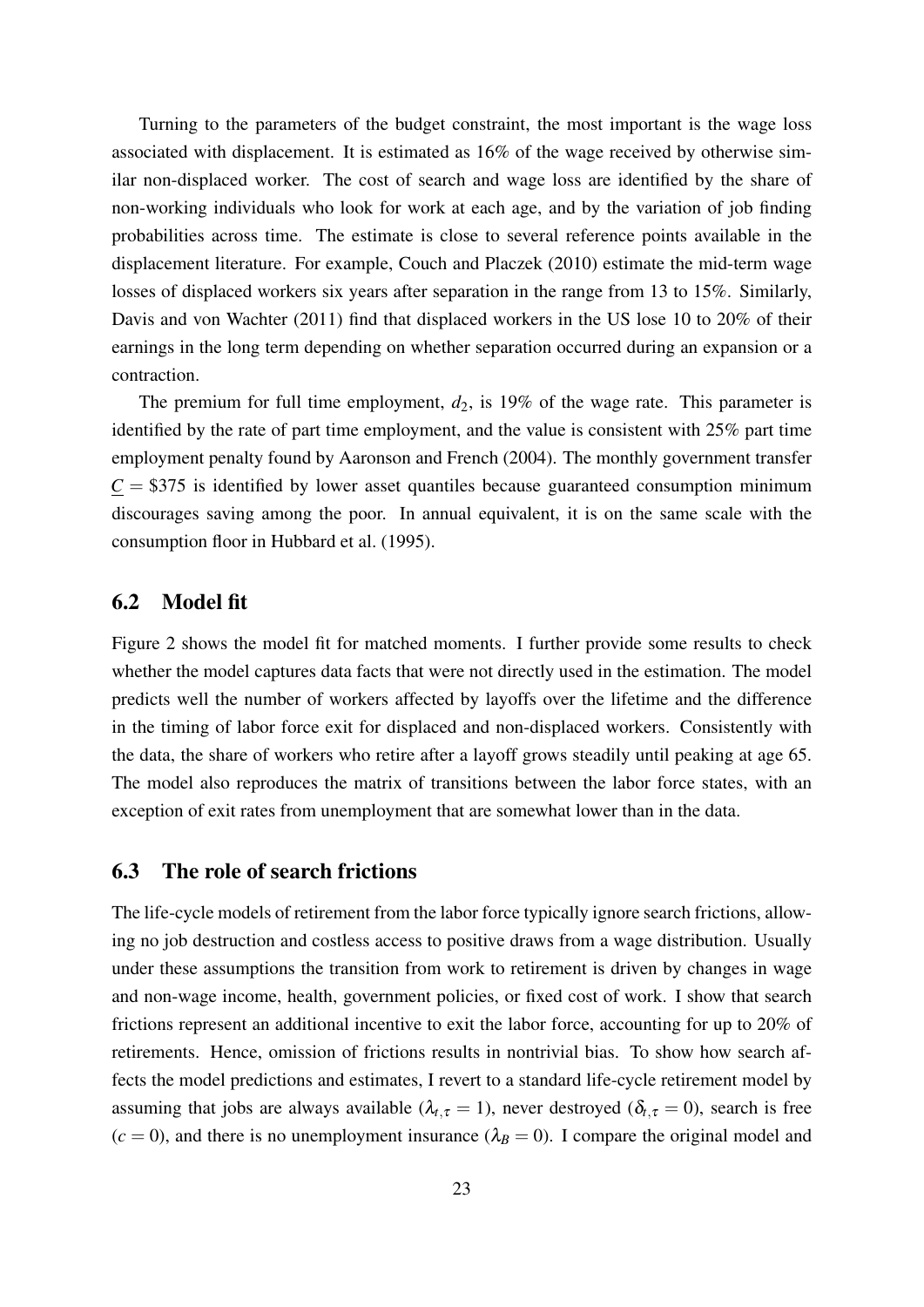the frictionless one in two experiments.

In the first experiment, I simulate a dataset assuming frictionless labor markets and using parameter estimates of the original model. The employment rates generated by this experiment for different ages are five to twenty percentage points lower than in the data. For example, the labor force participation of 65 year old workers is underestimated by ten percentage points, which is over 20% of retirement prevalence at this age. These differences are large and due directly to the labor market frictions, indicating that without search a model of retirement would overload other channels in order to match the observed retirement dynamics.

In the second experiment, I estimate a frictionless model and identify parameters that turn out to be the most sensitive to the omission of search. I find that the main change occurs to the fixed cost function, increasing the fixed cost of work for a sixty year old worker by 80%. This result appeals to earlier discussions of the role of fixed costs. [Rogerson and Wallenius](#page-34-0) [\(2013\)](#page-34-0) estimate that the time fixed cost required to generate sharp retirement from the labor force for acceptable values of the intertemporal elasticity of substitution of labor supply exceeds the time required to hold a half-time job. This is implausibly high, and my experiment suggests that one of the reasons is that the fixed costs absorb the role of other retirement incentives that were omitted from the model. By introducing labor market frictions, I explain a portion of this excessive fixed cost, which is an important methodological contribution.

## 7 Discussion and counterfactuals

I now use the model to analyze the impact of involuntary job loss on the labor market outcomes of older workers. Taking full advantage of the structural approach, I construct counterfactual life paths of twin workers who are identical in all initial characteristics and received shocks, except that one of the twins is displaced at some point in his life while the other is not. Comparison of the outcomes of these twin workers over the life cycle yields a flexible tool helpful to evaluate a wide range of job loss consequences. I start with the analysis of labor force attachment following a layoff. Next, I estimate the cost of displacement and identify its main sources. Because the incidence and cost of displacement are related to the probabilities of losing and finding a job, I consider in a separate section how older workers respond to involuntary job loss at different stages of the business cycle. Finally, I show how the labor market conditions interact with unanticipated asset shocks affecting the retirement of displaced workers. To illustrate this point, I estimate the effect of the Great Recession on retirement decisions of workers who have reached their late fifties by the beginning of the economic downturn. In conclusion, I discuss several possible policies aimed at reducing the cost of job loss.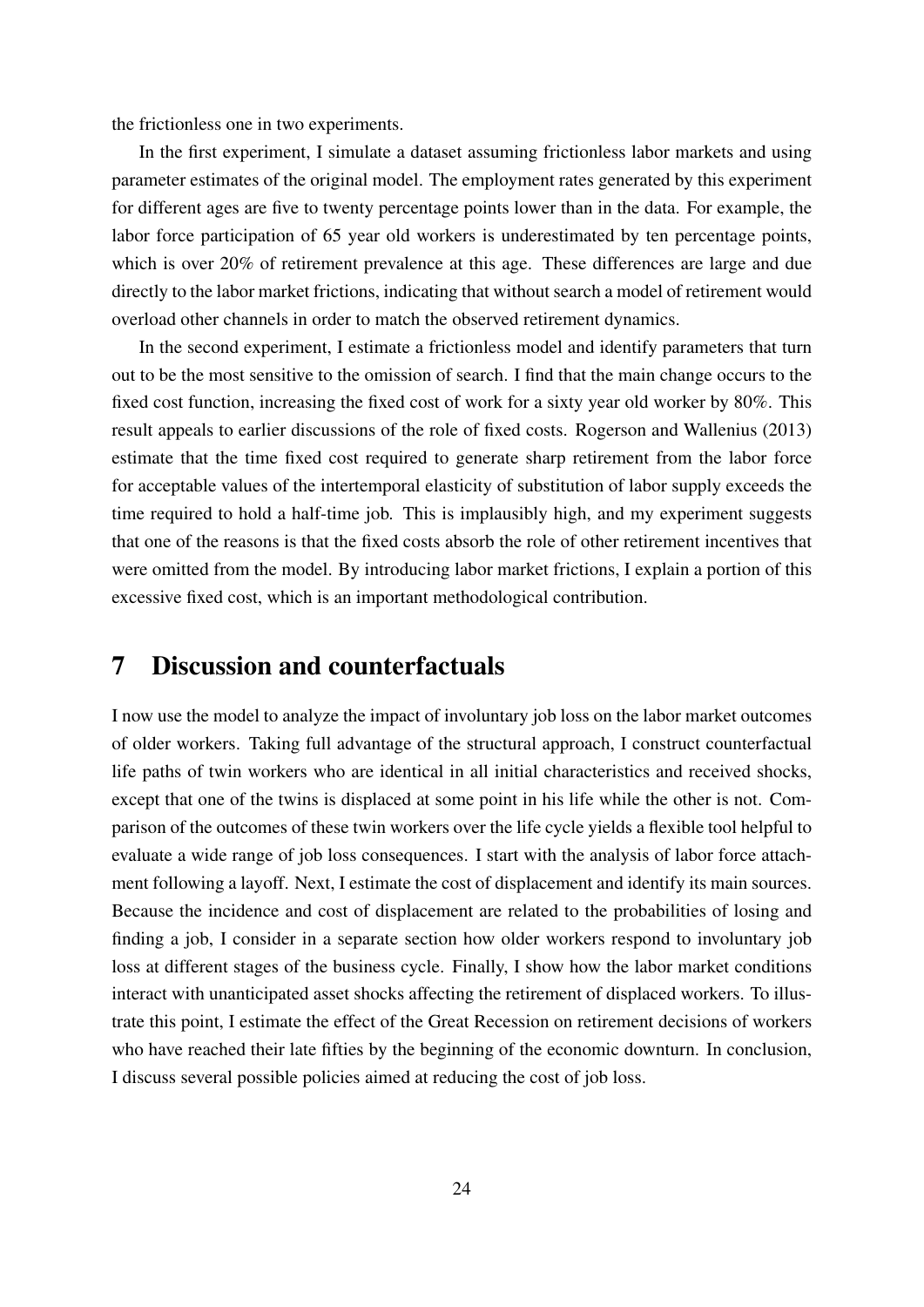## <span id="page-25-0"></span>7.1 Labor force attachment after involuntary job loss

First, I show how displacement affects the labor force attachment and the timing of retirement. I take a sample of older workers and simulate their behavior under several different scenarios. In the first, baseline, scenario workers never lose their jobs even though they anticipate such possibility when making their decisions. In each of the other, displacement, scenarios workers are laid off at a specific age that ranges between 58 and 70. Apart from job loss, in all scenarios, workers receive the same shocks. Therefore, their simulated histories completely coincide with the baseline scenario up to the age of a layoff, and any differences after that age are solely ascribed to the job loss. Comparison of the levels of labor supply chosen by workers under the baseline and displacement scenarios shows how labor force attachment is affected by job loss.

On average for all displacement ages, almost one third of laid off workers drop out of the labor force following a job loss. This number consists of the 29% who leave the labor force without attempting to search for new work and another 4% who retire after unsuccessful job search. The response varies by the age of job loss. The fraction of workers who retire without trying to search first peaks at 26% among workers displaced at age 62, the early retirement age. It then declines slightly before rising again to 32% at the full retirement age, and eventually exceeds 40% among seventy year old workers. These results are broadly consistent with the data, as discussed in Section [2.](#page-3-0) The MSM estimator did not target directly any of the moments that characterize the labor supply response to job loss, and hence this is an important out-ofsample validation of the model.

Involuntary job loss on average decreases the lifetime labor supply by 2,050 hours, an equivalent of one year's full time work. Coming to fifteen months over the lifetime, the reduction of labor supply following displacement is even larger on the extensive margin. This indicates that displaced workers decrease their labor supply on the extensive as well as intensive margins. Indeed, two years after job loss, displaced workers are twice more likely to work part time and 24% less likely to hold a job than if they kept steady employment.

Finding that job loss is associated with early retirement is consistent with earlier studies (e.g., [Chan and Stevens, 2001\)](#page-32-4). However, looking beyond the averages reveals the existence of a sizable group of indivduals who respond to job loss by working more in the years following displacement. One in five laid off workers would increase the lifetime labor supply by an average of 1,500 hours, or eight months in full time equivalent. Workers who delay their retirement following displacement are systematically different in their observable characteristics. In particular, they earn substantially higher pre-displacement wages. Layoffs therefore have a differentiated impact: they are more likely to drive low income workers out of the labor market, while making higher wage earners stay longer.

Because responses to layoffs vary, displacement outcomes in the economy depend on the composition of affected workers. For example, if job loss only affected low wage earners in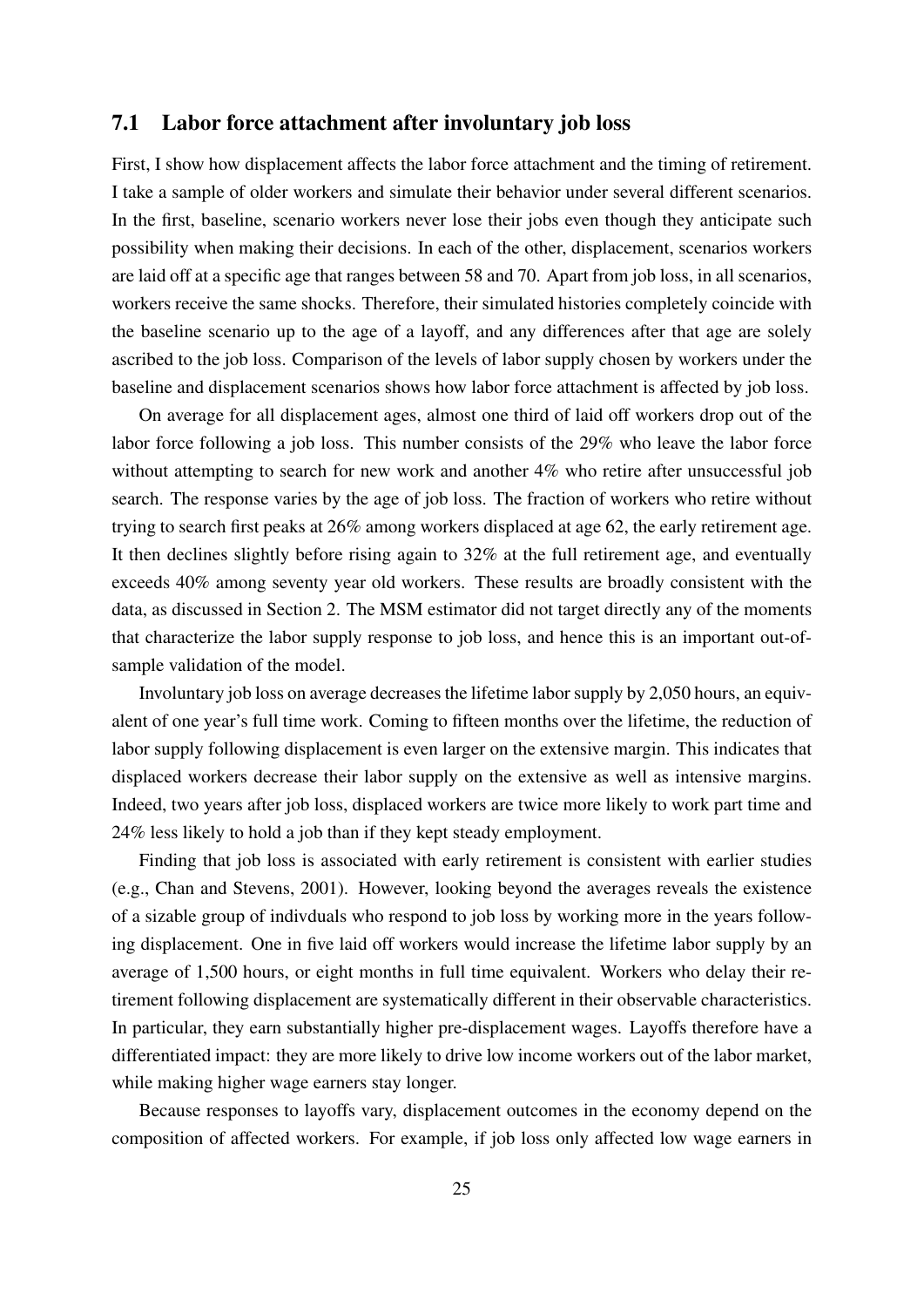the bottom 10% of the wage distribution, then most of the displaced workers would retire at the same time or earlier and only 12% would delay retirement from the labor force. However, if affected workers were concentrated in the median 20% of the wage distribution, the rate of delayed retirement would rise to 16%. It would further increase to 25% if the top 20% of wage earners lost their jobs. These experiments are important because the compositions of workers affected by layoffs has been changing over time and is likely to change again in the future. For example, the Great Recession has pushed into unemployment an unprecedented number of white collar workers. This analysis is informative of the way in which the impact of job loss on the transition from work to retirement depends on the composition of the older workforce and possible concentration of layoffs in specific industries or occupations.

## <span id="page-26-0"></span>7.2 The cost of job loss

There is ample evidence that displaced workers suffer from a broad range of negative consequences of job loss, including earnings and employment instability, deteriorating health, increase in mortality, and adverse effects on family, such as higher divorce rates and lower educational achievement of the children [\(Davis and von Wachter, 2011\)](#page-32-3). Here I measure the cost of job loss for older workers as a monetary transfer required to make displaced worker indifferent between his current state and otherwise equivalent state in which he was not laid off from a job.

Panel A of Figure [3](#page-38-0) shows the estimated cost of job loss for each age of layoff between fifty eight and seventy when the probabilities of job loss and job finding are fixed at their long-term averages. On average, the lifetime cost of job loss for workers displaced at these ages amounts to thirty four thousand dollars, which is about one year of earnings for this age group. The cost of job loss declines with displacement age, and the Social Security rules appear essential to the understanding of this dynamics. Workers displaced in their late fifties bear the highest cost, losing around forty five thousand dollars over the remaining lifetime – one third more than the average. The cost of job loss falls with the approach of early retirement age, so that workers displaced at sixty two lose 20% less than if they lost their jobs four years earlier. The cost of job loss does not change much until the full retirement age when it sharply falls by an additional quarter relative to the cost of job loss for fifty eight year olds. It remains consistently high, over twenty thousand dollars, even for workers in their late sixties.

To understand the link between the cost of job loss and the Social Security retirement age, recall previously documented spikes in the rates of labor force exit at early and full retirement ages (e.g. [Rust and Phelan, 1997\)](#page-34-1). At any age, involuntary job loss is not going to affect the lifetime outcomes of a worker who intended to retire exactly at this age in any event. A mass of workers who plan to leave the labor force around early and full retirement ages will therefore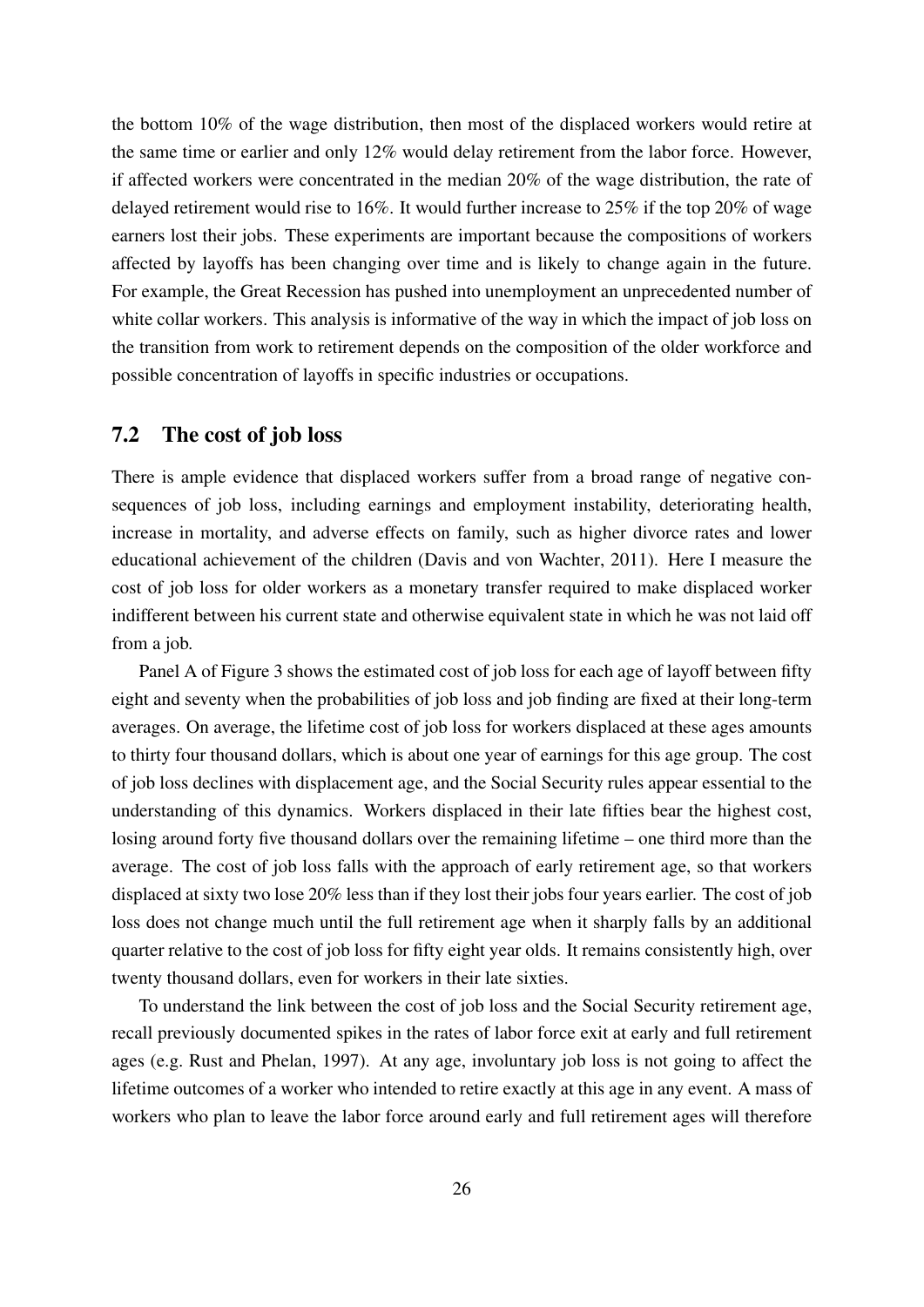lower the average cost of displacement at these ages. The expected remaining working time of those who reached retirement age is shorter, both because these workers are now older and because they have an option to take up Social Security. The shortening of expected employment time prevents the cost of job loss to increase again after passing the peaks of retirement. Of course, lower averages do not mean that specific individuals are better off being displaced around the normal retirement age, as in each case the cost of job loss would depend on the anticipated individual retirement date that may be well past the Social Security age.

To see what generates the cost of job loss, note that displaced workers are adversely affected via two channels. First, they suffer a permanent reduction in future wages. Second, they lose earnings and access to health insurance due to search frictions. The two channels represent respectively intensive and extensive margins of the cost associated with job loss. While a large part of losses through each channel can be traced to forgone earnings, the overall cost of job loss is substantially more complicated than merely the change in the lifetime earnings. The cost also accounts for any effects on the dynamics of assets, differences in medical expenses due to the loss of health insurance, or the effect of job loss on individual labor supply and participation decisions, including the timing of Social Security take up and the amount of benefits collected over the lifetime.

The two channels can be explored separately. The intensive margin can be shut down by eliminating displacement wage penalty  $(d_1 = 0)$ , while the extensive margin is removed under the assumption of frictionless labor markets ( $\lambda_{t,\tau} = 1$  and  $c = 0$ ). Decomposing the total cost by channel, I find that in stable economic conditions most of the losses are due to the reduction of post-displacement wages (intensive margin), which accounts for 80% of the total. The remaining 20% is due to the loss of earnings over the periods of unemployment that follow a job loss (extensive margin). The share of the extensive margin depends on the age of displacement, as shown in Figure [3.](#page-38-0) Search frictions are relatively more important for workers laid off around the normal retirement age due to the increasing number of displaced workers who give up potential earnings by retiring early without attempting to search. The fraction of costs due to search peaks at displacement age sixty four where it accounts for almost a third of the total.

## 7.3 Job loss over the business cycle

The probabilities of job loss and job finding vary over the business cycle, and their dynamics affects both the incidence and the cost of job loss. In this section I evaluate the difference in the cost of job loss for workers displaced in a recession relative to the workers displaced in more favorable economic conditions. I assume that workers do not recognize cyclical fluctuations prior to job loss, and expect that the probabilities of job loss and job finding stay at their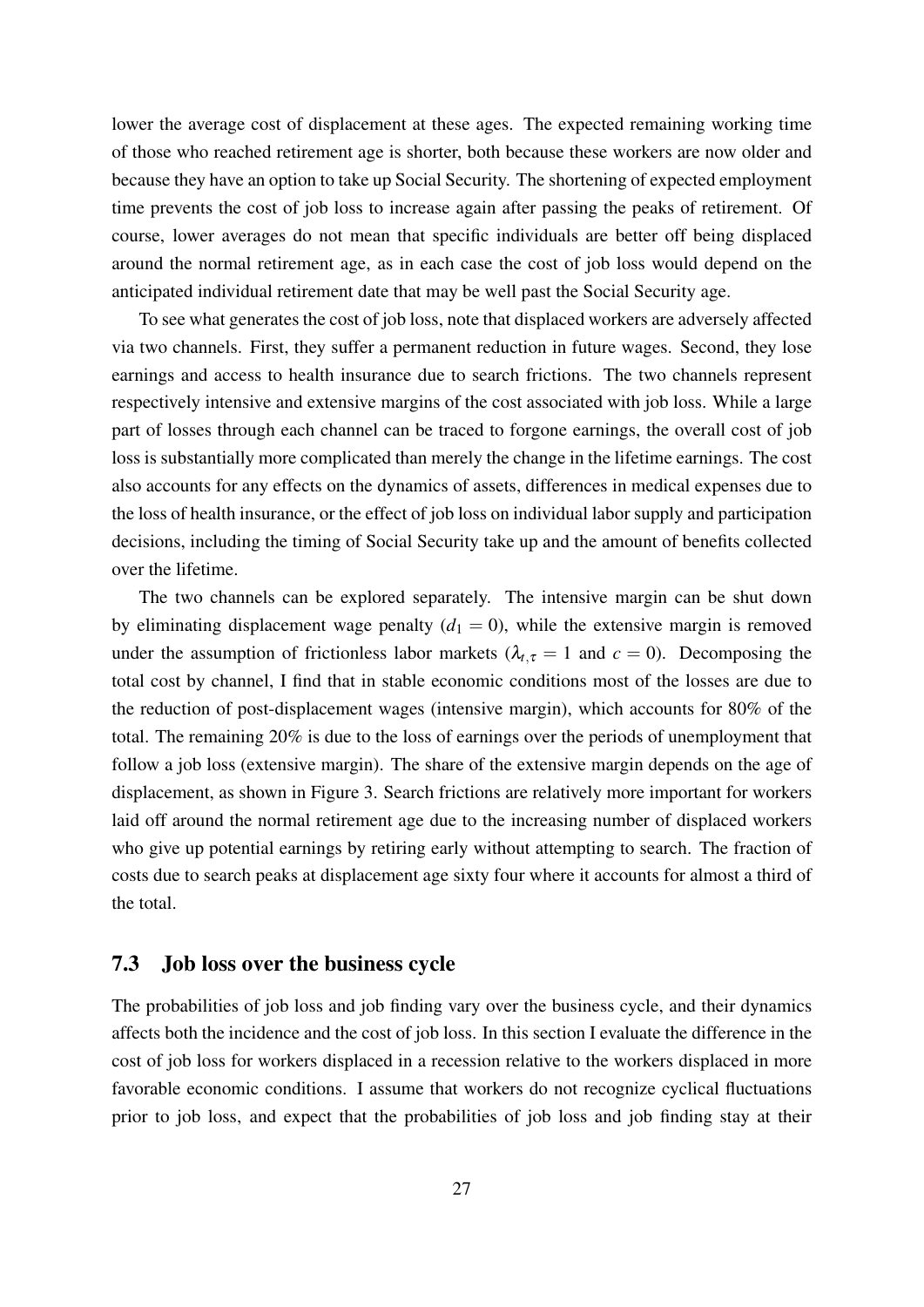corresponding long-term average values. Upon losing a job, they realize the true state of the economy. If displacement happened during a recession, they update their expectations of job loss and job finding probabilities to the new (recessionary) levels. They believe a recession will last for one year, after which job finding and job loss probabilities will revert to the long-term averages. These assumptions on the structure of recession and revision of expectations are chosen to explain the main behavior patterns, however many other designs are straightforward to incorporate into the model if the estimates for specific economic conditions are required.

Using these assumptions, I repeat a set of experiments similar to those from sections [7.1](#page-25-0) and [7.2](#page-26-0) to estimate the impact of job loss in recession on the labor force attachment and the cost of displacement. I set the recessionary probabilities of job finding and job loss equal to the estimates obtained at the trough of the Great Recession ( $\lambda_{rec} = 0.14$  and  $\delta_{rec} = 0.005$ ), so that displaced workers now face lower probability of job finding and higher chances of repeated displacement. For workers displaced at different stages of the business cycle, both the differences in the labor force attachment and the cost of job loss depend primarily on their reemployment prospects, captured by job finding probabilities. While there is little difference in the fraction of displaced workers who retire immediately after job loss, the rates of discouragement in a recession increase by a factor of 1.4. Jointly, additional discouragement and immediate retirement decrease the rate of reemployment after job loss in recessions by three percentage points.

Business cycle fluctuations exacerbate the negative impact of displacement on labor force attachment. The lifetime labor supply of older workers displaced in a recession decreases by additional 400 hours, over two months of full time work. Accounting for the extended duration of search, their total time in the labor force is three months lower than that of the identical workers displaced in more favorable economic conditions. Recessions further polarize the response by workers who adjust their hours of work in the opposite directions. Those who work less over the lifetime now supply 10% hours less, and those who work more increase the number of hours by additional 6%. In monetary terms, these changes in the labor force attachment translate into an additional loss of seven thousand dollars over the lifetime, generated almost exclusively by search frictions which in a recession account for 35% of the total loss (panel B of Figure [3\)](#page-38-0).

## 7.4 Retirement during the Great Recession

Not only do displaced workers lose more if laid off during a recession, there are more displacements that occur in a weak economy. What is the overall impact of an economic downturn, like the Great Recession of 2007-2009, on the labor force attachment of workers who would have planned to retire around this time? To answer this question, I consider an artificial cohort of workers whose age is between 57 and 62 at the end of 2004, just over three years past the trough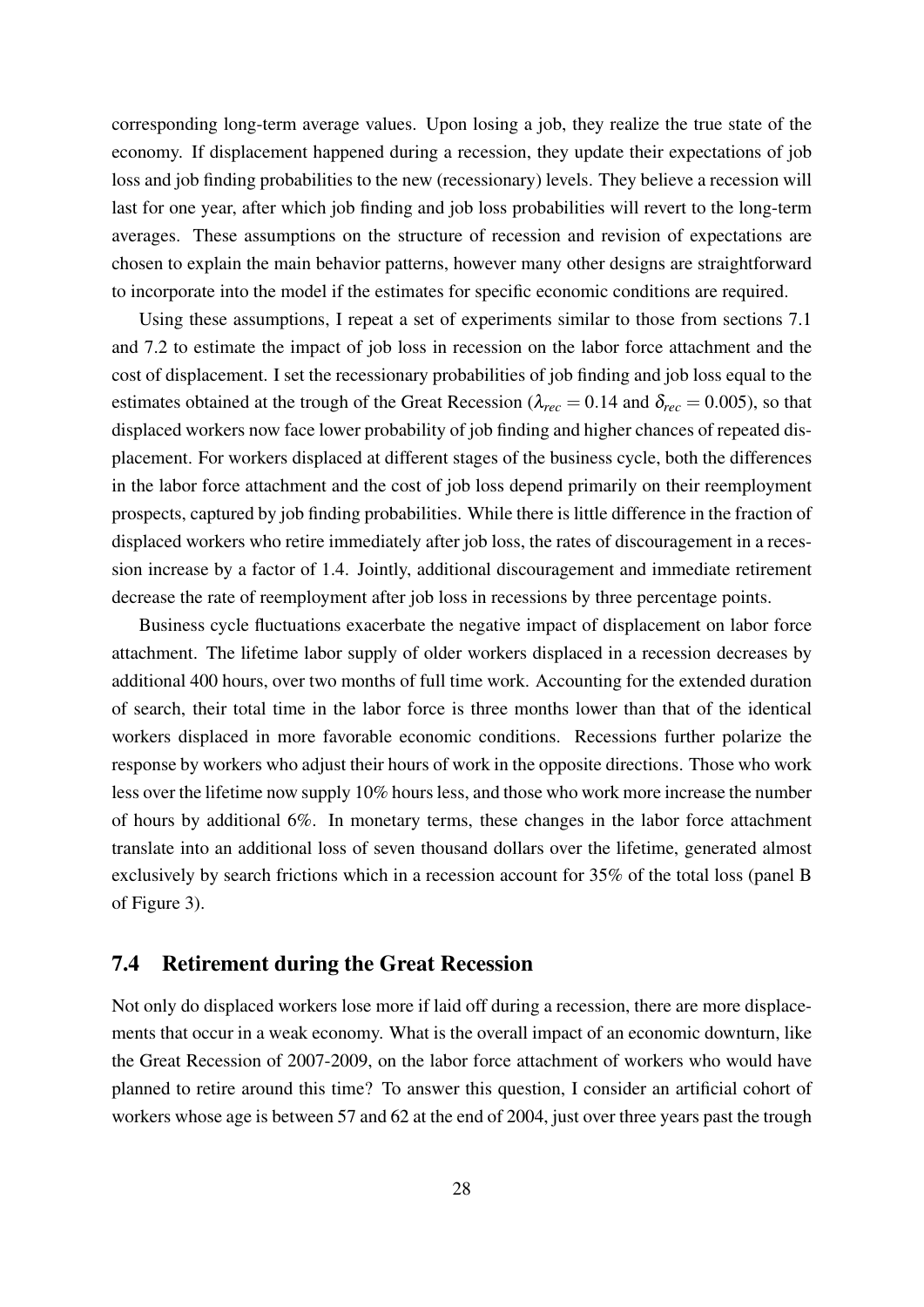of the previous recession in November 2001. When the new recession ensues three years later in December 2007, these workers (aged 60-65 by that time) will be hit directly in the process of transition to retirement.

To estimate the impact of the recession on the retirement behavior of this cohort, I simulate two datasets. In the first simulation, the probabilities of layoff and job finding are fixed at their long term averages. The second simulation uses the actual job finding and layoff probabilities registered between the beginning of the simulation period in December 2004 and December 2010, a year and a half past the trough of the Great Recession. This experiment introduces the labor market cyclicality into the environment of older workers as they transition to retirement. Comparing labor force transitions in the two datasets, I can now discern how the rates of exit from the labor force vary at different stages of the business cycle.

The solid line in Figure [4](#page-39-0) represents the percentage difference in the monthly new retirements observed in the simulations with the cyclical probabilities against the benchmark case that uses the long-term averages. The positive and negative values represent respectively higher and lower rates of retirement relative to the stable economy scenario. As the probabilities of job loss and job finding deviate from their average values, the new retirements respond by substantial variation with the range of changes of about 13%. The number of new retirements steadily increases throughout the recession, with the peak difference of 6.9% reached in June 2009. With the economy improving, the number of new retirements declines to the low difference point of -6% towards the end of 2010. Overall, the entire cohort retires one and a half months earlier in the recession.

Variations in job finding and layoff probabilities therefore matter, with more retirements occuring in weak labor markets. The picture however would be incomplete without accounting for another major feature of the Great Recession, namely the negative shock to the returns on assets. The retirement wealth of the simulated cohort was depleted as the stock markets shrank by more than 50% over a year and a half, accompanied by a comparable decline in the value of the housing equity. It is commonly acknowledged that while layoffs accelerate, asset losses postpone retirement. For example, Coile and Levine (2010) document how the media view of the Great Recession impact on retirement evolved over time. Initially envisioning delayed retirement due to financial markets crash, it later increasingly turned to predicting early retirement caused by unfavorable labor market conditions.

The two forces indeed work in the opposite direction in the simulations. The dotted line in Figure [4](#page-39-0) shows percentage change in new retirements during the recession once the variation in asset returns has been taken into account. The early retirement peak shifts to the left, so that workers who were not yet fully affected by the negative asset shocks self-select to retire at the very beginning of the recession. Later on however more workers delay retirement from the labor force in an attempt to make up for wealth losses. With both asset and labor market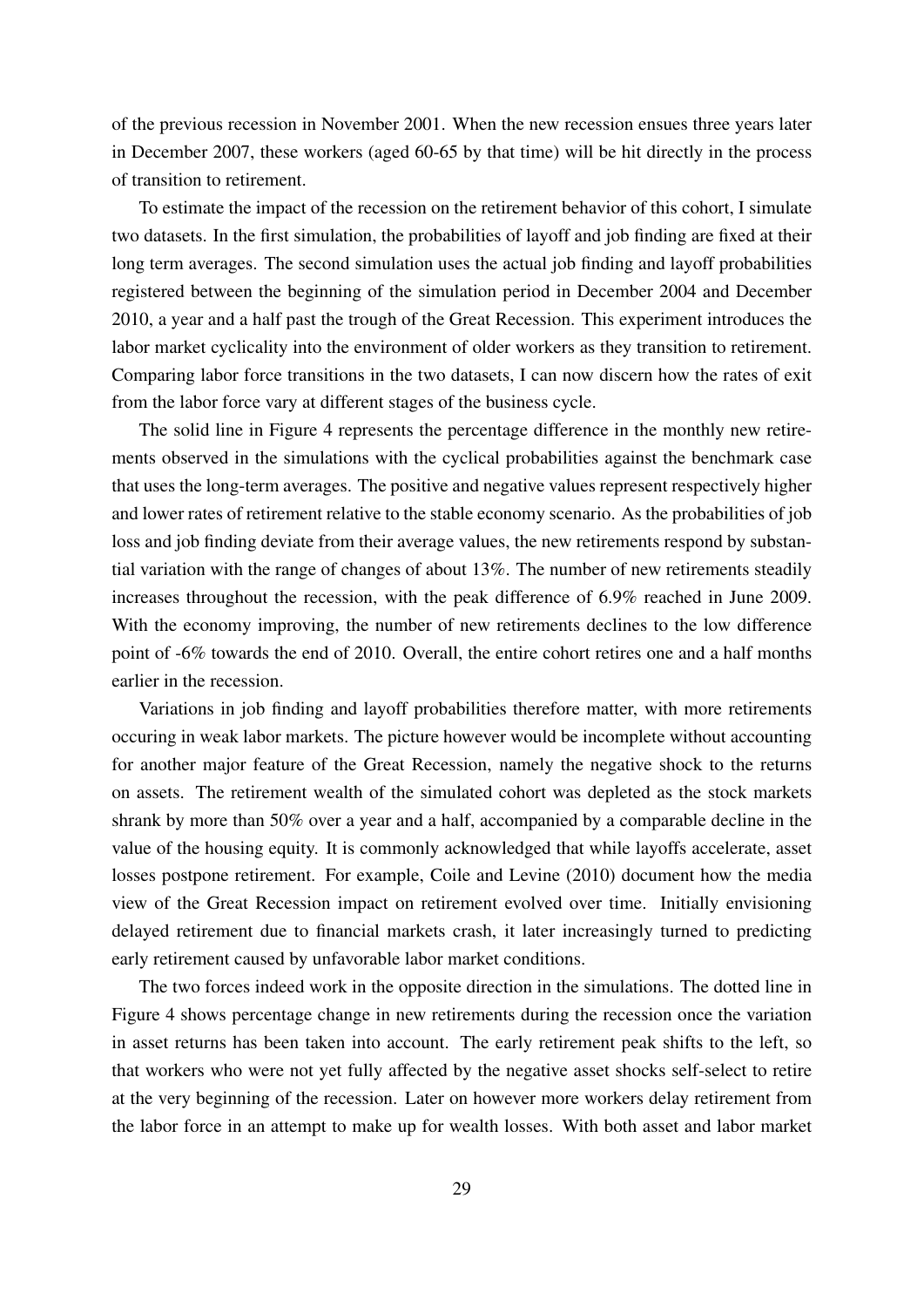dynamics taken into consideration, I find that the workers retiring during the Great Recession would on average postpone retirement by approximately five months. Intuitively, asset losses dominate the final outcome for two reasons. First, the two forces do not entirely cancel each other out as job loss itself leads to delayed retirement for some of the displaced workers. Second, fewer people are affected by layoffs than by changes in asset returns, even when the impact of a layoff is bigger in magnitude.

## 7.5 Policy implications

The main factor that drives the cost of job loss is the dip in post-displacement earnings. Wage penalty therefore would be the first target parameter for a policymaker who attempted to alleviate the consequences of involuntary job loss. The model predicts that a fifty percent reduction of the wage penalty from 0.16 to 0.08 will decrease the cost of displacement by 28%. It will also promote stronger labor force attachment among displaced workers, cutting down the total reduction of the labor supply hours in the aftermath of displacement by one fourth. A compensation mechanism attended to achieve this result could be designed through tax credits for reemployed displaced workers, similar to the EITC.

Compared to the reduction of the wage penalty, improvement of the job finding prospects has limited effect on the the cost of job loss. It is also arguably harder to achieve. For example, doubling the probability of job finding decreases the cost of job loss by just 14%. However, the same change generates a substantial, 20%, increase of labor supply over the lifetime. This result is much closer to the one obtained for the compensation of wage penalty. While improving the probability of job finding on its own is not as effective as reducing the wage penalty, a combination of the two measures yields a powerful tool to combat the cost of job loss. Indeed, a reduction of wage penalty by one half accompanied by doubling of the job finding probabilities leads to a 46% reduction of the cost of job loss. The total effect is 10% higher than the additive impact of the two interventions considered separately. This synergy implies that the impact of tax credits to reemployed displaced workers will be boosted in expansion. Likewise, a tax credit would work best when implemented alongside programs aimed at facilitating reemployment of older displaced workers.

The cost of job loss may not be a major concern in the design of Social Security reforms, yet alterations in the main parameters of Social Security generate serious side effects for displaced workers. The following examples are indicative of the consequences associated with the measures that are frequently proposed in order to maintain the solvency of Social Security. The consequences of increasing the full retirement age to 67 years are grave, amounting to a 30% increase in the cost of job loss. Eliminating early retirement opportunity would increase the cost of job loss by 12%. On the contrary, a change of annual penalty for early Social Security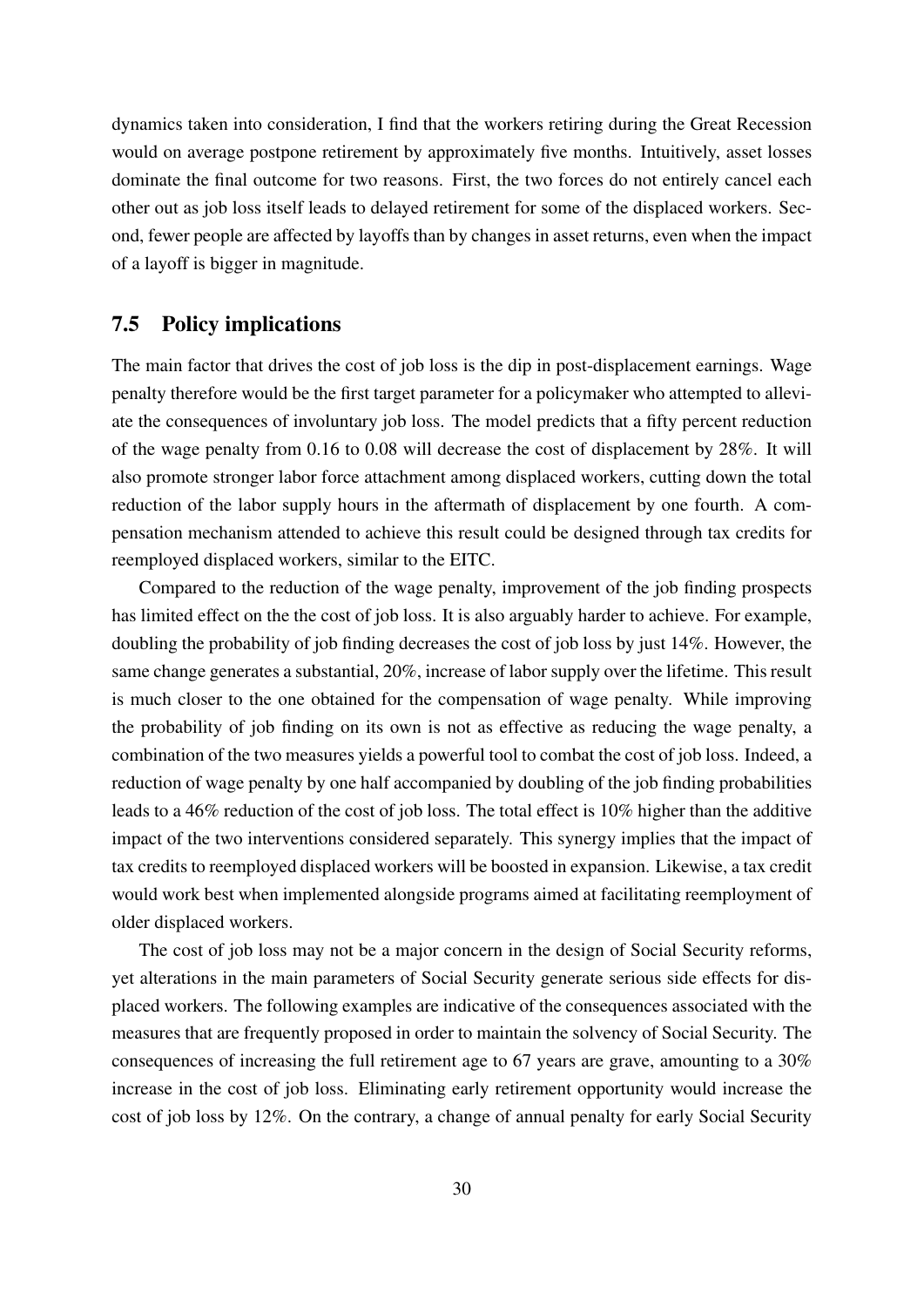withdrawal down from 0.08 to 0.04 leads to a 10% decline of the cost of job loss, and more than twice as much for workers displaced at the age of sixty two.

## 8 Conclusion

At least one in five older workers in the United States is affected by involuntary job loss shortly before retirement from the labor force. As the probabilities of job finding decrease with age, displaced older workers experience longer unemployment spells and substantial reduction in earnings over the remaining lifetime. Faced with the difficulty of reemployment, many stop searching and permanently exit the labor force. Involuntary job loss and labor market frictions therefore potentially represent an important retirement incentive. To estimate the cost of job loss for older workers and understand its effect on the transition from work to retirement, I construct a dynamic programming model of retirement with search frictions.

I estimate the structural parameters of the model using the method of simulated moments and the data from the Health and Retirement Study. The model confirms that search frictions and involuntary job loss are essential to the understanding of retirement, as they account for 11% of the retirement trend. In a frictionless environment, the model predicts that the fraction of retirements otherwise explained by search is predominantly absorbed by the fixed cost of work. This result explains why the fixed costs of work are excessively high in the standard lifecycle models of labor supply and retirement.

The average cost of involuntary job loss measured by a compensation required to keep a worker indifferent between the states of employment and unemployment due to displacement is equivalent to one year of full-time earnings. Eighty percent of this cost is attributed to the post-displacement wage reduction, the rest is due to search frictions. The cost of losing a job in a contraction with job loss and job finding probabilities equal to those observed at the trough of the Great Recession is approximately 20% higher. This difference is mainly generated by search frictions that account for substantially larger portion of the total cost during economic downturns.

Displaced workers on average retire about one year earlier than they would have done without a job loss, however 18% of the simulated workers postpone their retirement in response to a layoff. The fraction of displaced workers who retire early increases during recessions when the labor markets are weak. Yet, in the two most recent recessions, the negative impact of job loss on the lifetime labor supply was partially offset by retirement delay caused by devaluation of savings as they were hit by the plunge of the stock markets and the housing bubble. I estimate that the simultaneous shocks to the values of assets, layoff and job finding probabilities would lead the cohort of workers who approached retirement age at the onset of the recession to postpone retirement by approximately five months.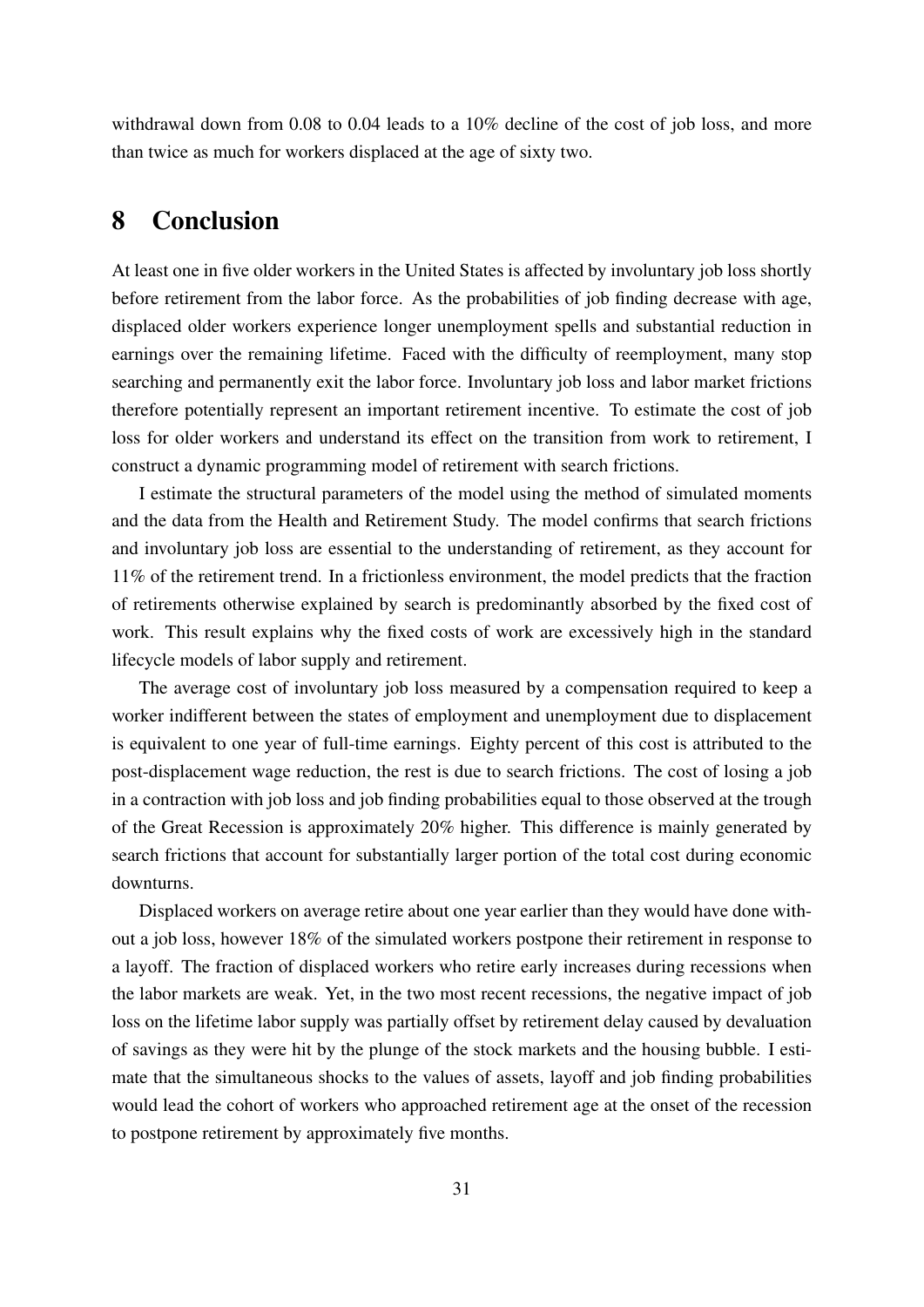## References

- <span id="page-32-13"></span>Aaronson, D. and E. French (2004). The effect of part-time work on wages: Evidence from the Social Security rules. *Journal of Labor Economics 22*, 329–352.
- <span id="page-32-8"></span>Abel, A. B. and M. Warshawsky (1988). Specification of the joy of giving: Insights from altruism. *The Review of Economics and Statistics 70*, 145–149.
- <span id="page-32-11"></span>Altonji, J. G. and L. M. Segal (1996). Small-sample bias in GMM estimation of covariance structures. *Journal of Business & Economic Statistics 14*, 353–366.
- <span id="page-32-0"></span>Blau, D. M. and D. B. Gilleskie (2006). Health insurance and retirement of married couples. *Journal of Applied Econometrics 21*, 935–953.
- <span id="page-32-1"></span>Blau, D. M. and D. B. Gilleskie (2008). The role of retiree health insurance in the employment behavior of older men. *International Economic Review 49*, 475–514.
- <span id="page-32-4"></span>Chan, S. and A. H. Stevens (2001). Job loss and employment patterns of older workers. *Journal of Labor Economics 19*, 484–521.
- <span id="page-32-5"></span>Chan, S. and A. H. Stevens (2004). How does job loss affect the timing of retirement? *Contributions in Economic Analysis & Policy 3*, –.
- <span id="page-32-12"></span>Chetty, R., A. Guren, D. Manoli, and A. Weber (2011). Are micro and macro labor supply elasticities consistent? A review of evidence on the intensive and extensive margins. *The American Economic Review 101*, 471–75.
- <span id="page-32-9"></span>Cogan, J. F. (1981). Fixed costs and labor supply. *Econometrica 49*, 945–963.
- <span id="page-32-6"></span>Coile, C. C. and P. B. Levine (2011a). The market crash and mass layoffs: How the current economic crisis may affect retirement. *The B.E. Journal of Economic Analysis & Policy 11*, –.
- <span id="page-32-7"></span>Coile, C. C. and P. B. Levine (2011b). Recessions, retirement and social security. *American Economic Review: Papers & Proceedings 101*, 23–28.
- <span id="page-32-2"></span>Couch, K. A. and D. W. Placzek (2010). Earnings losses of displaced workers revisited. *The American Economic Review 100*(1), 572–589.
- <span id="page-32-10"></span>David, M., R. J. A. Little, M. E. Samuhel, and R. K. Triest (1986). Alternative methods for CPS income imputation. *Journal of the American Statistical Association 81*, 29–41.
- <span id="page-32-3"></span>Davis, S. J. and T. von Wachter (2011). Recessions and the costs of job loss. Brookings Papers on Economic Activity.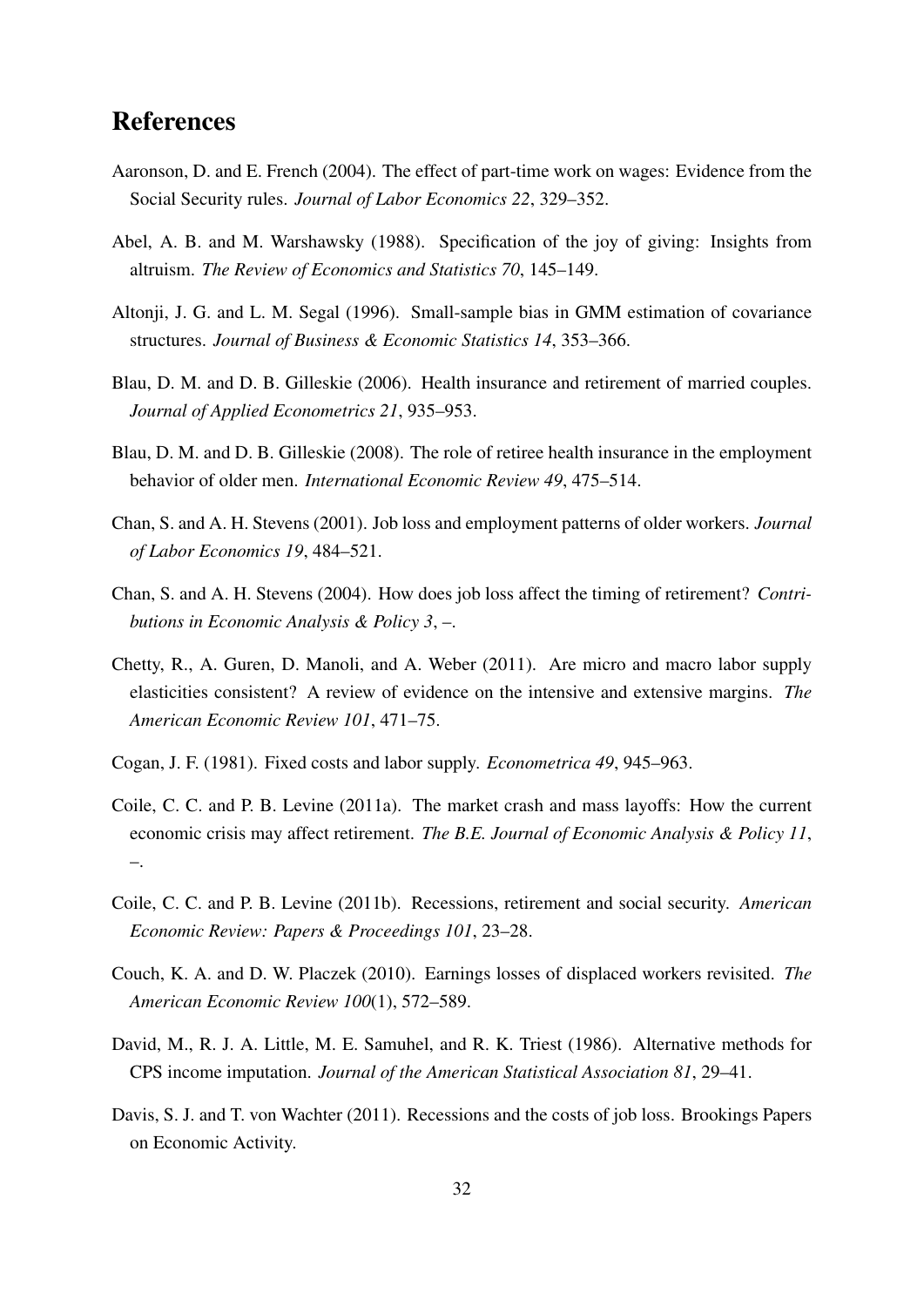- <span id="page-33-8"></span>De Nardi, M. (2004). Wealth inequality and intergenerational links. *Review of Economic Studies 71*, 743–768.
- <span id="page-33-9"></span>De Nardi, M., E. French, and J. B. Jones (2010). Why do the elderly save? The role of medical expenses. *Journal of Political Economy 118*, 39–75.
- <span id="page-33-5"></span>Elder, T. E. (2004). Reemployment patterns of displaced older workers. Manuscript.
- <span id="page-33-4"></span>Farber, H. S. (1993). The incidence and costs of job loss: 1982-91. *Brookings Papers on Economic Activity*, 73–119.
- <span id="page-33-14"></span>French, E. B. (2005). The effects of health, wealth, and wages on labour supply and retirement behaviour. *The Review of Economic Studies 72*, 395–427.
- <span id="page-33-0"></span>French, E. B. and J. B. Jones (2011). The effects of health insurance and self-insurance on retirement behavior. *Econometrica 79*, 693–732.
- <span id="page-33-6"></span>Goda, G. S., J. B. Shoven, and S. N. Slavov (2011). What explains changes in retirement plans during the Great Recession. *American Economic Review: Papers & Proceedings 101*, 29–34.
- <span id="page-33-12"></span>Gouriéroux, C. and A. Monfort (1996). Simulation-Based Econometric Methods. New York: Oxford University Press.
- <span id="page-33-11"></span>Gourinchas, P.-O. and J. A. Parker (2002). Consumption over the life cycle. *Econometrica 70*, 47–89.
- <span id="page-33-1"></span>Gustman, A. L. and T. L. Steinmeier (1986). A structural retirement model. *Econometrica 54*, 555–584.
- <span id="page-33-7"></span>Gustman, A. L., T. L. Steinmeier, and N. Tabatabai (2010). What the stock market decline means for the financial security and retirement choices of the near-retirement population. *Journal of Economic Perspectives 24*, 161–182.
- <span id="page-33-2"></span>Haan, P. and V. Prowse (2010). A structural approach to estimating the effect of taxation on the labour market dynamics of older workers. *Econometrics Journal 13*, S99–S125.
- <span id="page-33-3"></span>Haan, P. and V. Prowse (2014). Longevity, life-cycle behavior and pension reform. *Journal of Econometrics 178*, 582–601.
- <span id="page-33-10"></span>Hubbard, R. G., J. Skinner, and S. P. Zeldes (1995). Precautionary saving and social insurance. *Journal of Political Economy 103*, 360–399.
- <span id="page-33-13"></span>Ibbotson Associates (2013). *Stocks, Bonds, Bills, and Inflation Yearbook*. Chicago: Morningstar, Inc.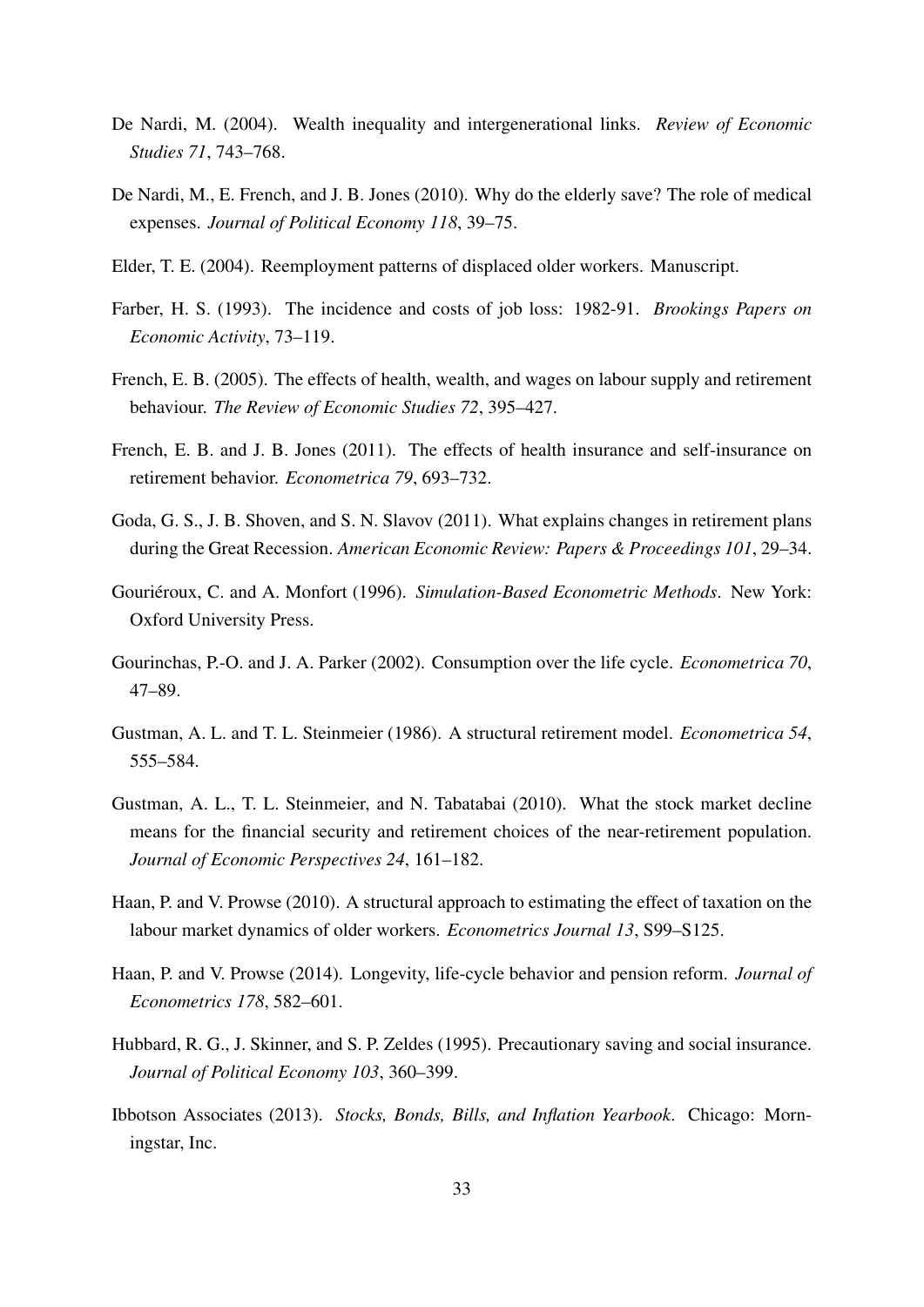- <span id="page-34-3"></span>Jacobson, L. S., R. J. LaLonde, and D. G. Sullivan (1993). Earnings losses of displaced workers. *The American Economic Review 83*(4), 685–709.
- <span id="page-34-10"></span>Kopecky, K. A. and R. M. Suen (2010). Finite state Markov-chain approximations to highly persistent processes. *Review of Economic Dynamics 13*, 701–714.
- <span id="page-34-7"></span>McFadden, D. (1989). A method of simulated moments for estimation of discrete response models without numerical integration. *Econometrica 57*, 995–1026.
- <span id="page-34-4"></span>McFall, B. H. (2011). Crash and wait? The impact of the Great Recession on the retirement plans of older Americans. *American Economic Review: Papers & Proceedings 101*, 40–44.
- <span id="page-34-12"></span>McGrattan, E. R. and E. C. Prescott (2003). Average debt and equity returns: Puzzling? *The American Economic Review 93*, 392–397.
- <span id="page-34-11"></span>Menzio, G., I. A. Telyukova, and L. Visschers (2015). Directed search over the life cycle. *Review of Economic Dynamics*.
- <span id="page-34-8"></span>Pakes, A. and D. Pollard (1989). Simulation and the asymptotics of optimization estimators. *Econometrica 57*, 1027–1057.
- <span id="page-34-13"></span>Pischke, J.-S. (1995). Measurement error and earnings dynamics: Some estimates from the PSID validation study. *Journal of Business & Economic Statistics 13*, 305–314.
- <span id="page-34-5"></span>Poterba, J. M. and L. H. Summers (1984). Response variation in the CPS: caveats for the unemployment analyst. *Monthly Labor Review, March*, 37–43.
- <span id="page-34-0"></span>Rogerson, R. and J. Wallenius (2013). Nonconvexities, retirement and the elasticity of labor supply. *American Economic Review 103*, 1445–62.
- <span id="page-34-9"></span>Rouwenhorst, K. G. (1995). Asset pricing implications of equilibrium business cycle models. In T. F. Cooley (Ed.), *Frontiers of Business Cycle Research*, pp. 294–330. Princeton, New Jersey: Princeton University Press.
- <span id="page-34-1"></span>Rust, J. and C. Phelan (1997). How social security and Medicare affect retirement behavior in a world of incomplete markets. *Econometrica 65*, 781–831.
- <span id="page-34-2"></span>Scholz, J. K., A. Seshadri, and S. Khitatrakun (2006). Are Americans saving "optimally" for retirement? *Journal of Political Economy 114*, 607–643.
- <span id="page-34-6"></span>Stephens, M. (2004). Job loss expectations, realizations, and household consumption behavior. *The Review of Economics and Statistics 86*(1), 253–269.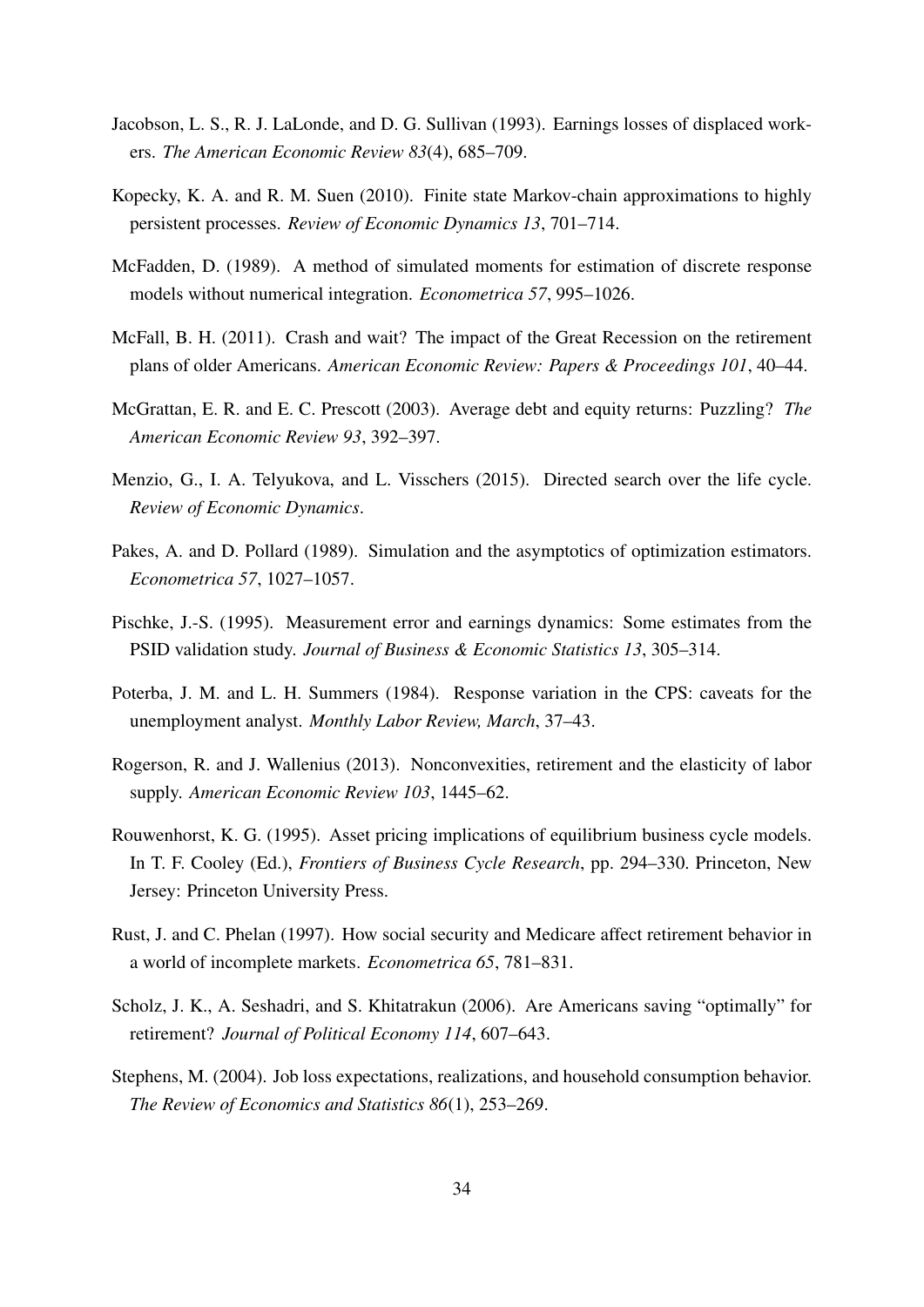- <span id="page-35-1"></span>Stevens, A. H. (1997). Persistent effects of job displacement: The importance of multiple job losses. *Journal of Labor Economics 15*(1), 165–188.
- <span id="page-35-0"></span>van der Klaauw, W. and K. I. Wolpin (2008). Social security and the retirement and savings behavior of low-income households. *Journal of Econometrics 145*, 21–42.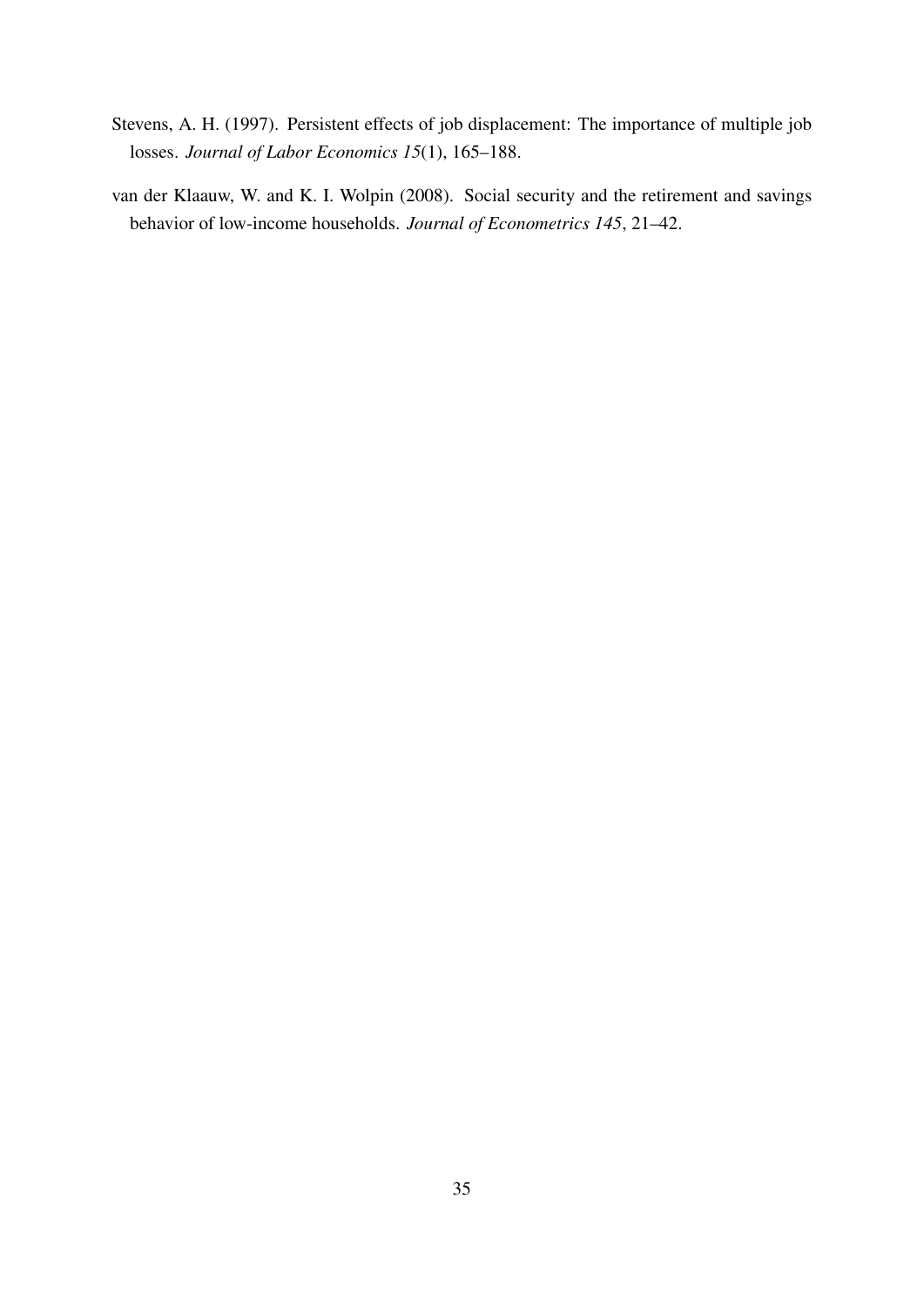# Figures and Tables



<span id="page-36-0"></span>Figure 1: Labor force status following layoff at sixty

Notes: Monthly employment histories based on the HRS data, males fifty and older. The colored areas show fractions of employed, unemployed and out of the labor force in a group of workers laid off at age sixty.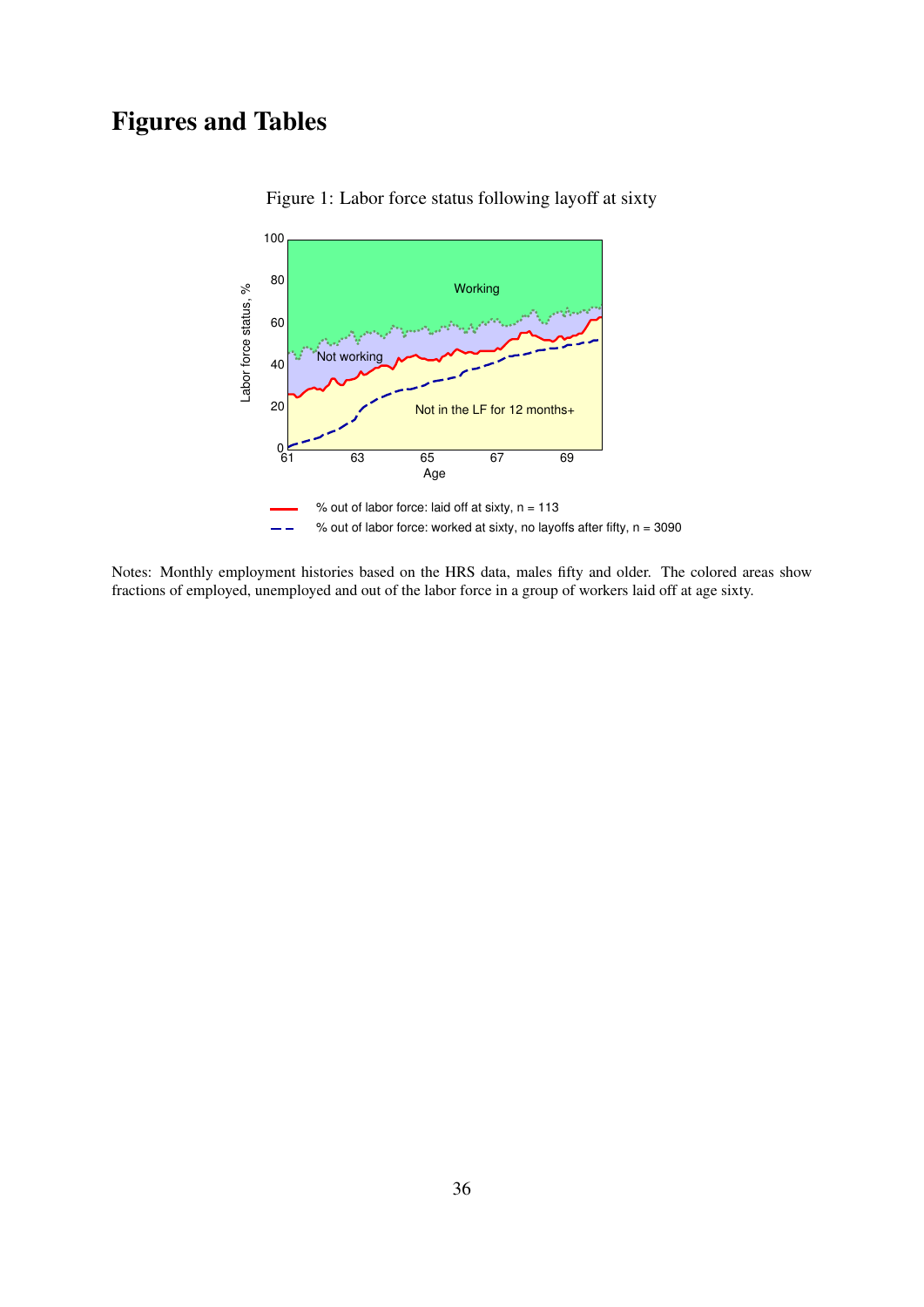

<span id="page-37-0"></span>Figure 2: Model fit: matched moments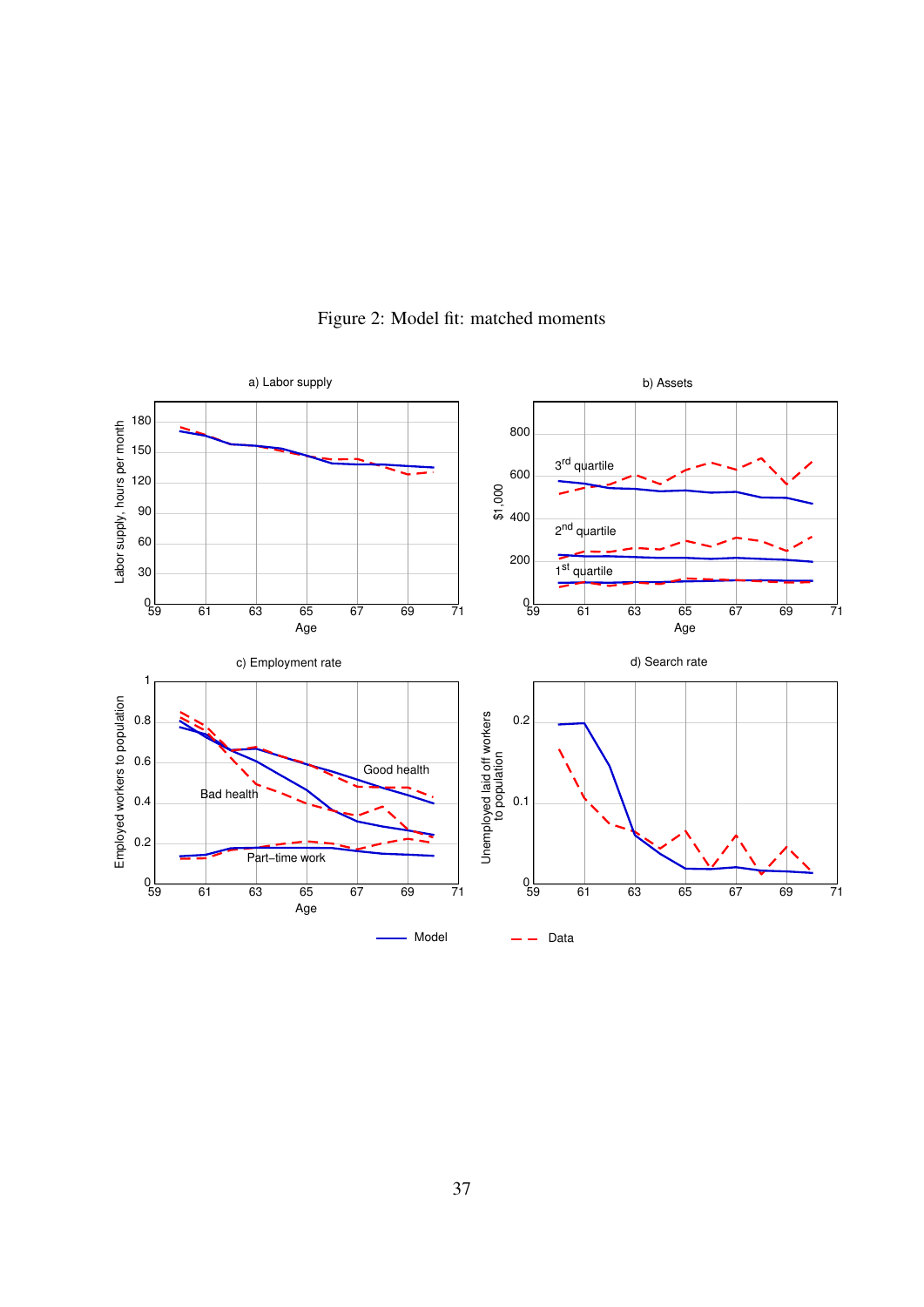

<span id="page-38-0"></span>Notes: The cost of layoff is computed as a monetary compensation required to keep worker indifferent between the states of displacement and non-displacement. The solid line shows the total cost of layoff by age of job loss. The height of dashed area corresponds to the cost of job loss due to the reduction of the wage rate. The height Notes: The cost of layoff is computed as a monetary compensation required to keep worker indifferent between the states of displacement and non-displacement. The solid line shows the total cost of layoff by age of job loss. The height of dashed area corresponds to the cost of job loss due to the reduction of the wage rate. The height of shaded area shows the cost of job loss due to search frictions. of shaded area shows the cost of job loss due to search frictions.

Figure 3: The cost of layoff by age of job loss Figure 3: The cost of layoff by age of job loss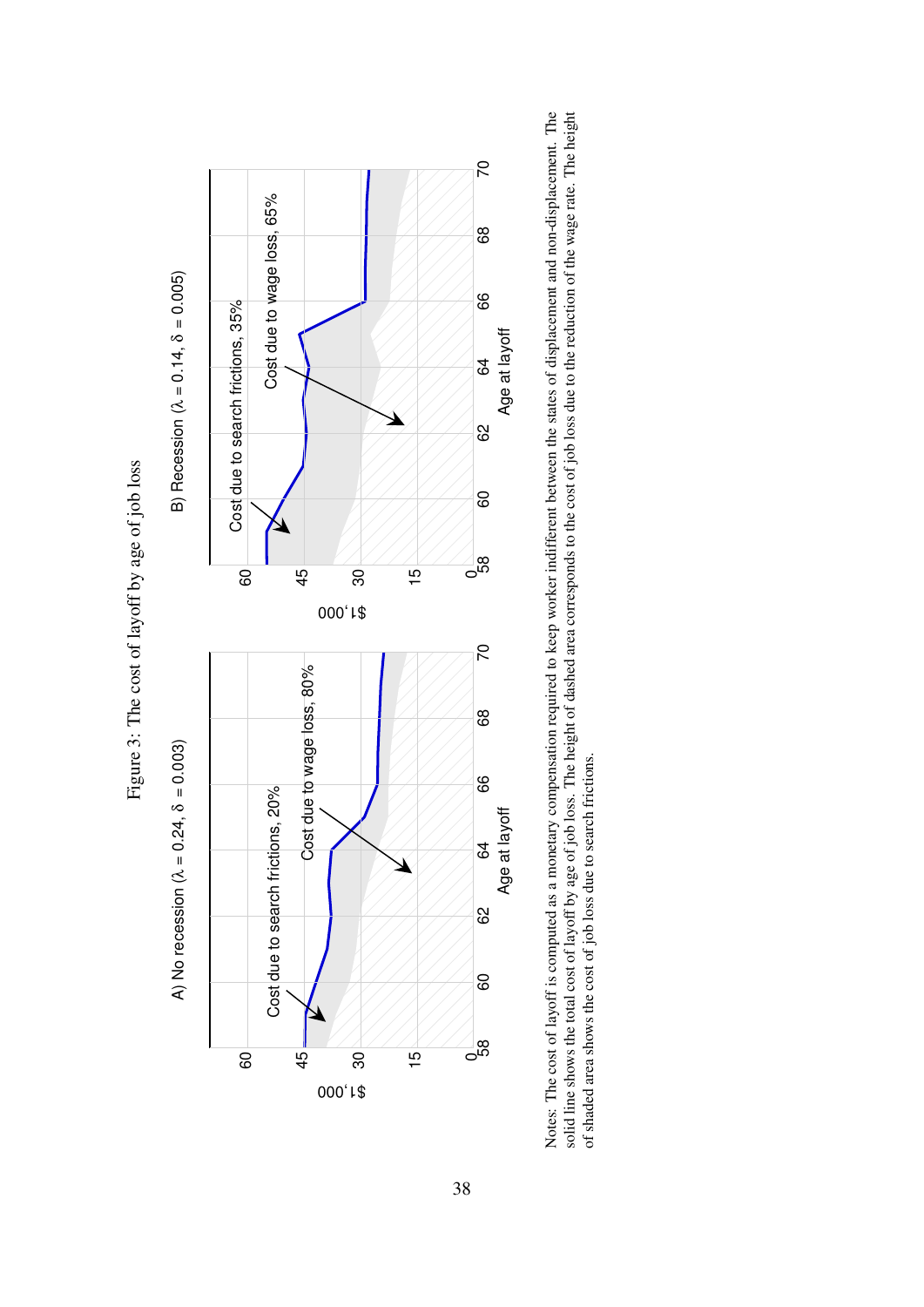Figure 4: The response of new retirements to the variations in job finding and layoff probabilities

<span id="page-39-0"></span>

Notes: The solid blue line shows percentage difference in new retirements in simulations with actual probabilities of layoff and job finding against benchmark case where both probabilities are set to their long-term averages. Filter twelve months moving average of the simulated data. The dotted red line in addition accounts for percentage difference in new retirements due to the variations in asset returns. Grey areas correspond to the NBER contraction dates.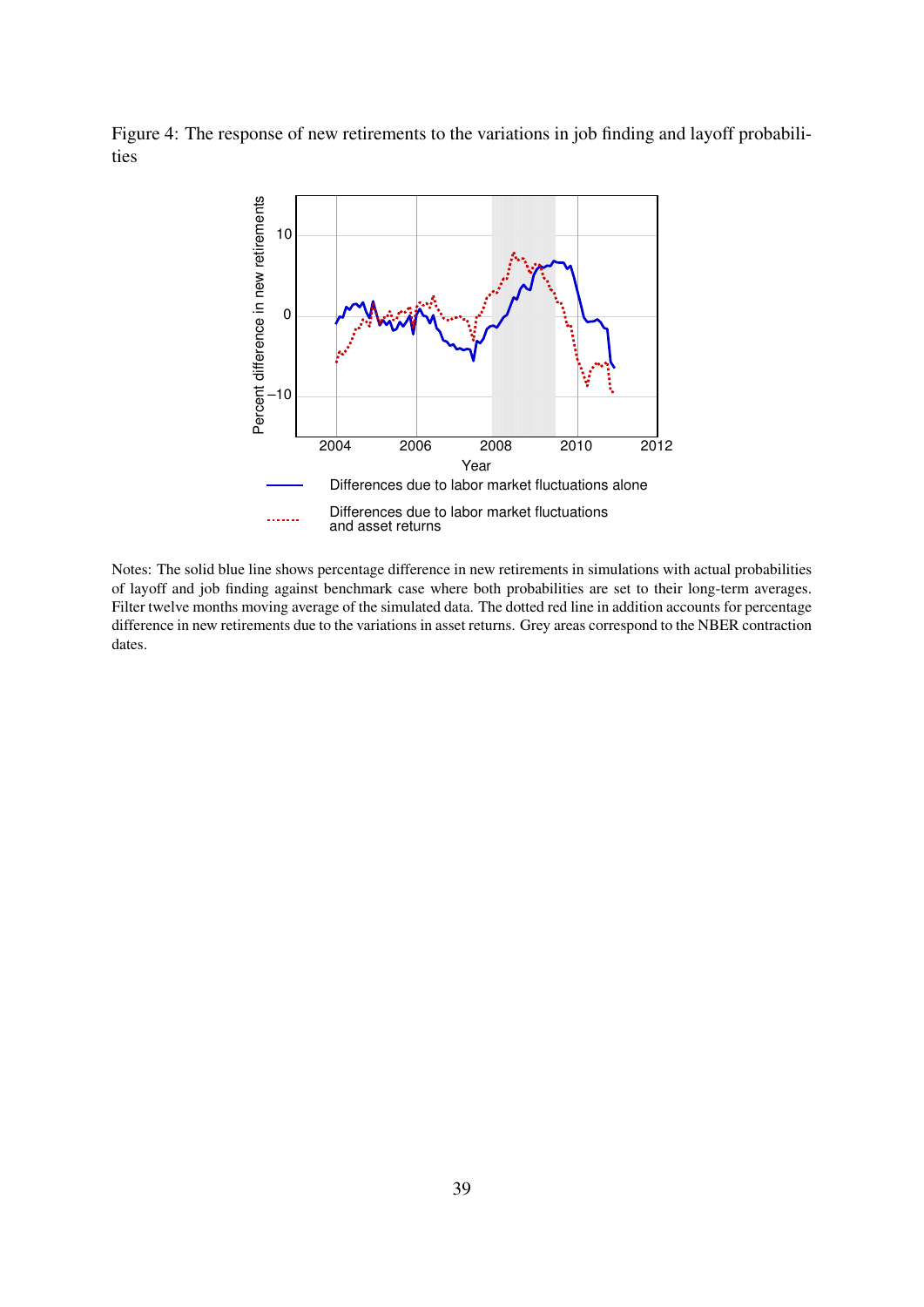| Variable                                                     | Income | Income | Income |
|--------------------------------------------------------------|--------|--------|--------|
|                                                              | Type 1 | Type 2 | Type 3 |
| Fraction in good health                                      | .81    | .87    | .95    |
| Fraction working                                             | .84    | .81    | .87    |
| Fraction unemployed                                          | .03    | .02    | .01    |
| Fraction at high risk of layoff                              | .49    | .53    | .39    |
| Fraction with employer provided                              |        |        |        |
| health insurance                                             | .58    | .73    | .83    |
| Labor supply (conditional on employment), in hours per month |        |        |        |
| Mean                                                         | 180    | 180    | 188    |
| Median                                                       | 160    | 160    | 180    |
| Standard deviation                                           | 55.1   | 69.8   | 70.0   |
| Wage rate (conditional on employment), in 2000 dollars       |        |        |        |
| Mean                                                         | 21.4   | 34.0   | 38.2   |
| Median                                                       | 11.5   | 15.9   | 15.0   |
| <b>Standard deviation</b>                                    | 18.3   | 35.4   | 36.6   |
| AIME, in 2000 dollars                                        |        |        |        |
| Mean                                                         | 1,789  | 3,464  | 4,878  |
| Median                                                       | 1,877  | 3,452  | 4,793  |
| Standard deviation                                           | 684    | 379    | 541    |
| Assets, in thousands of 2000 dollars                         |        |        |        |
| Mean                                                         | 309    | 428    | 704    |
| Median                                                       | 143    | 215    | 394    |
| <b>Standard deviation</b>                                    | 493    | 520    | 838    |
| Monthly medical expenses, in 2000 dollars                    |        |        |        |
| Mean                                                         | 55.3   | 82.5   | 63.9   |
| Median                                                       | 27.2   | 27.1   | 32.0   |
| <b>Standard deviation</b>                                    | 87.1   | 204.9  | 128.2  |
| Mean age, years                                              | 59.3   | 59.9   | 59.6   |
| Sample observations                                          | 140    | 132    | 150    |

Table 1: Descriptive statistics for the initial state distribution

Notes: HRS white non-Hispanic male workers born in 1938-1943 with at least ten years of non-government employment. Excludes early recipients of Social Security (before 62) and recipients of SSI/SSDI. Income types 1-3 correspond to the tertiles of the AIME distribution.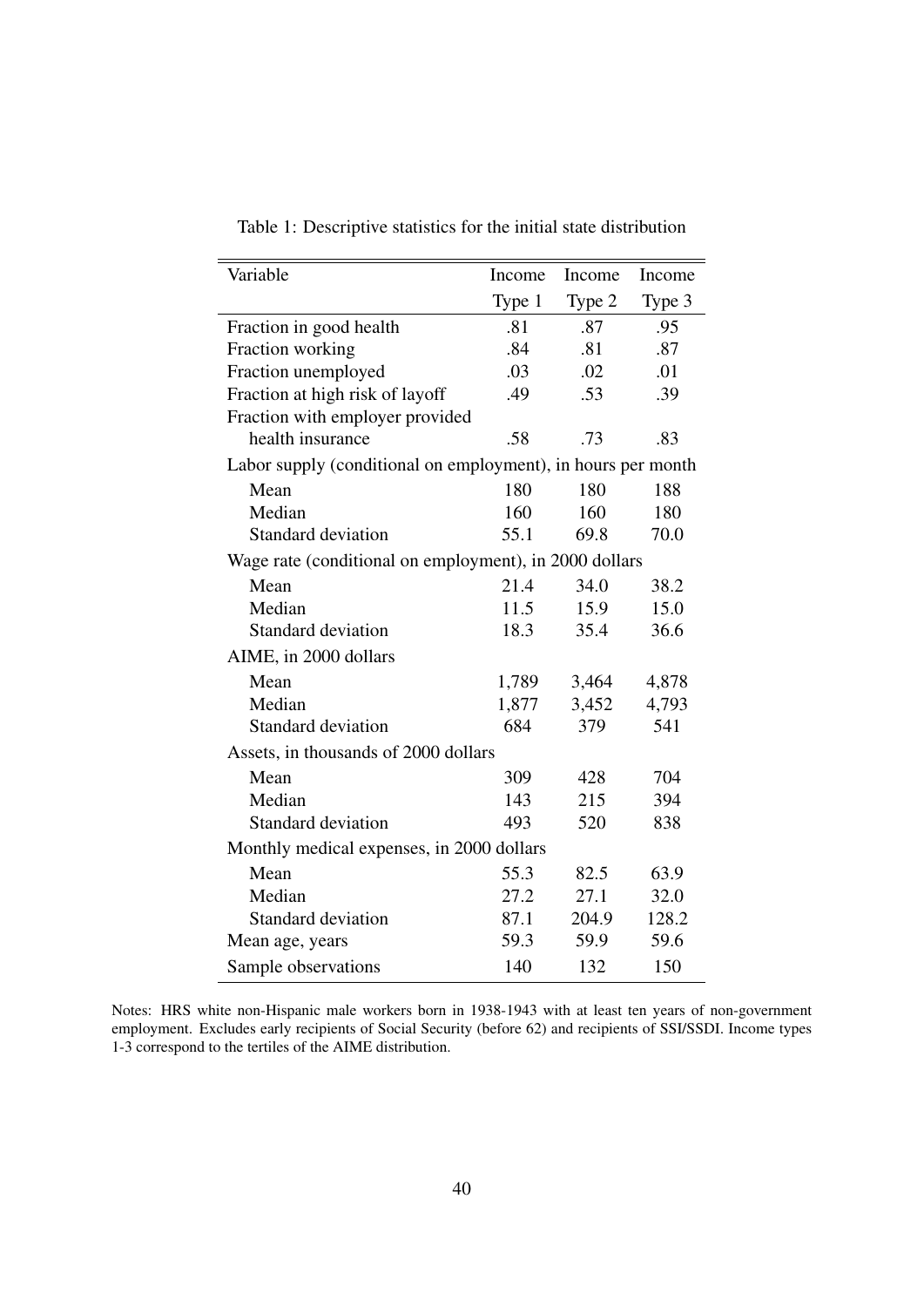| Explanatory variable   |                                      | Income Type 1 Income Type 2 Income Type 3 |         |  |
|------------------------|--------------------------------------|-------------------------------------------|---------|--|
|                        | Survival probability:                |                                           |         |  |
| Age                    | $-.007$                              | $-.006$                                   | $-.005$ |  |
|                        | (.000)                               | (.000)                                    | (.000)  |  |
| Good health            | .080                                 | .098                                      | .094    |  |
|                        | (.009)                               | (.011)                                    | (.014)  |  |
| Number of observations | 10,188                               | 12,194                                    | 13,688  |  |
| $\chi_2^2$             | 989                                  | 919                                       | 596     |  |
|                        | Probability of being in good health: |                                           |         |  |
| Age                    | $-.006$                              | $-.010$                                   | $-.012$ |  |
|                        | (.001)                               | (.001)                                    | (.001)  |  |
| Good health            | .537                                 | .585                                      | .694    |  |
|                        | (.010)                               | (.014)                                    | (.019)  |  |
| Number of observations | 8,810                                | 10,929                                    | 12,855  |  |
| $\chi^2$               | 1,333                                | 1,457                                     | 1,277   |  |

<span id="page-41-0"></span>Table 2: Logit estimates of survival and health transition probabilities

Notes: Estimation sample is HRS white non-Hispanic males 50 and older with at least ten years of non-government employment. Excludes early recipients of Social Security (before 62) and recipients of SSI/SSDI. The values reported are marginal effects of age and health on biennial transition probabilities from logit maximum likelihood estimation, computed at age 65 and lag health equal to 0. Standard errors are given in parentheses. Income types 1-3 correspond to the tertiles of the AIME distribution.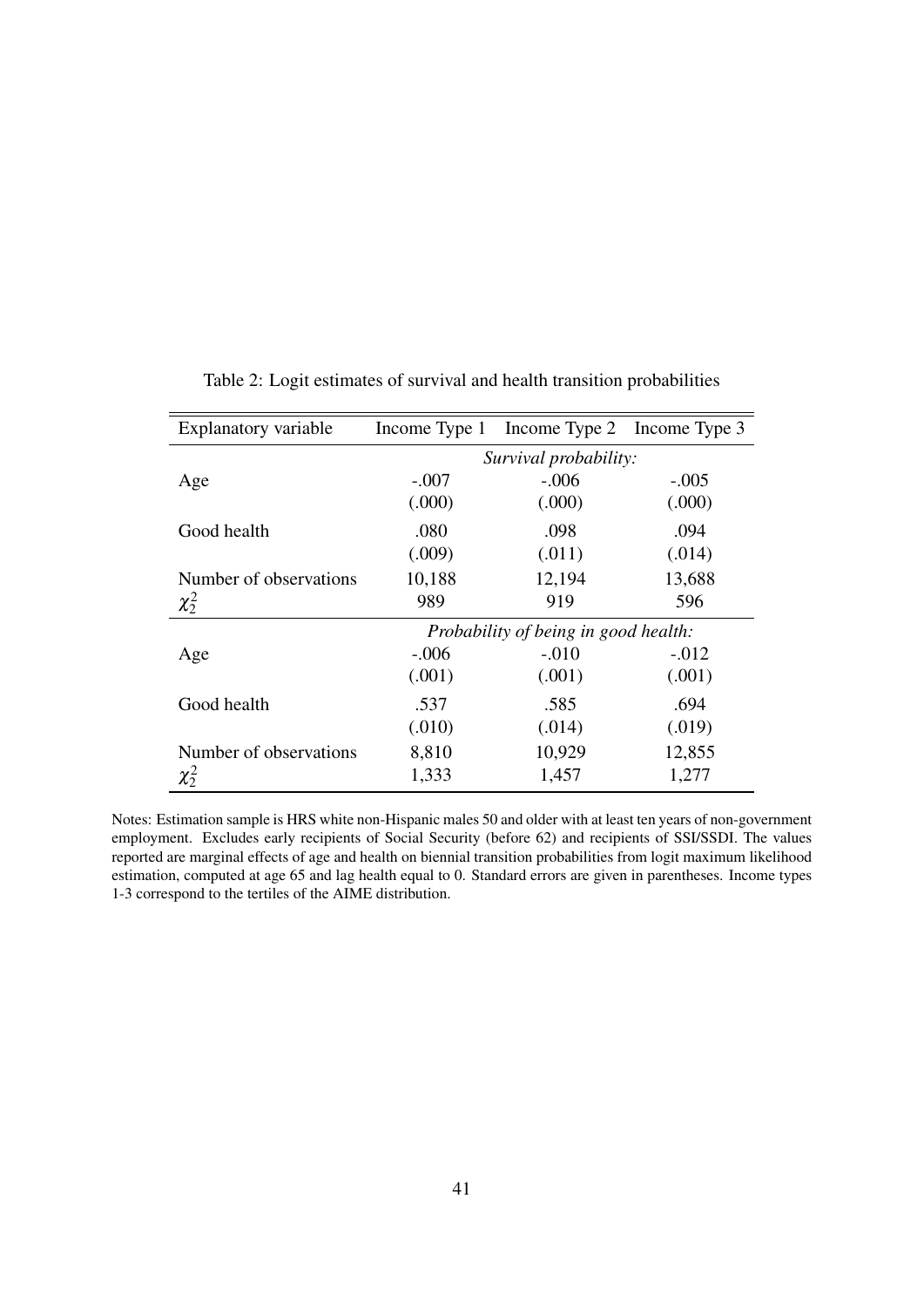|                                                            | Health insurance status: |                |             |  |
|------------------------------------------------------------|--------------------------|----------------|-------------|--|
| Variable                                                   | Insured by               | N <sub>0</sub> | Medicare    |  |
|                                                            | employer                 | insurance      | $(Age 65+)$ |  |
| Mean of log medical expenses, estimated from biennial data |                          |                |             |  |
| Age                                                        | .018                     | .039           | .010        |  |
|                                                            | (.004)                   | (.008)         | (.002)      |  |
| Good health                                                | $-.565$                  | $-0.466$       | $-.347$     |  |
|                                                            | (.045)                   | (.077)         | (.024)      |  |
| Constant                                                   | 2.952                    | 1.734          | 3.261       |  |
|                                                            | (.189)                   | (.460)         | (.146)      |  |
| Autocorrelation of AR(1) disturbances                      | .333                     | .333           | .453        |  |
|                                                            | (.013)                   | (.035)         | (.011)      |  |
| Innovation variance of AR(1) disturbances                  | 1.885                    | 2.119          | 1.875       |  |
|                                                            | (.031)                   | (.062)         | (.025)      |  |
| Number of observations                                     | 12,115                   | 2,801          | 22,224      |  |
| Parameters of monthly $AR(1)$ error process                |                          |                |             |  |
| Autocorrelation, $\rho^m$                                  | .955                     | .955           | .968        |  |
| Innovation variance, $\sigma_{\epsilon m}^2$               | .165                     | .186           | .120        |  |

<span id="page-42-0"></span>Table 3: Estimates of the medical expenses process

Notes: Estimation sample is HRS white non-Hispanic males 50 and older with at least ten years of non-government employment. Excludes early recipients of Social Security (before 62) and recipients of SSI/SSDI. Conditional maximum likelihood estimates of equation [\(13\)](#page-16-1). Standard errors are given in parentheses. Zero medical expenses were omitted from estimation.

| Estimate                                            | Standard error |  |  |  |
|-----------------------------------------------------|----------------|--|--|--|
| Mean of log wage rate, estimated from biennial data |                |  |  |  |
| .019                                                | .022           |  |  |  |
| $-.022$                                             | .018           |  |  |  |
| .339                                                | .024           |  |  |  |
| .075                                                | .018           |  |  |  |
| $-.383$                                             | .702           |  |  |  |
| .677                                                | .028           |  |  |  |
| .529                                                | .027           |  |  |  |
| 16,819                                              |                |  |  |  |
| Parameters of monthly $AR(1)$ error process         |                |  |  |  |
| .984                                                |                |  |  |  |
| .031                                                |                |  |  |  |
|                                                     |                |  |  |  |

<span id="page-42-1"></span>Table 4: Estimates of the wage transition process

Notes: Estimation sample is HRS white non-Hispanic males 50 and older with at least ten years of non-government employment. Excludes early recipients of Social Security (before 62) and recipients of SSI/SSDI. Conditional maximum likelihood estimates of equation [\(14\)](#page-16-3). Estimation sample excludes top and bottom 1% of wage rate values.